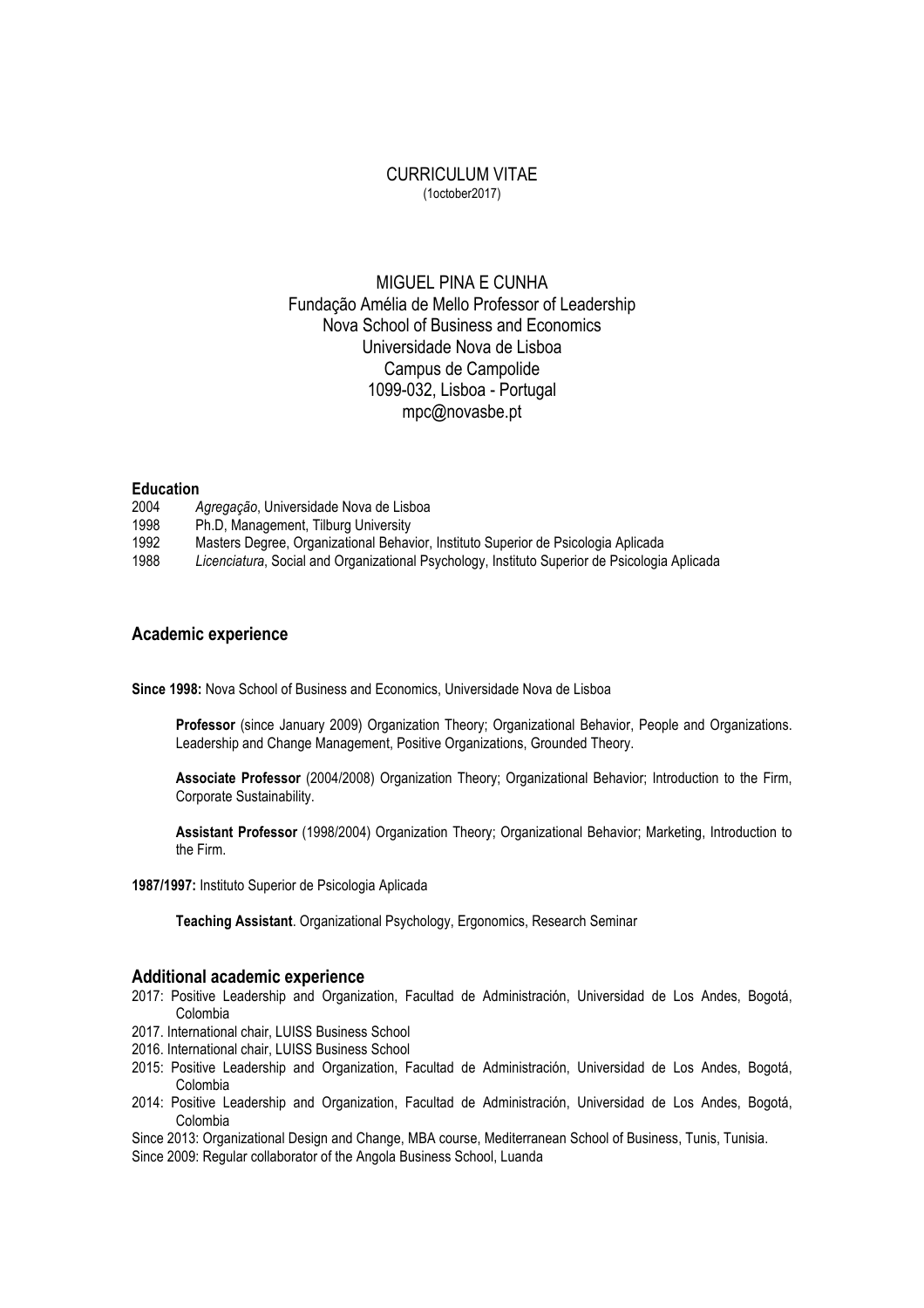- 2000-2004. Human Resource Management. Diploma Europeo en Administración y Dirección de Empresas (DEADE), Cuba: Instituto Superior Politécnico José António Echeverría (Havana, 2000, 2002, 2004), Universidad de Oriente (Santiago, 2000), Universidad Central "Marta Abreu" de Las Villas (Santa Clara, 2003), Universidad de Camaguey (Camaguey, 2004).
- 1998, 2000, 2002, 2004, 2006. Courses in Organizational Change Management, Master in Human Resources Management, Universidade do Minho, Braga, Portugal.
- 1998/2005. Courses on Innovation Management, Strategic Management and Dissertation Seminar, Masters in Organizational Behavior, Instituto Superior de Psicologia Aplicada, Lisbon.

1992/93. Organizational Psychology course, Air Force Academy, Sintra, Portugal.

## **Service at Nova SBE**

Since 2016: Principal investigator Since 2015: President of the Faculty Council (reelected)

Since 2014: Director, Curso Geral de Gestão

2012-2015: President of the Faculty Council

2012 Member of the Conselho de Faculdade

2011-2012: Academic coordinator of the Master in Management for Human Resources

2011-2012: Director of the master in management

2009-2012: Associate dean

2008-2011: Instituto Nova Fórum, board of directors (March-November)

2007-2012: Academic director of The Lisbon MBA

2005-2007: Nova MBA Director (March 2005-July 2007)

2005: Member of the Head Council (March-...)

2005: Instituto Nova Fórum, board of directors (March-November)

2003-2005: Director of the Licenciatura in Management

## **Company boards**

2016 (March-June). Member of the Comissão de Avaliação, Caixa Geral de Depósitos (major Portuguese bank)

### **Awards**

- 2016: Best paper award for 2015, European Management Review, for Cunha, M.P., Clegg, S., Rego, A. & Gomes, J.F.S. (2015). Embodying sensemaking: Learning from the extreme case of Vann Nath, prisoner at S-21. *European Management Review, 12*(1), 41-58
- 2015. Block seminar of the year, CEMS-MIM (co-organized with Nadim Habib)
- 2015. Winner of the FAE/EDP case competition with "Back to the Footure" (with Pedro Sena Dias e Arménio Rego)
- 2014. Best paper ward for Rego, A., Cunha, M.P. & Simpson, A. (2014). When the feeling of being humble is not humble: Exploring (im)modesty effects on leaders. BAI, Osaka, 3-5 July.
- 2014. One of the 25 most influential people in HRM in Portugal (APG, Pessoal, May 2014)
- 2013. Best paper award for: Rego, A., Reis Jr, D. & Cunha, M.P. (2013). Authentic leadership promoting stores' performance: An empirical study. BAI conference, Bali, July 7-9.
- 2013. Best paper award, Expatriate Management Track, EURAM Conference para o artigo "Building your self: A sensemaking approach of expariate adjustment to ethical challenges" (com N.Guimarães-Costa e Arménio Rego)
- 2011. Best professor of the year, elected by The Lisbon MBA part time students 2009-2011.
- 2010. Best professor of the year, elected by The Lisbon MBA part time students 2008-2010.
- 2009. Best paper award, BAI 2009 international Conference on Business and Information for: Rego, A., Ribeiro, N., Cunha, M.P. & Jesuino, J.C. (2009). How happiness mediates the relationship between perceptions of organizational virtuousness and affective commitment. International Conference on Business and Information, July 6-8, Kuala Lumpur.
- 2008. Best paper award, BAI 2008 international Conference on Business and Information for: Rego, A., Leal, S., Cunha, M.P. & Faria, J. (2008). How do employees' perceptions of corporate citizenship predict their organizational commitment. International Conference on Business and Information, July 7-9, Seoul.
- 2007. Prémio RH 2007: Research (with Arménio Rego)
- 2007. Best paper award, BAI 2007 international Conference on Business and Information
- 2006. Nova Forum research grant
- 2005. Nova Forum research grant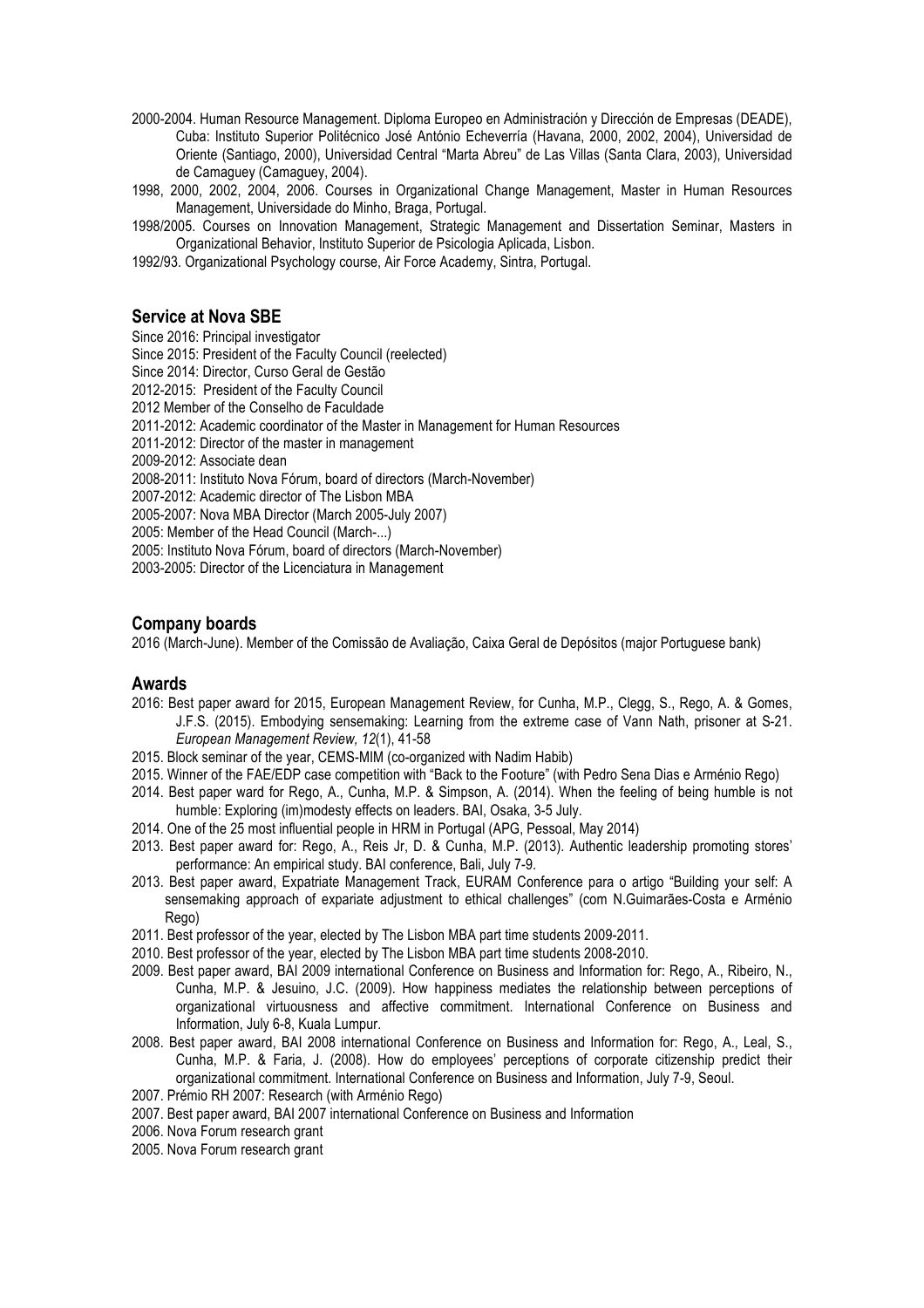- 2005. "For the Portuguese to see": The importation of American managerial ideas by a start-up consulting firm" (with Diogo Gonçalves and Manuela Faia-Correia) short listed for the 4th Conference of the Iberoamerican Academy of Management best paper award.
- 2004. Best reviewer, Revista de Administração de Empresas
- 2004. Nova Forum research grant
- 2004. Featured in the the book "Portuguese Masters of Management", edited by J.N. Rodrigues & G. Correia. Publisher: Centro Atlântico.
- 2003. Three-year research grant from Fundação para a Ciência e a Tecnologia. Role: Coordinator.
- 2003. Best Paper Award, Revista de Administração de Empresas (Fundação Getúlio Vargas, São Paulo, Brazil)
- 2003. Gulbenkian scholarship for IHRM 2003 conference
- 2002. FEUNL teaching award in management.
- 2002. Nova Forum research grant
- 2001. Iberoamerican Academy of Management Honorary Mention Award to the article "Market impact on strategy, human resource management practices and organization performance: Towards a European model"
- 2001. Nova Forum research grant: "Attitude change in an organizational context"
- 2001. Nova Forum research grant: "Leadership in new organizational forms"
- 2000. FLAD scholarship for SAM conference
- 1999. Strategic Management Society Best Paper Award nomination for the article *Minimal networks: A contribution to the deconstruction of organizations*.
- 1994/96. JNICT/ Praxis XXI scholarship for doctoral studies
- 1993/94. JNICT/Ciência scholarship for doctoral studies

## **Editorial positions**

Since 2015: Member of the editorial review board: Strategic Entrepreneurship Journal.

- Since 2012: Member of the editorial board: European Management Journal.
- Since 2009: Member of the editorial board: M@n@gement
- 2007/2011 Member of the editorial board: *Management Research*, published by M.E. Sharpe.
- 2006/... Member of the editorial board: *Revista de Ciências de Administração*, published by the Universidade Federal de Santa Catarina, Brazil.
- 2006/... Member of the editorial board: *Management Learning*, published by Sage Publications.
- 2008 Member of the international editorial board, *International Encyclopedia of Organization Studies*, edited by Stewart Clegg and James Bailey, Sage Publications.
- 2003/...Member of the editorial board: *Organization Studies* (EGOS/Sage).
- 2003/... Founding member and member of the editorial board: *European Management Review* (EURAM).
- 2003/... Associate editor: Psicologia (Portuguese Psychological Association).
- 2003/... Editorial board: Inovação Organizacional (INOFOR)
- 2002/...Associate editor: Revista de Administração de Empresas (Escola de Administração de Empresas de São Paulo/Fundação Getúlio Vargas)
- 2002/... Editorial board: *Revista de Empresa* (Fundación Instituto de Empresa e Iberoamerican Academy of Management, Spain)
- 2001/... Editorial board: *Psychologica* (Universidade de Coimbra, Portugal)
- 2000/... Editorial board: *Revista Portuguesa de Gestão* (ISCTE, Portugal)
- 1999/...Editorial board: *Estudos de Gestão/Portuguese Journal of Management Studies* (ISEG/UTL, Portugal)
- 1998/2003. Editor: *Comportamento Organizacional e Gestão.*
- 1995/97 Associate-Editor: *Comportamento Organizacional e Gestão* (ISPA, Portugal)
- 1990/... Editorial board: *Análise Psicológica* (ISPA, Portugal)

## **Program & Scientific Committees**

- 2013. 2nd Symposium on ethics and social responsibility research. ISCTE-IUL 27-28 June.
- 2011. Symposium on ethics and social responsibility research. ISCTE-IUL 14-15 April.
- 2002. 5th Symposium on organizational behavior. Universidade do Minho, 20-22 November.
- 1999. 4th Symposium on organizational behavior. Universidade de Coimbra, 21-23 October

## **Organizing committees**

- 2016. Co-chair of the 6th Organizations, Artifacts & Practices (OAP) workshop, Lisbon, 22-24 June.
- 2015. 2nd International Symposium on Organizational Improvisation, Nova SBE, Universidade Nova de Lisboa, October 27.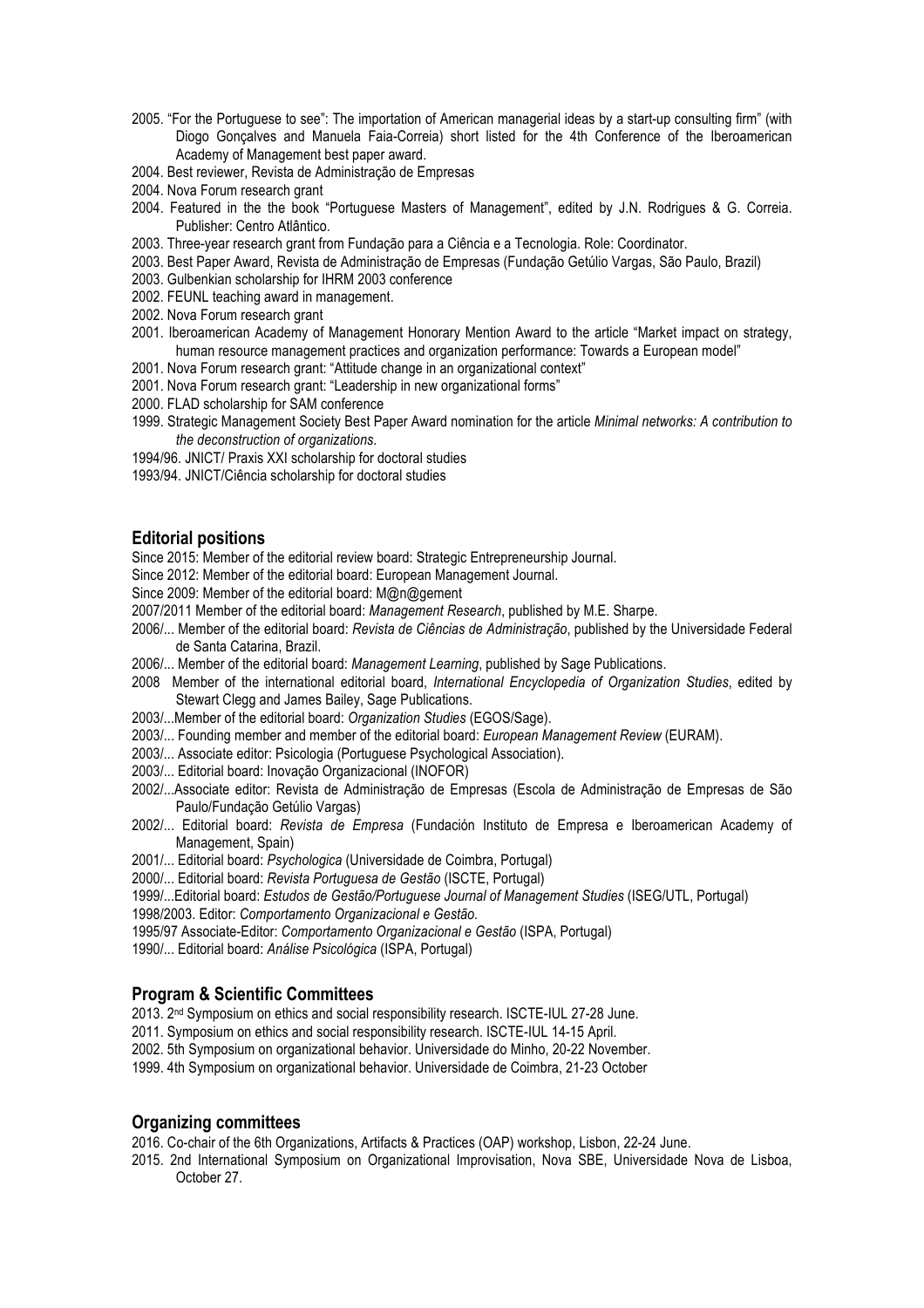- 2015. Convenor of pre-colloquium workshop "Stewardship as a post-GFC standard of legitimacy", 31st EGOS colloquium, Athens, July 1.
- 2010. Chair of the 26th Annual EGOS Colloquium, "Waves of Globalization, FEUNL, Lisbon
- 2009. Co-chair, with François Collect: Stream on "Energizing the study of organizations and organizing", 25th EGOS Colloquium, Barcelona, July.
- 2008. Member of the *steering committee*, International conference for deans and directors, Association of MBA's, Lisbon, May 28-20.
- 2007. Co-organizer with Paul Osterman of the Organizational Behavior series of the MIT-Lisbon Seminars.
- 2007. Track chair, with H. Bruch, S. Kaiser, M.P. Lopes, G. Muller-Seitz & B: Vogel: "Positive organizational studies and organizational energy", EURAM annual conference, Paris.
- 2006. Track organizer: Positive Organizactional Studies (with M.P. Lopes, S. Kaiser, G. Muller-Seitz & G. Wood), 6th Annual EURAM Conference, Oslo.
- 2005. Member of the Programme committee Iberoamerican Academy of Management Conference, Lisboa, December.
- 2004. Chair (with Rita Campos e Cunha and Carlos Cabral-Cardoso). Symposium on "Latin management between tradition and change", annual meeting of the Academy of Management, August, New Orleans. Divisions: International Management e Critical Management Studies.
- 2004. Summer School on Corporate governance and changes in organizational boundaries, with Professors John Child and Suzana Braga Rodrigues. Faculdade de Economia, Universidade Nova de Lisboa, 6-9 July (with Rita Campos e Cunha).
- 2004. Chair, Innovation management session. CIMOC Inagural Symposium. City University of Hong Kong, June 2-4.
- 2004. Chair (with Carlos Cabral-Cardoso): Stream on "A different tradition: Organising and managing in Southern-European countries", 20th EGOS Colloquium, Ljubljana, July.
- 2003. Chair: Panel on "Views of the changing organizational change landscape". Academy of Management Conference, Seattle, 1-6 August.
- 2003. Summer School on Doing Research on Knowledge Management, with Professors Stewart R. Clegg and Ken Kamoche. Faculdade de Economia, Universidade Nova de Lisboa, 24-27 June (co-organized with Rita Campos e Cunha).
- 2003. Chair (with Lourdes Munduate): IV Symposium on Power Dynamics and Organizational Change. EAWOP Conference, Lisbon, 14-17 May.
- 2003. Chair: Symposium on Improvisation in Organizations: Coordination through Action. EAWOP Conference, Lisbon, 14-17 May.
- 2003. The Eleventh Congress on Work and Organizational Psychology (EAWOP). Lisbon, May.
- 2001. 1st International Symposium on Organizational Improvisation, Faculdade de Economia, Universidade Nova de Lisboa, 14-15 de Junho.
- 1997. III Encontro sobre comportamento organizacional e gestão, ISPA, Lisbon, 17-18 October.
- 1993. I Encontro sobre comportamento organizacional e gestão, ISPA, Lisbon, 15-16 October.

### **Executive education management**

2004. Nova Forum program director for "The Leadership Alliance", a programme jointly organized with Escola de Gestão do Porto and the London Business School

### **Ad-hoc reviewer**

- 2017: Strategic Organization (17-140); Journal of Business Ethics (BUSI-17-00476+ 00921R); Journal of Management, Spirituality and Religion (0046), Management Learning (ML 17 0017); British Journal of Management (17 263), International Journal of Manpower (2017 0193).
- 2016: Journal of Management Studies (T0130); Journal of Business Ethics (BUSI-D-15-01759R1+ D-16-00700 + 15- 01714R1); Management Learning (0004); Journal of Managerial Psychology (0444); International Journal of Human Resource Management (0046); International Journal of Management Reviews (15-0067), International Journal of Manpower (16-0031); DATA BASE for Advances in Information Systems (D-16- 00025); Journal of Small Business Management (12OA-0567); PLOS-ONE (D-16-22704).
- 2015: Journal of Management Studies (S0643); Journal of Business Venturing (D-15-00424); Human Relations (HR 2015-0423); Journal of Management Studies (SO501); Academy of Management Review (0182); Revista de Administração Contemporânea (0138); International Journal of Management Reviews (15-0067 + 15-0308), Journal of Business Ethics (15-00117+ 15-01714); Journal of Change Management (0058); European Journal of Work and Organizational Psychology (SIO 12-15), Management Learning (15-0046).
- 2014: Group & Organization Management (GOM-175); European Journal of Work and Organizational Psychology (EWO 318.13), International Journal of Management Reviews (13-0138.R1), Journal of Management Studies (R0132), Leadership (LEA-14-0077), Human Relations (HR-2014-0228), Human Relations (HR-2014-0125),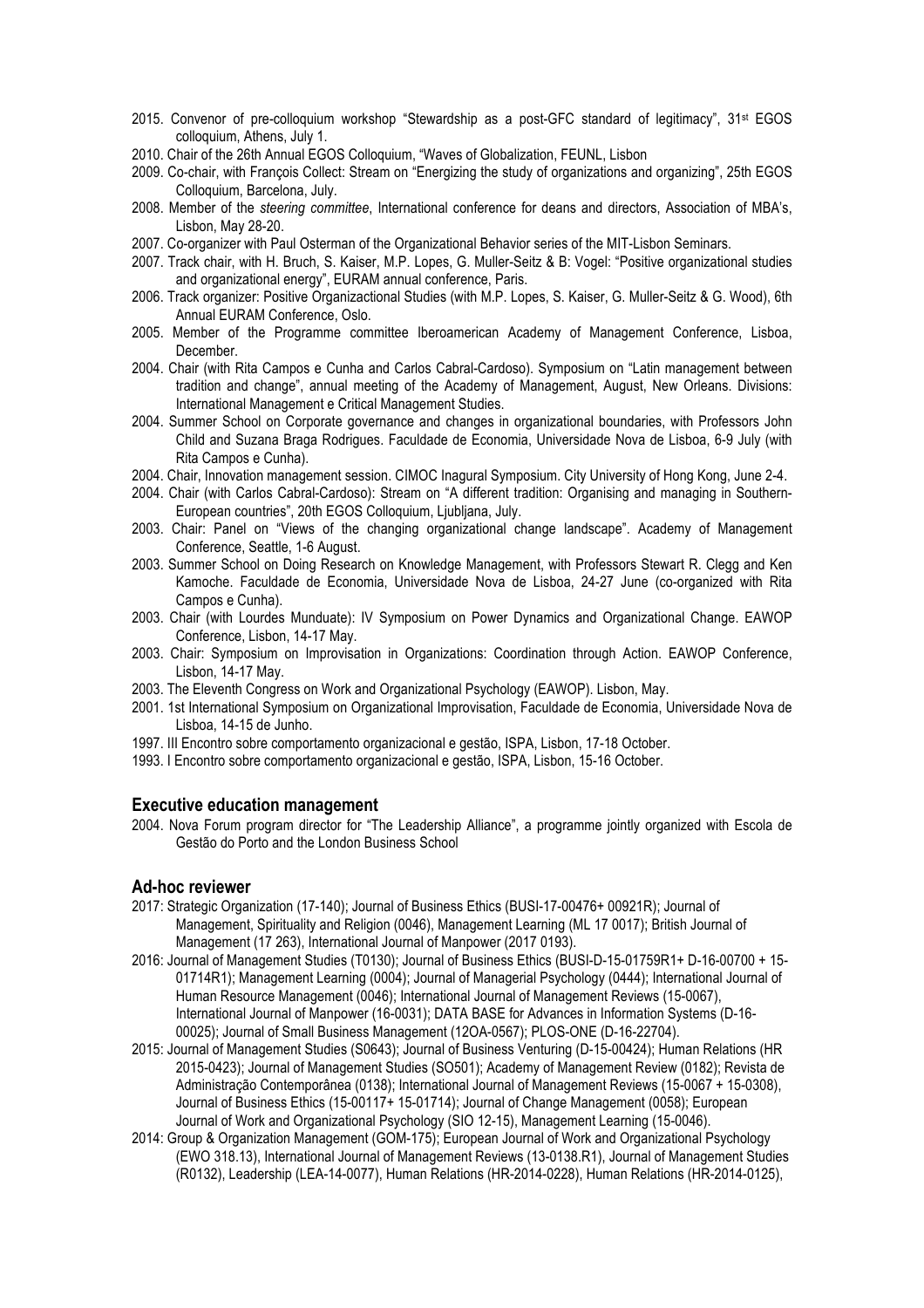Journal of Management Inquiry (14-0103); African Journal of Business and Management (7589), Journal of Business Ethics (BUSI-D-14-01521); Journal of Business Research (14-382), M@n@gement (9747), Service Industries Journal (0403), Journal of Product Innovation Management (11-14-0845)

- 2013: Journal of Product Innovation Management (11-13-0388); Management Research (10-2013-0531); Organization (ORG-13-0123); International Journal of Management Reviews (13-0138); Management and Organization History (MOH-13-0006); Organization (ORG 12 0290); Spanish Journal of Psychology (1798- 12), European Management Journal (D-13-00067); Journal of Organizational Computing and Electronic Commerce (12-12-771), Leadership (LEA-13-0073), Management Learning (13-0036), British Journal of Management (BJM-13-236); Process Organization Studies Symposium.
- 2012: Organization Science (11-5823), Journal of Management Inquiry (JMI-12-0092-NT), Leadership Quarterly (12- 00033), European Management Journal (EMJ-D-11-00275, EMJ-D-11-00272), Journal of Business Research (SM-1066), Brazilian Administration Review (BAR 53), International Journal of Innovation and Sustainable Development (IJISD-32988), Human Relations (HR-2012-0117), Long Range Planning (11LRP1035), Leadership (LEA-12-69), Organization (12-0242), Creativity and Innovation Management (0638-CIM-A\_09- 2012).
- 2011: Journal of Product Innovation Management, Leadership Quarterly, European Management Journal, Public Management Review, Management & Organization History, Journal of Business Research.
- 2010: Creativity and Innovation Management, Journal of Management Inquiry, Journal of Business Research, Business Ethics Quarterly, European Management Journal, Public Management Review.
- 2009: International Journal of Organization Theory and Behavior; European Management Journal.
- 2008. Journal of Management Studies, Journal of Business Research, Journal of Economic Psychology, International Journal of Cross Cultural Management, Technology Analysis & Strategic Management.
- 2007. British Journal of Management.
- 2006. British Journal of Management; Management Research, Journal of Management, Spirituality and Religion, International Conference Advances in Management; International Journal of Technology, Policy and Management.
- 2005. Organization Studies, Academy of Management Conference International Management Division, Journal of Management, Spirituality and Religion, Iberoamerican Academy of Management Conference, Management Learning.
- 2004. Human Relations; Organization Studies; Technological Forecasting and Social Change; Management Learning; Academy of Management Conference - Technology and Innovation Management Division; Academy of Management Conference – International Management Division, Revista de Administração de Empresas, EnEO/ANPAD Brazil.
- 2003. Management Learning; Iberoamerican Academy of Management Conference; Organization Studies; Academy of Management Conference - Organizational Behavior Division; Academy of Management Conference - Technology and Innovation Management Division, EnEO/ANPAD Brazil.
- 2002. BALAS (The Business Association of Latin American Studies) Annual Conference; Management Learning; Revista de Administração de Empresas; Management Research; Academy of Management Executive; Academy of Management Conference - Organizational Behavior Division; Academy of Management Conference - Technology and Innovation Management Division.
- 2001. International Journal of Human Resource Management; Academy of Management Conference Organizational Behavior Division; Academy of Management Conference - Technology and Innovation Management Division.
- 2000. European Journal of Social Psychology.

### **Entries in encyclopedias**

- Cunha, M.P. & Magni, M. (2015). Management improvisation. In G. Ritzer (Ed.), *The Wiley Blackwell Encyclopedia of Sociology* (2nd ed.) (DOI10.1002/9781405165518). Oxford: Blackwell.
- Cunha, M.P. & Rego, A. (2012). Organizações positivas. In A.L. Neves & R.F. Costa (Orgs.), *Recursos Humanos de A a Z* (pp. 473-477). Lisboa: Editora RH.
- Rego, A., Cunha, M.P. & Pinto, L. (2012). Gestão transcultural de recursos humanos. In A.L. Neves & R.F. Costa (Orgs.), *Recursos Humanos de A a Z* (pp. 357-360). Lisboa: Editora RH.
- Cunha, M.P. & Lopes, M. (2009). Innovation. In S. Lopez (Ed.), *Encyclopedia of positive psychology* (vol.1; pp. 520- 521). Malden, MA: Wiley-Blackwell.
- Palma, P. & Cunha, M.P. (2009). Entrepreneurial behavior. In S. Lopez (Ed.), *Encyclopedia of positive psychology* (vol.1; pp. 338-342). Malden, MA: Wiley-Blackwell.
- Rego, A., Cunha, M.P. & Lopes, M. (2009). Justice. In S. Lopez (Ed.), *Encyclopedia of positive psychology* (vol.1; pp. 547-549). Malden, MA: Wiley-Blackwell.
- Cunha, M.P. (2008). Paradox. In S.R. Clegg & J.R. Bailey (Eds.), *International encyclopedia of organization studies* (pp.1222-1224). Thousand Oaks, CA: Sage.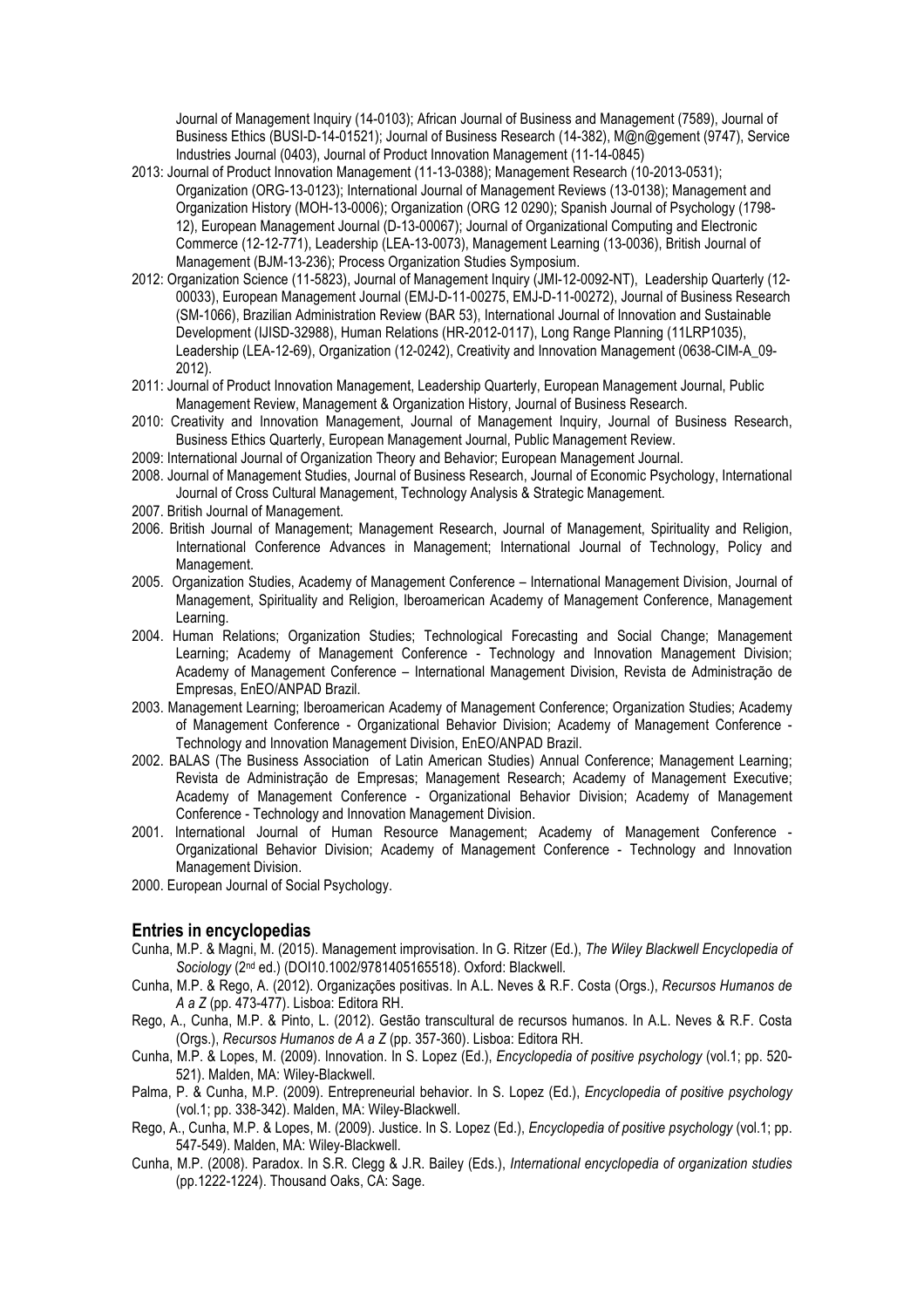Cunha, M.P. (2008). Serendipity. In S.R. Clegg & J.R. Bailey (Eds.), *International encyclopedia of organization studies* (pp.1406-1408). Thousand Oaks, CA: Sage.

Cunha, M.P. (2008). Minimal structure. In S.R. Clegg & J.R. Bailey (Eds.), *International encyclopedia of organization studies* (pp.908-910). Thousand Oaks, CA: Sage.

Cunha, M.P. (2008). Minimal network. In S.R. Clegg & J.R. Bailey (Eds.), *International encyclopedia of organization studies* (pp.907-908). Thousand Oaks, CA: Sage.

Rego, A. & Cunha, M.P. (2008). Teams, cross-cultural. In S.R. Clegg & J.R. Bailey (Eds.), *International encyclopedia of organization studies* (pp.1530-1533). Thousand Oaks, CA: Sage.

Cunha, M.P. (2006). Management improvisation. In G. Ritzer (Ed.), *The Blackwell Encyclopedia of Sociology* (pp.2733-2736). Oxford: Blackwell.

"Ergonomia", "Ergoterapia" e "Estereótipo", for the *Enciclopédia Luso-Brasileira de Cultura*. Lisboa: Verbo, 1997.

#### **Books**

Clegg, S. & Cunha, M.P. (Eds.)(forthcoming). *Management, organizations and contemporary social theory*. London: Routledge.

Rego, A. & Cunha, M.P. (2017). *Organizacão: Cães e cãopetencias na vida organizacional*. Lisboa: Sílabo.

Rego, A., Cunha, M.P. & Gomes, D. (2017). *Porque não gosto do meu chefe* (2ª ed.). Lisboa: Sílabo.

Cunha, M.P., Rego, A., Cunha, A.D. & Fernandes, F.S. (2017). *Como liderar empresas familiares*. Alfragide: Lua de Papel.

Rego, A. & Cunha, M.P. (2017). *Jobs, Musk, Bezos: Génios insanos?* Lisboa: Sílabo.

Rego, A. & Cunha, M.P. (2016). *Que líder sou eu?* Lisboa: Sílabo.

Cunha, M.P., Rego, A. & Castanheira, F. (2016). *Propósito: Estratégias para trabalhar ligado*. Lisboa: Editora RH.

Cunha, M.P., Rego, A., Cunha, R.C., Cabral-Cardoso, C. & Neves, P. (2016). *Manual de comportamento organizacional e gestão* (8th edition, revised). Lisboa: RH Editora.

Rego, A. & Cunha, M.P. (2015). *Papa Francisco: As lições de liderança*. Lisboa: Sílabo.

Rego, A., Cunha, M.P., Gomes, J.F., Cunha, R.C., Cabral-Cardoso, C. & Marques, C.M. (2015). *Manual de gestão de pessoas e do capital humano* (3ª ed.). Lisboa: Sílabo.

Cunha, M.P., Rego, A., Cunha, R.C., Cabral-Cardoso, C. & Neves, P. (2014). *Manual de comportamento organizacional e gestão* (7th edition, revised). Lisboa: RH Editora.

Rego, A. & Cunha, M.P. (2014). *Energias de liderança positiva*. Lisboa: Nova Executivos.

Rego, A., Cunha, M.P. & Ribeiro, M.G. (2013). *Liderança para a sustentabilidade*. Lisboa: Actual.

- Rego, A., Cunha, M.P. & Wood Jr, T. (2013). *O pequeno livro das virtudes para grandes líderes*. São Paulo: Da Boa Prosa.
- Cunha, M.P. & Rego, A. (2013). *Superequipas*. Lisboa: Actual.
- Cunha, M.P., Rego, A. & Figueiredo, J.C. (2013). *Lidere como um líder*. Lisboa: Sílabo.
- Ribeiro, N., Rego, A. & Cunha, M.P. (2013). *A virtude nas organizações: Fonte de progresso e sustentabilidade*. Lisboa: Sinais de Fogo.

Rego, A., Cunha, M.P. & Clegg, S. (2012). *The virtues of leadership: Contemporary challenge for global managers*. Oxford: Oxford University Press. (Paperback edition: 2014)

- Batista, M.G. & Cunha, M.P. (2012). *Qualidade de serviço: Uma introdução aos conceitos gerais*. Ponta Delgada: CEEAplA/Universidade dos Açores.
- Batista, M.G. & Cunha, M.P. (2011). *Improvisação nas organizações: Uma introdução*. Ponta Delgada: CEEAplA/Universidade dos Açores.

Rego, A. & Cunha, M.P. (2011). *Liderança: A virtude está no meio*. Lisboa: Actual.

Rego, A., Cunha, M.P. & Wood, T. (2011). *Como gerenciar seu chefe*. São Paulo: Livros da Boa Prosa.

- Kaiser, S., Ringlstetter, M.J., Eikhof, D.R. & Cunha, M.P. (Eds.)(2011). *Creating balance? International perspectives on the work-life integration of professionals*. Berlin: Springer.
- Cunha, M.P., Rego, A., Pinheiro, S.F. & Gonçalves, H. (2011). *Estratégia oceano verde*. Lisboa: Texto.

Lopes, M.P. & Cunha, M.P. (2011). *O mundo é pequeno: O que podemos aprender sobre o networking e as redes sociais*. Lisboa: Actual. (also published in Brazil by Almedina, São Paulo, 2011).

- Lopes, M.P., Palma, P.J., Bártolo-Ribeiro, R. & Cunha, M.P. (Eds.) (2011). *Psicologia aplicada*. Lisboa: Editora RH.
- Rego, A. & Cunha, M.P. (2010). *O tao da eficácia organizacional. 18,5 lições de gestão inspiradas no velho mestre*. Aparecida, SP: Idéias & Letras.
- Rego, A., Cunha, M.P. & Gomes, D. (2010). *Porque não gosto do meu chefe*. Lisboa: Sílabo.

Cunha, M.P., Cunha, J.V. & Mendonça, S. (2010). *Empresa, progresso e contestação: O primeiro século de estudos organizacionais*. Lisboa: Sílabo.

Rego, A., Cunha, M.P. & Wood, T. (2009). *Kafka e o estranho mundo da burocracia*. São Paulo: Atlas.

Rego, A. & Cunha, M.P. (2009). *Sim, chefe*. Lisboa: Sílabo.

Cunha, M.P. & Rego, A. (2009). *K: O mundo da burocracia kafkiana*. Lisboa: Sílabo.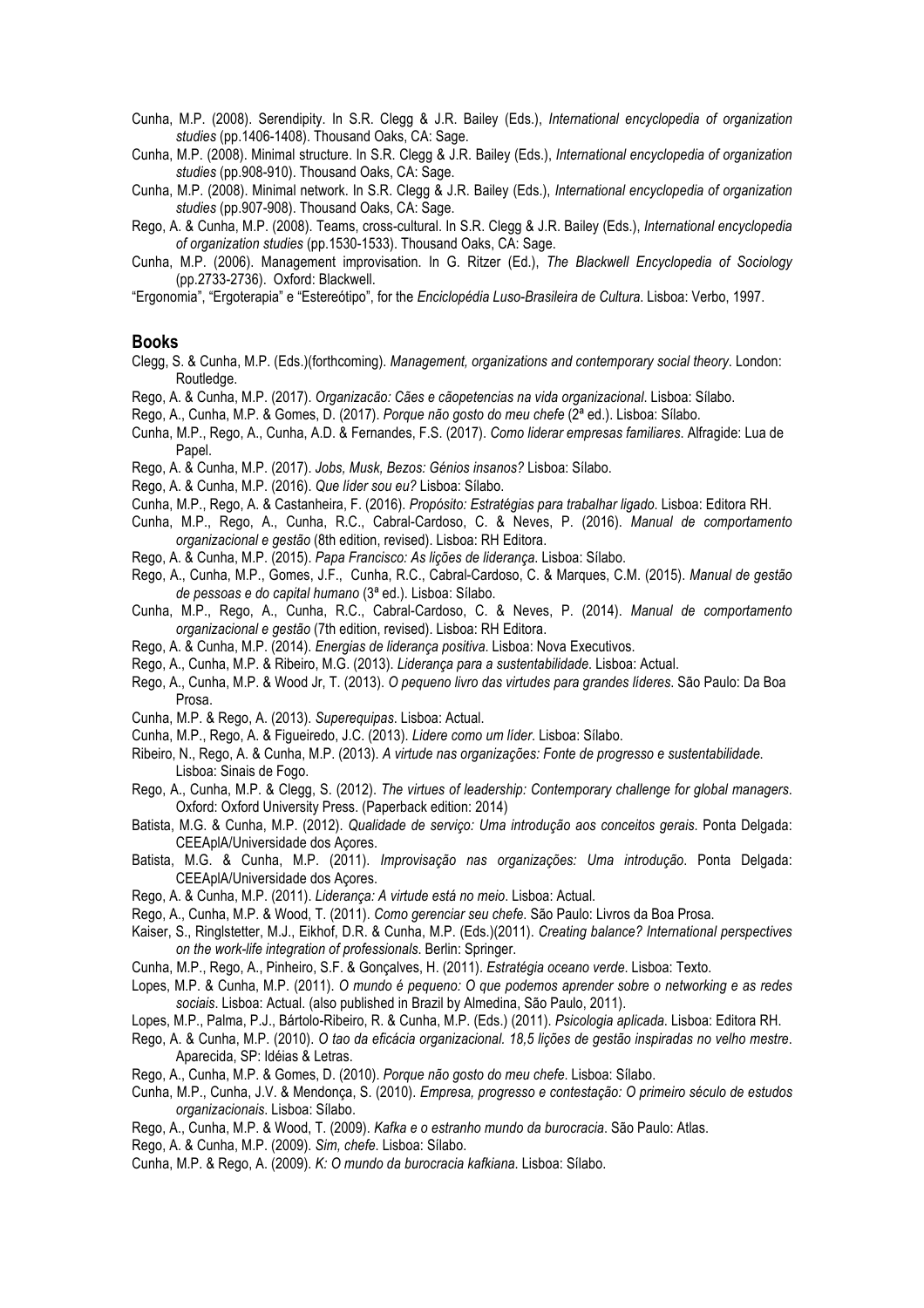- Wood Jr, T., Bendassolli, P., Kirschbaum, C. & Cunha, M.P. (Eds.)(2009). *Indústrias criativas no Brasil.* São Paulo: Atlas.
- Rego, A. & Cunha, M.P. (2009). *Liderança positiva* (2nd ed: 2010; 3rd ed: 2013). Lisboa: Sílabo.
- Rego, A. & Cunha, M.P. (2009). *Manual de gestão transcultural de recursos humanos*. Lisboa: Editora RH.
- Rego, A. & Cunha, M.P. (2008). *Gestão em pequenas doses. Ideias simples e práticas*. Lisboa: Editora RH.
- Gomes, J.F., Cunha, M.P., Rego, A., Cunha, R.C., Cabral-Cardoso, C. & Marques, C.M. (2008). *Manual de gestão de pessoas e do capital humano*. Lisboa: Sílabo.
- Cunha, M.P., Rego, A., Lopes, M.P. & Ceitil, M. (2008). *Organizações positivas: Manual de trabalho e de formação*. Lisboa: Sílabo.
- Cunha, M.P., Rego, A., & Cabral-Cardoso, C. (2007). *Tempos modernos: Uma história das organizações e da gestão*. Lisboa: Sílabo.
- Cunha, M.P., Rego, A. & Cunha, R.C. (2007). *Organizações positivas*. Lisboa: Dom Quixote.
- Rego, A. & Cunha, M.P. (2007). *O tao da eficácia organizacional. 18,5 lições de gestão inspiradas no velho mestre*. Lisboa: Sílabo.
- Rego, A., Cunha, M.P., Costa, N.G., Gonçalves, H. & Cabral-Cardoso, C. (2006). *Gestão ética e socialmente responsável*. Lisboa: RH Editora.
- Cunha, M.P., Rego, A., Cunha, R.C. & Cabral-Cardoso, C. (2006). *Manual de comportamento organizacional e gestão* (5th edition, revised). Lisboa: RH Editora.
- Rego, A. & Cunha, M.P. (2006). *Comunicar*. Lisboa: Dom Quixote.
- Gomes, J.F.S., Cunha, M.P. & Rego, A. (Eds.)(2006). *Comportamento organizacional e gestão: 21 temas e debates para o século XXI*. Lisboa: RH Editora.
- Cunha, M.P. & Rego, A. (2005). *LIDERAR*. Lisboa: Dom Quixote.
- Cunha, M.P., Duarte, M., O'Shaughnessy, N. & Marcelino, A.R. (Eds.)(2004). *Marketing: Conceitos e casos portugueses*. Lisboa: Escolar Editora.
- Cunha, M.P. & Munduate, L. (Eds.)(2004). *Proceedings of the fourth symposium on power dynamics and organizational change*. Lisboa: ISPA.
- Rego, A., Cunha, M.P., Oliveira, C.M. & Marcelino, R. (2004). *Coaching para executivos*. Lisboa: Escolar Editora.
- Rego, A., Cunha, R.C., Cabral-Cardoso, C. & Cunha, M.P. (2003). *Comportamento organizacional e gestão: Casos portugueses e exercícios*. Lisboa: RH Editora.
- Cunha, M.P. & Rego, A. (2003). *Comportamento organizacional e gestão: Instrumentos de medida*. Lisboa: Escolar Editora.
- Rego, A. & Cunha, M.P. (2003). *A essência da liderança: Mudança* ´ *resultados* ´ *integridade*. Lisboa: RH Editora.
- Cunha, M.P., Rego, A., Cunha, R.C. & Cabral-Cardoso, C. (2003). *Manual de comportamento organizacional e gestão*. Lisboa: RH Editora.
- Cunha, M.P. & Rodrigues, S.B. (Eds.)(2002). *Manual de estudos organizacionais. Temas de psicologia, psicossociologia e sociologia das organizações*. Lisboa: RH Editora.
- Cunha, M.P. (2002). *Introdução à qualidade de serviço: A perspectiva dos recursos humanos*. Lisboa: Edições ISPA.
- Kamoche, K.N., Cunha, M.P. & Cunha, J.V. (Eds.)(2002). *Organizational improvisation*. London: Routledge [reviewed by P.C. Van Fenema & O.R. Koppius, Organization Studies, 25(2), pp.319-324].
- Cunha, M.P., Fonseca, J.M. & Gonçalves, F. (Eds.)(2001). *Empresas, caos e complexidade. Gerindo à beira de um ataque de nervos*. Lisboa: RH Editora.
- Rodrigues, S.B. & Cunha, M.P. (Eds.)(2000). *Estudos organizacionais: Novas perspectivas na administração de empresas*. São Paulo, Brasil: Iglu Editora.
- Gomes, A.D., Caetano, A., Keating, J. & Cunha, M.P. (Eds.)(2000). *Organizações em transição. Contributo da psicologia do trabalho e das organizações*. Coimbra: Imprensa da Universidade de Coimbra.
- Cunha, M.P. (Ed.)(2000). *Teoria organizacional. Perspectivas e prospectivas*. Lisboa: Dom Quixote.
- Cunha, M.P. & Marques, C.A. (Eds.) (1999). *Readings in organization science: Organizational change in a changing world*. Lisboa: ISPA.
- Cunha, M.P. (1998). *Determinants of product innovation in organizations: Practices and performance in the Portuguese financial sector*. Tilburg: Tilburg University Press.
- Cunha, M.P. (1996). *Organizações e recursos: Perspectivas de ecologia organizacional*. Oeiras: Metáfora
- Marques, C.A. & Cunha, M.P. (Eds.) (1996). *Determinantes da gestão e relações com o mercado*. Lisboa: Dom Quixote
- Marques, C.A. & Cunha, M.P. (Eds.) (1996). *Comportamento organizacional e gestão de empresas*. Lisboa: Dom Quixote (2nd ed.: 2000).
- Marques, C.A., Cunha, M.P., Mil-Homens, A. & Fernandes, A.M. (1993). *Gestão de recursos humanos*. Lisboa: Instituto de Formação Bancária (3rd ed., 1998).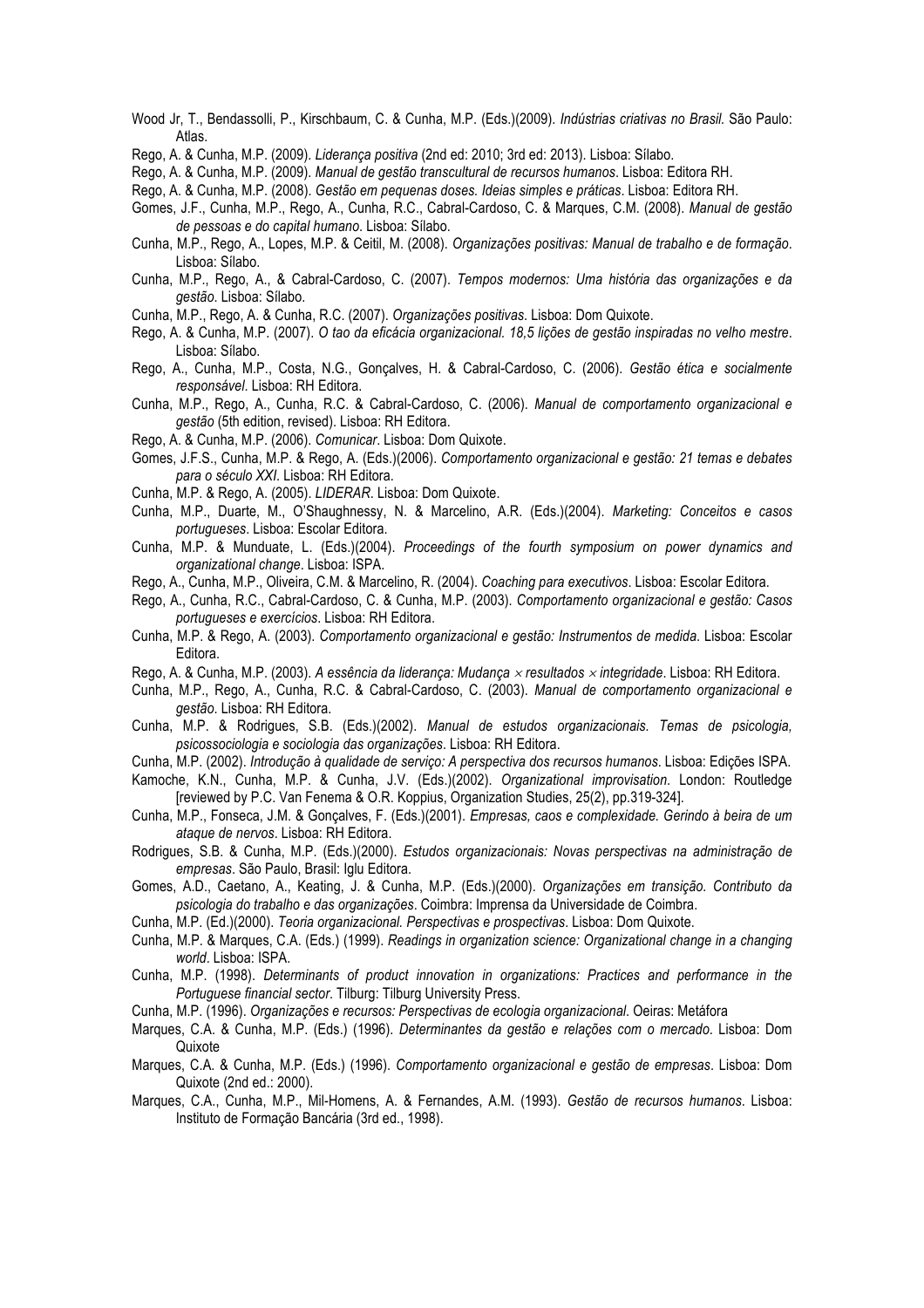#### **Journal issues**

- Wood Jr, T., Bendassolli, P.F., Kirschbaum, C. & Cunha, M.P. (2009). Indústrias criativas. *Revista de Administração de Empresas, 49*(1).
- Lopes, M.P. & Cunha, M.P. (Eds.)(2007). Positive organizational behavior: Strengthening the roots of a fruitful field of study. *Comportamento Organizacional e Gestão, 13*(1).
- Cunha, M.P., Wood Jr, T., Cunha, R.C. & Cabrera, E. (Eds)(2006). Organizations, organizing and organization studies in Iberoamerica. *Management Research, 4*(3).
- Palma, P.J. & Cunha, M.P. (Eds)(2006). New challenges in entrepreneurship: Introduction to the special issue. *Comportamento Organizacional e Gestão, 12*(1).
- Kamoche, K.N., Cunha, M.P. & Cunha, R.C. (Eds.)(2003). Improvisation in organizations. *International Studies of Management and Organization, 33*(1).
- Cunha, M.P., Kamoche & Cunha (Eds.) (2001). Organization and improvisation. *Comportamento Organizacional e Gestão, 7*(1).

Cunha, M.P. (Ed.) (1998). Gestão da inovação. *Comportamento Organizacional e Gestão, 4*(2).

Marques, C.A. & Cunha, M.P. (Eds.) (1997). Gestão 2000: Tendências e antevisões. *Comportamento Organizacional e Gestão, 3*(2).

Marques, C.A. & Cunha, M.P. (Eds.) (1994) Psicologia Organizacional e Gestão. *Análise Psicológica, 12*(1).<br>Marques, C.A. & Cunha, M.P. (Eds.) (1992) Psicologia Organizacional e Gestão. *Análise Psicológica, 10*(3).

## **Articles**

- Cunha, M.P., Giustiniano, L., Rego, A. & Clegg, S. (2018). Heaven or Las Vegas: Competing institutional logics and individual experience. *European Management Review, XX*(X), XXX-XXX.
- Rego, A. et al. (forthcoming). Conveyed leader psycap predicting leader effectiveness through positive energizing. *Journal of Management*, XX(X), XX-XXX.
- Rego, A., Vitória, A., Tupinambá, A., Reis Jr, D., Cunha, M.P. & Lourenço-Gil, R. (forthcoming). Brazilian managers' ageism: A multiplex view. *International Journal of Manpower, XX*(x), XXX-XXX.
- Cunha, M.P, Vieira, D.V., Rego, A. & Clegg, S. (forthcoming). Why doesn't performance management perform? A study in the translation of practice. *International Journal of Productivity and Performance Management*.
- Neves, P. & Cunha, M.P. (forthcoming). Exploring a model of workplace ostracism: The value of coworker humor. *International Journal of Stress Management, XX*(X), XXX-XXX.
- Oliveira, S., Story, J. & Cunha, M.P. (2017). Managing ongoing dualities in international business. *Academy of Management Proceedings xx*(x), XXX-XXXX.
- Rego, A., Owens, B., Leal, S., Melo, A.I., Cunha, M.P., Gonçalves, L. & Ribeiro, P. (forthcoming). How leader humility helps teams to be humbler, psychologically stronger, and more effective: A moderated mediation model. *The Leadership Quarterly, XX*(x), XXX-XXX.
- Antunes, A.C., Caetano, A. & Cunha. M.P. (forthcoming). Reliability and construct validity of the Portuguese version of the psychological capital questionnaire. *Psychological Reports, XX*(x), XXX-XXX.
- Rego, A., Owens, B., Yam, K. C., Bluhm, D., Cunha, M. P., Silard, T., Gonçalves, L., Martins, M., Simpson, A. C., & Liu, W. (forthcoming). Leader humility and team performance: Exploring the mediating mechanisms of team PsyCap and task allocation effectiveness. *Journal of Management*, XX(X), XX-XXX.
- Cunha, M.P., Gomes, E., Mellahi, K., Miner, A.S. & Rego, A. (forthcoming). Strategic agility through improvisational capabilities: Implications for a paradox-sensitive human resource management. *Human Resource Management Review. XX*(X), XXX-XXX
- Cunha, M.P., Fortes, A., Gomes, E., Rego, A. & Rodrigues, F. (forthcoming). Ambidextrous leadership, paradox and contingency: Evidence from Angola. *International Journal of Human Resource Management. XX*(X), XXX-XXX
- Rego, A., et al. (forthcoming). Store creativity, store potency, store performance, retailing. Management Research.
- Rego, A., Cunha, M.P. & Simpson, A.V. (forthcoming). The perceived impact of leaders' humility on team effectiveness: An empirical study. *Journal of Business Ethics*,
- Rego, A., Owens, B., Leal, S., Melo, A.I., Cunha, M.P., Gonçalves, L. & Ribeiro, P. (2017). How leader humility helps teams to be humbler, psychologically stronger, and more effective: A moderated mediation model. *The Leadership Quarterly, 28*(5), 639-658.
- Cunha, M.P., Pacheco, M., Castanheira, F. & Rego, A. (2017). Reflexive work and the duality of self-leadership. *Leadership, 13*(4), 472-495.
- Rego, A., Cunha, M.P. & Polónia, D. (2017). Corporate sustainability: A view from the top. *Journal of Business Ethics, 143*, 133-157.
- Rego, A., Vitória, A., Tupinambá, A. Cunha, M.P., & Leal, S. (2017). Developing and validating an instrument for managing managers' attitudes toward older workers. *International Journal of Human Resource Management. 28*(13), 1866-1899.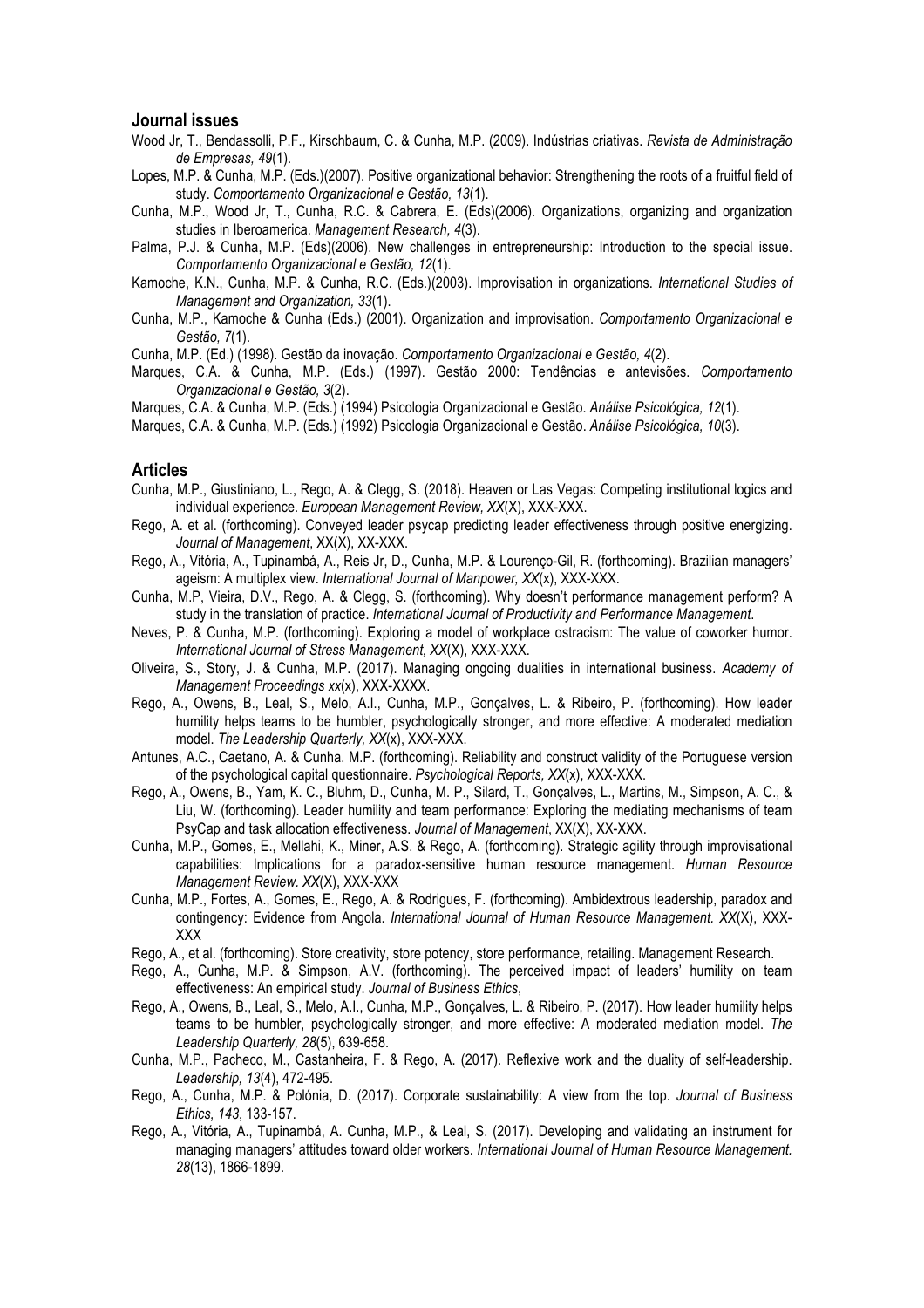- Cunha, M.P., Clegg, S., Costa, C., Leite, A.P., Rego, A., Simpson, A.V., Sousa, M.O. & Sousa, M. (2017). *Gemeinschaft* in the midst of *gesellschaft*? Love as an organizational virtue. *Journal of Management, Spirituality and Religion, 14*(1), 3-21.
- Cunha, M.P., Giustiniano, L., Rego, A. & Clegg, S. (2017). Mission impossible? The paradoxes of stretch goal setting. *Management Learning, 48*(2), 140-157.
- Rego, A., Reis Jr., D., Cunha, M.P. & Stallbaum, G. (2016). Store creativity, store potency, store performance, retailing. *Management Research, 14*(2), 130-149.
- Clegg, S., Cunha, M.P. & Rego, A. (2016). Explaining suicide in organizations. Durkheim revisited. *Business & Society Review. 121*(3), 391-414.
- Clegg, S., Cunha, M.P. Munro, I., Rego, A. & Sousa, M.O. (2016). Kafkaesque power and bureaucracy. *Journal of Political Power, 9*(2), 157-181.
- Batista, M.G., Clegg, S., Cunha, M.P., Giustiniano, L. & Rego, A. (2016). Improvising prescription: Evidence from the emergency room. *British Journal of Management, 27*(2), 406-425.
- Giustiniano, l., Cunha, M.P. & Clegg, S. (2016).The dark side of organizational improvisation: Lessons from the sinking of the Costa Concordia. *Business Horizons, 59*, 223-232.
- Giustiniano, L., Cunha, M.P. & Clegg, S. (2016). Organizational zemblanity. *European Management Journal, 34*(1), 7-21.
- Cunha, M.P. (2015). Book review of the Routledge International Handbook of Ignorance Studies, edited by Matthias Gross and Linsey McGoey, London, Routledge, 408 pp., ISBN-978-0-415-71896-7. *Prometheus, 33*(3), 330- 334. [By invitation]
- Simpson, A.V., Cunha, M.P. & Rego, A. T. (2015). Compassion in the context of capitalistic organizations: Evidence from the 2011 Brisbane floods. *Journal of Business Ethics, 130*(3), 683-703.
- Cunha, M.P., Rego, A., Silva, A.F. & Clegg, S. (2015). An institutional palimpsest? The case of Cambodia's political order, 1970 and beyond. *Journal of Political Power, 8*(3), 431-455.
- Cunha, M.P., Neves, P., Clegg, S. & Rego, A. (2015). Tales of the unexpected: Discussing improvisational learning. *Management Learning, 46*(5), 511-529.
- Leal, S., Rego, A. & Cunha, M.P. (2015). How the employees' perceptions of corporate social responsibility make them happier and psychologically stronger. *OIDA International Journal of Sustainable Development, 8*(9), 113-126.
- Simpson, A.V., Cunha, M.P. & Clegg, S. (2015). Hybridity, sociomateriality, and compassion: A sequence analysis. *Scandinavian Journal of Management, 31*(3), 375-386.
- Cunha, M.P. & Tsoukas, H. (2015). Reforming the State: Understanding the vicious circles of reform. *European Management Journal, 33*(4), 225-229. [Invited essay, series Reflections on Europe]
- Cunha, M.P., Rego, A. & Clegg, S. (2015). The institutionalization of genocidal leadership: Pol Pot and a Cambodian dystopia. *Journal of Leadership Studies, 9*(1), 6-18.
- Rego, A., Reis Jr, D. & Cunha, M.P. (2015). Authentic leaders promoting store performance: The mediating role of virtuousness and potency. *Journal of Business Ethics,128*(3), 617-634.
- Cunha, M.P., Clegg, S., Rego, A. & Gomes, J.F.S. (2015). Embodying sensemaking: Learning from the extreme case of Vann Nath, prisoner at S-21. *European Management Review, 12*(1), 41-58*.* **[Best paper award for 2015, European Management Review]**
- Clegg, S., Cunha, M.P., Rego, A. & Story, J. (2015). The powers of romance: The liminal challenges of managing organizational intimacy. *Journal of Management Inquiry, 24*(2), 131-148.
- Chan, A., Clegg, S., Cunha, M.P. & Rego, A. (2015). "The revolution will not be televised": The institutional work of radical change in China's Cultural Revolution. *Journal of Political Power, 8*(1)*,* 61-83
- Cunha, M.P., Rego, A., Clegg, S., & Lindsay, G. (2015). The dialectics of serendipity. *European Management Journal, 33*(1), 9-18.
- Cunha, M.P., Clegg, S., Rego, A. & Gabriel, Y. (2014). Call for papers. Evil organization studies: On genocide, culture and organization. *Culture and Organization, 20*(5), 450-452.
- Cunha, M.P., Neves, P., Clegg, S. & Rego, A. (2014). Organizational improvisation: From the constraint of strict tempo to the power of avant-garde. *Creativity and Innovation Management, 23*(4), 359-373.
- Simpson, A.V., Clegg, S, Lopes, M.P., Cunha, M.P., Rego, A. & Pitsis, T. (2014). Doing compassion or doing discipline? Power relations and the Magdalene laundries. *Journal of Political Power, 7*(2), 253-274.
- Cunha, M.P. (2014). Book review of "Bank behavior and resilience: The effect of structures, institutions, and agents". *Public Administration, 92*(2), 512-513.
- Guimarães-Costa, N., Cunha, M.P. & Rego, A. (2014). Building your self: A sensemaking approach to expatriates' behavior in face of perceived ethical challenges. *Journal of Global Mobility, 2*(1), 53-84.
- Cunha, M.P., Rego, A. & Vaccaro, A. (2014). Organizations as human communities and internal markets: Searching for duality. *Journal of Business Ethics,120*(4), 441-455.
- Cunha, M.P., Clegg, S. & Rego, A. (2014). The ethical speaking of objects: The 'object-ive' world of young Khmer Rouge combatants. *Journal of Political Power, 7*(1), 35-61.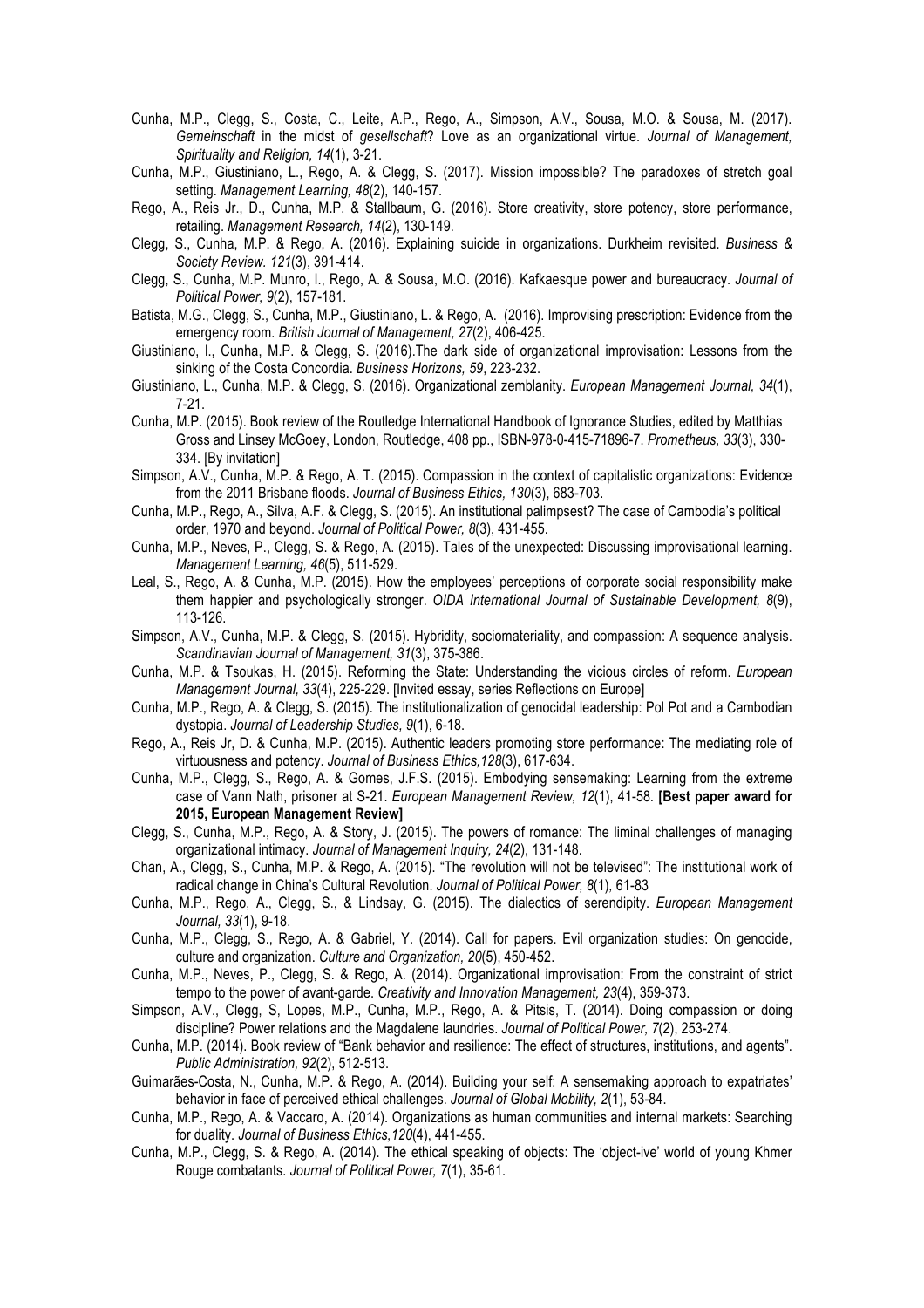Cunha, M.P., Rego, A., Oliveira, P., Rosado, P. & Habib, N. (2014). Product innovation in resource poor environments: Three research streams. *Journal of Product Innovation Management***,** *31*(2), 202-210.

Silva, T., Cunha, M.P., Clegg, S., Neves, P., Rego, A., Rodrigues, R. (2014). Smells like team spirit: Opening a paradoxical black box. *Human Relations. 67*(3), 287-310.

- Rego, A., Reis Jr, D., Cunha, M.P., Stallbaum, G. & Neves, P. (2014). Store creativity mediating the relationship between affective tone and performance. *Managing Service Quality, 24*(1), 63-85.
- Rego, A., Sousa, F., Marques, C. & Cunha, M.P. (2014). Hope and positive affect mediating the authentic leadership and creativity relationship. *Journal of Business Research, 67*(2), 200-210.
- Cunha, M.P., Clegg, S., Rego, A. & Story, J. (2013). Forget physics, chose realpolitik: Improvisational relations of power and resistance. *Journal of Change Management, 13*(4), 460-476.
- Clegg, S., Cunha, M.P., Rego, A. & Dias, J. (2013). Mundane objects and the banality of evil: The sociomateriality of a death camp. *Journal of Management Inquiry, 22*(3), 325-340.
- Guimarães-Costa, N.G. & Cunha, M.P. (2003). Pessoa's "disquietness" at work: A liminal approach to instrumental organizational engagement*. Revue Internationale de Psychologie e de Gestion des Comportements Organizationnels, 48*, 313-325.
- Cunha, M.P., Clegg, S. & Rego, A. (2013). Lessons for leaders: Positive organization studies meets Niccolò Machiavelli. *Leadership, 9*(4), 450-465.
- Simpson, A., Clegg, S. & Cunha, M.P. (2013). Expressing compassion in the face of crisis: Organizational practices in the aftermath of the Brisbane floods of 2011. *Journal of Contingencies and Crisis Management, 21*(2), 115- 124.
- Guimarães-Costa, N. & Cunha, M.P. (2013). The inevitability of liminality in organizing. *International Journal of Management Concepts and Philosophy, 7*(1), 47-63.
- Cunha, M.P., Rego, A., Clegg, S. & Neves, P. (2013). The case for transcendent followership. *Leadership, 9*(1), 87- 106.
- Rego, A., Vitória, A., Magalhães, A., Ribeiro, N. & Cunha, M. P. (2013). Authentic leadership predicting team potency: The mediating role of team virtuousness and affective commitment. *Leadership Quarterly, 24*(1), 61- 79.
- Clegg, S., Cunha, M.P. & Rego, A. (2012). The theory and practice of utopia in a total institution: The pineapple panopticon. *Organization Studies, 33*(12), 1735-1757.
- Rego, A., Sousa, F., Marques, C. & Cunha, M.P. (2012). Retail employees' self-efficacy and hope predicting their positive affect and creativity. *European Journal of Work and organizational Psychology, 21* (6), 923-945.
- Rego, A. & Cunha, M.P. (2012). They need to be different, they feel happier in authentizotic climates. *Journal of Happiness Studies, 13*(4), 701-727.
- Cunha, M.P., Clegg, S., Rego, A. & Lancione, M. (2012). The Organization (Ângkar) as a state of exception: The case of the S-21 extermination camp, Phnom Penh. *Journal of Political Power, 5*(2), 279-299.
- Pinho, I., Rego, A. & Cunha, M.P. (2012). Improving knowledge management processes: A hybrid positive approach. *Journal of Knowledge Management, 16*(2), 215-242.
- Cunha, M.P., Clegg, S. & Kamoche, K. (2012). Improvisation as real time foresight. *Futures, 44*(3), 265-272.
- Rego, A., Sousa, F., Marques, C. & Cunha, M.P. (2012). Optimism predicting employees' creativity: The mediating role of positivity affect and the positivity ratio. *European Journal of Work and organizational Psychology, 21*(2), 244-270.
- Rego, A., Sousa, F., Marques, C. & Cunha, M.P. (2012). Authentic leadership promoting employees' psychological capital and creativity. *Journal of Business Research, 65*, 429-437.
- Cunha, M.P., Rego, A. & Clegg, S. (2011). Beyond addiction: Hierarchy and other ways of getting strategy done. *European Management Journal, 29*(6)*, 491-503.*
- Rego, A., Leal, S. & Cunha, M.P. (2011). Rethinking the employees' perceptions of corporate citizenship dimensionalization. *Journal of Business Ethics, 104*(2), 207-218.
- Cunha, M.P., Rego, A. & Clegg, S.R. (2011). Pol Pot, alias Brother Number One: Leaders as instruments of history. *Management & Organizational History, 6*(3), 268-286.
- Lopes, M.P., Palma, P.J. & Cunha, M.P. (2011). Tolerance is not enough: The moderating role of optimism on perceptions of regional economic performance. *Social Indicators Research, 102*(2), 333-350.
- Rego, A., Ribeiro, N., Cunha, M.P. & Jesuino, J.C. (2011). How happiness mediates the organizational virtuousness and affective commitment relationship. *Journal of Business Research, 64*, 524-532.
- Cunha, M.P., Rego, A. & Clegg, S.R. (2010). Obedience and evil: From Milgram and Kampuchea to normal organizations. *Journal of Business Ethics, 97*, 291-309.
- Cunha, M.P., Guimarães-Costa, N., Rego, A. & Clegg, S.R. (2010). Leading and following (un)ethically in limen. *Journal of Business Ethics, 97*, 189-206.
- Cunha, J.V. & Cunha, M.P. (2010). Organizational improvisation: Change or repetition? *Management Research, 8*(2), 81-100.
- Palma, P.J., Cunha, M.P. & Lopes, M.P. (2010). The best of two worlds: How privatization affects the identity of a public organization. *Public Management Review, 12*(5), 725-746.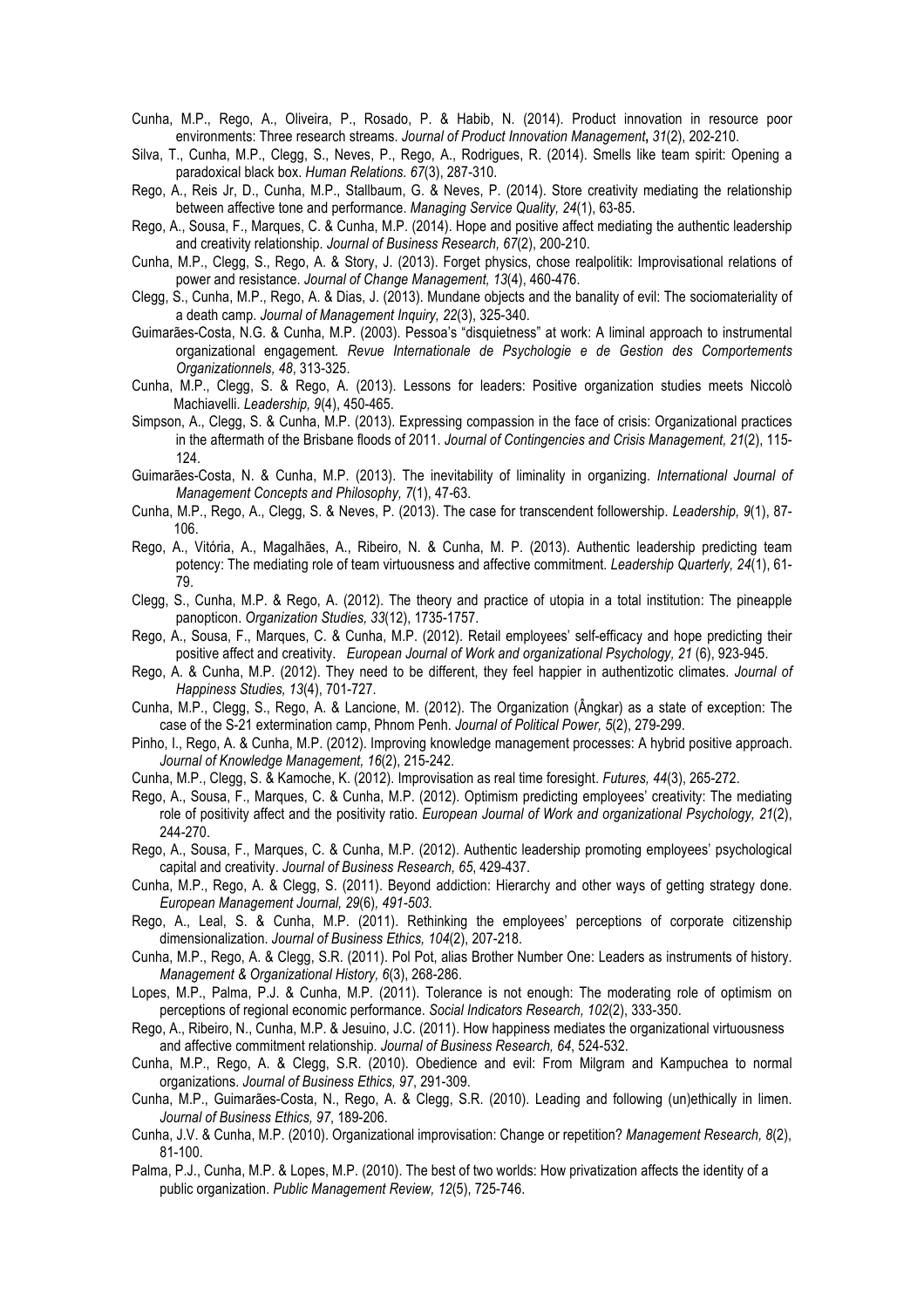Rego, A., Godinho, L., McQueen, A. & Cunha, M.P. (2010). Emotional intelligence and caring behaviour in nursing. *Service Industries Journal, 30*(9), 1419-1437.

Cunha, M.P., Clegg, S.R. & Mendonça, S. (2010). On serendipity and organizing. *European Management Journal, 28*, 319-330.

Rego, A., Marques, C., Leal, S., Sousa, F. & Cunha, M.P. (2010). Psychological capital and performance of civil servants: Exploring neutralizers in the context of an appraisal system. *International Journal of Human Resource Management, 21*(9), 1531-1552.

Rego, A. & Cunha, M.P. (2010). Organizational justice and citizenship behaviors: A study in the Portuguese cultural context. *Applied Psychology: An International Review, 39*(1), 404-430.

Rego, A., Ribeiro, N. & Cunha, M.P. (2010). Perceptions of organizational virtuousness and happiness as predictors of organizational citizenship behaviors. *Journal of Business Ethics, 93*(2), 215-235.

Cunha, M.P. & Rego, A. (2010). Complexity, simplicity, simplexity. *European Management Journal, 28*(2), 85-94.

Rego, A., Leal, S., Cunha, M.P., Faria, J. & Pinho, C. (2010). How the perceptions of five dimensions of corporate citizenship and their inter-inconsistencies predict affective commitment. *Journal of Business Ethics, 94*, 107-127.

- Cunha, M.P., Clegg, S.R. & Rego, A., (2009). An essay on archaic postmodernity: The case of Portugal. *Management Research, 7*(3), 191-201.
- Cunha, M.P., Rego, A. & Kamoche, K. (2009). Improvisation in service recovery. *Managing Service Quality, 19*, 657- 669.

Lopes, M.P., Cunha, M.P. & Palma, P.J. (2009). Case studies on what entrepreneurs actually do to attract resources: A two-route framework. *Journal of Enterprising Culture, 17*(3), 323-349.

- Rego, A., Cunha, M.P. & Pinho, C. (2009). Exploring a five-factor model of organizational justice. *Management Research, 7*(2), 103-125.
- Rego, A. & Cunha, M.P. (2009). Does the opportunities for learning and personal development lead to happiness? It depends on work-family concliation. *Journal of Occupational Health Psychology 14*(3), 334-348.
- Rego, A. & Cunha, M.P. (2009). Does the need to belong moderate the relationship between perceptioins of spirit of camaraderie and employees' happiness? *Journal of Occupational Health Psychology, 14*(2), 148-164.
- Guimarães-Costa, N. & Cunha, M.P. (2009). Foreign locals: A liminal perspective of international managers. *Organizational Dynamics, 38*(2), 158-166.
- Cunha, R.C. & Cunha, M.P. (2009). Impact of strategy, strength of the HRM system and HRM bundles on organizational performance. *Problems and Perspectives in Management, 7*(1), 46-58.
- Rego, A., Machado, F., Leal, S. & Cunha, M.P. (2009). Are hopeful employees more creative? An empirical study. *Creativity Research Journal, 21*(2), 223-231.
- Rego, A., Pinho, I., Pedrosa, J. & Cunha, M.P. (2009). Barriers and facilitators to knowledge management in university research centers: An exploratory study. *Management Research, 7*(1), 33-47.
- Mendonça, S., Cunha, M.P., Kaivo-oja, J. & Ruff, F. (2009). Venturing into the wilderness: Preparing for wild cards in the civil aircraft and asset-management industries. *Long Range Planning, 42*(1), 23-41.
- Cunha, M.P., Cunha, R.C. & Rego, A. (2009). Exploring the role of leader-subordinate interactions in the construction of organizational positivity. *Leadership, 5*, 81-101.
- Rego, A. & Cunha, M.P. (2009). How individualism-collectivism orientations predict happiness in a collectivistic context. *Journal of Happiness Studies, 10*, 19-35.

Guimarães-Costa, N.G., Cunha, M.P. & Cunha, J.V. (2009). Poetry in motion: Protest sogngwriting as strategic resource (Portugal, circa 1974). *Culture and Organization, 15*(1), 89-108.

- Cunha, M.P., Rego, A. & Cunha, J.V. (2008). Ecocentric management: An update. *Corporate Social Responsibility and Environmental Management, 15*, 311-321.
- Cunha, M.P., & Cunha, R.C. (2008). The role of mediatory myths in sustaining ideology: The case of Cuba after the "special period". *Culture and Organization, 14*(3), 207-223
- Cunha, M.P., Cabral-Cardoso, C. & Clegg, S.R. (2008). Manna from heaven: On the exuberance of food as a research topic in management and organization. *Human Relations, 61*(7), 935-963.

Kamoche, K. & Cunha, M.P. (2008). Improvisation and knowledge: The challenge of appropriation. *Management Research, 6*(2), 93-106.

- Rego, A. & Cunha, M.P. (2008). Organizational citizenship behaviors and effectiveness: An empirical study in two small insurance companies. *The Service Industries Journal*, 28 (4), 541-554.
- Batista, M.G.C. & Cunha, M.P. (2008). Improvising at work: The differences between experts and novices. *International Journal of Organization Theory and Behavior, 11*(3), 295-315.

Lopes, M.P. & Cunha, M.P. (2008). Who is more proactive, the optimist or the pessimist? Exploring the role of hope as a moderator. *Journal of Positive Psychology, 3*(2), 100-109.

- Rego, A. & Cunha, M.P. (2008). Perceptions of authentizotic climates and employee happiness: Pathways to individual performance? *Journal of Business Research, 61*, 739-752.
- Guimarães-Costa, N.G. & Cunha, M.P. (2008). The atrium effect of website openness on the communication of corporate social responsibility. *Corporate Social Responsibility and Environmental Management, 15*(1), 43-51.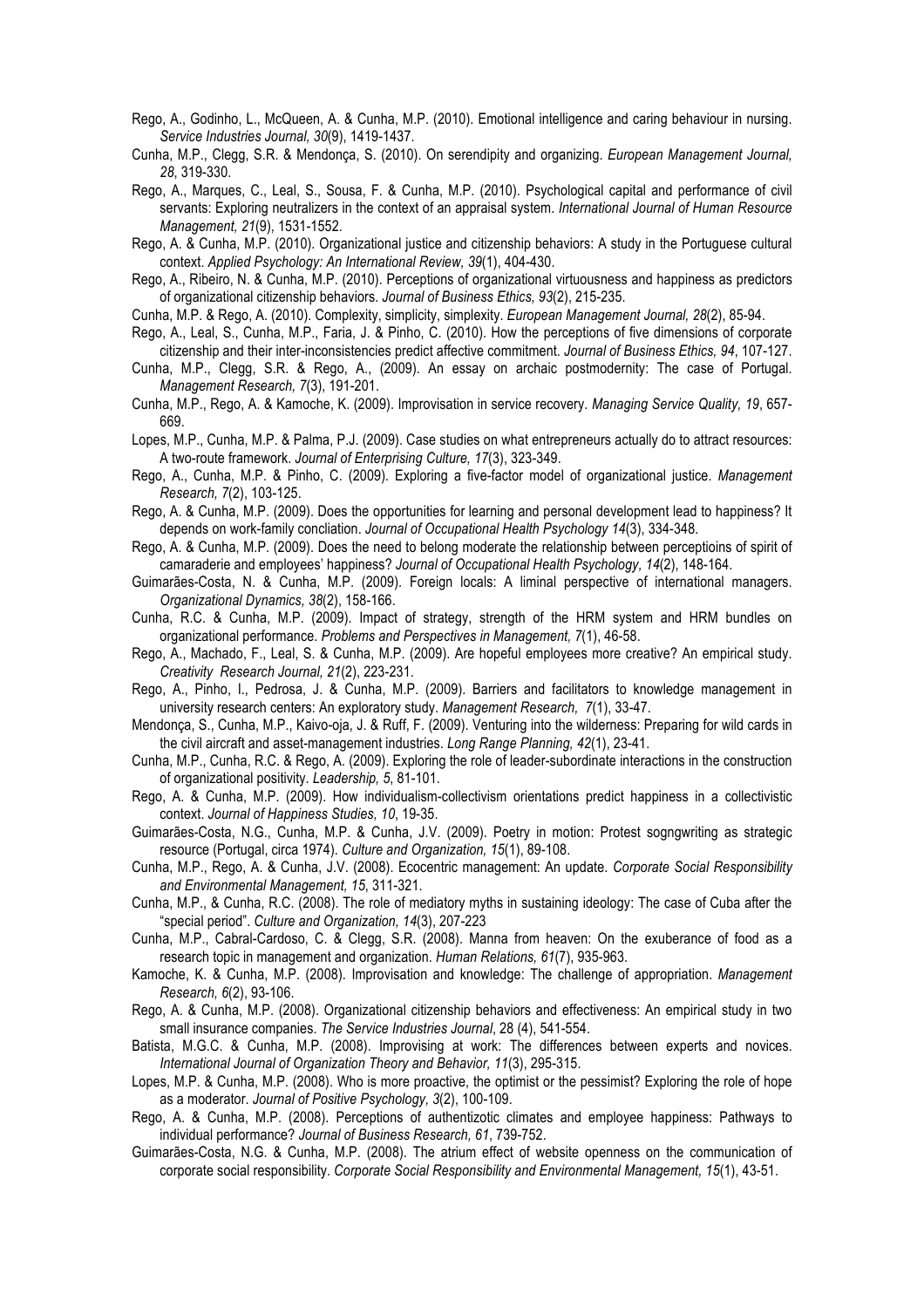- Rego, A., Cunha, M.P. & Oliveira, M. (2008). Eupsychia revisited: The role of spiritual leaders. *Journal of Humanistic Psychology, 48*(2), 165-195.
- Rego, A. & Cunha, M.P. (2008). Workplace spirituality and organizational commitment: An empirical study. *Journal of Organizational Change Management, 21*(1), 53-75.
- Guimarães-Costa, N.G. & Cunha, M.P. (2007). POEM'E': Pessoa on effectively managing 'engagement'. *Aesthesis, International Journal of Art and Aesthetics in Management and Organizational Life, 1*(2), 54-60.
- Rego, A., Cunha, M.P. & Souto, S. (2007). Workplace spirituality, commitment, and self-reported individual performance. *Management Research, 5*(3), 163-183.
- Faia-Correia, M. & Cunha, M.P. (2007). Getting started: Initializing 'organization' around new technology. *Management Research, 5*(3), 149-161.
- Cunha, M.P. & Chia, R. (2007). Using teams to avoid peripheral blindness. *Long Range Planning, 40*(6), 559-573.
- Cunha, M.P. (2007). Entrepreneurship as decision making: Rational, intuitive and improvisational approaches. *Journal of Enterprising Culture, 15*(1), 1-20.
- Cunha, M.P., Cunha, R.C. & Rego, A. (2007). Towards a cross-cultural theory of "exemplary organizations": Evidence from Cuba. *Thunderbird International Business Review, 49*(5), 545-565.
- Rego, A., Sousa, F., Cunha, M.P., Correia, A. & Saur-Amaral, I. (2007). Leader self-reported emotional intelligence and perceived employee creativity: An exploratory study. *Creativity and Innovation Management, 16*(3), 250- 264.
- Cunha, M.P. & Cunha, J.V. (2007). Bricolage in organizations: Concept and forms. In M.A. Rahim (Ed.), *Current Topics in Management* (Vol.12, pp.51-70). New brunswick: NJ: Transaction Publishers.
- Lopes, M.P., Cunha, M.P. & Palma, P.J. (2007). Giving out but not giving up: Port of Lisbon Authority (1907-2005). *International Public Management Review, 8*(1), 33-55.
- Kaiser, S., Müller-Seitz, G., Lopes, M.P. & Cunha, M.P. (2007). Weblog-technology as a trigger to elicit passion for knowledge. *Organization, 14*(3), 391-412.
- Cunha, M.P., Wood Jr, T., Cunha, R.C. & Cabrera, E. (2006). Guest editors' introduction to the special issue on organizations, organizing and organization studies in Iberoamerica. *Management Research, 4*(3), 149-154.
- Cunha, M.P., Clegg, S.R. & Kamoche, K. (2006). Surprises in management and organization: Concept, sources, and a typology. *British Journal of Management, 17*, 317-329.
- Cunha, M.P. & Cunha, J.V. (2006). Towards a complexity theory of strategy. *Management Decision, 44*(7), 839-850.
- Cunha, M.P., Palma, P. & Guimarães-Costa, N.G. (2006). Fear of foresight: Knowledge and ignorance in organizational foresight. *Futures, 38*, 942-955.
- Cunha, M.P. & Cabral-Cardoso, C. (2006). Shades of gray: A liminal interpretation of organizational legality/illegality. *International Public Management Journal, 9*(3), 209-226.
- Cunha, M.P., Rego, A. & D'Oliveira, T. (2006). Organizational spiritualities: An ideology-based typology. *Business & Society,45*(2), 211-234.
- Cunha, M.P. (2005). Ways of seeing: Competing vistas on organizational improvisation. *Metamorphosis - A Journal of Management Research, 4*(1), 39-51.
- Cunha, M.P. (2005). Adopting or adapting? The tension between local and international mindsets in Portuguese management. *Journal of World Business, 40*(2), 188-202.
- Crossan, M.M., Cunha, M.P., Vera, D. & Cunha, J.V. (2005). Time and organizational improvisation. *Academy of Management Review, 30*(1), 129-145.
- Cunha, M.P. & Cunha, R.C. (2004). Changing a cultural grammar? The pressure towards the adoption of "Northern time" by Southern European managers. *Journal of Managerial Psychology, 19*(8), 795-808.
- Cunha, M.P. & Cunha, R.C. (2004). The dialectics of human resource management in Cuba. *International Journal of Human Resource Management, 15*(7), 1280-1292
- Costa, L.A., Matos, J.A. & Cunha, M.P. (2004). The manager as change agent: Communication channels, timing of information and attitude change. *International Studies of Management & Organization, 33*(4), 65-93.
- Cunha, M.P., Kamoche, K., Marziliano, N. & Cunha, J.V. (2004). Minimal network: A contribution to the understanding of control in trust-based organizations. *International Studies of Management & Organization, 33*(4), 94-120.
- Cunha, M.P. (2004). In search of organizational Cockaigne: Identifying the pillars of the ideal organization. *Journal of Management, Spirituality and Religion, 1*(1), 77-92.
- Cunha, M.P. (2004). Organizational time: A dialectical view. *Organization, 11*(2), 271-296. **Reprinted** in S.R. Clegg (Ed.), *Sage directions in organization studies* (4 vols.). London: Sage.
- Cunha, M.P., Cunha, J.V. & Cabral-Cardoso, C. (2004). Looking for complication: Four approaches to management education. *Journal of Management Education, 28*(1), 88-103.
- Mendonça, S., Cunha, M.P., Kaivo-oja, J. & Ruff, F. (2004). Wild cards, weak signals and organizational improvisation. *Futures, 36*(2), 201-218.
- Cunha, J.V., Kamoche, K. & Cunha, M.P. (2003). Organizational improvisation: A contextual approach. *International Review of Sociology, 13*(3), 567-590.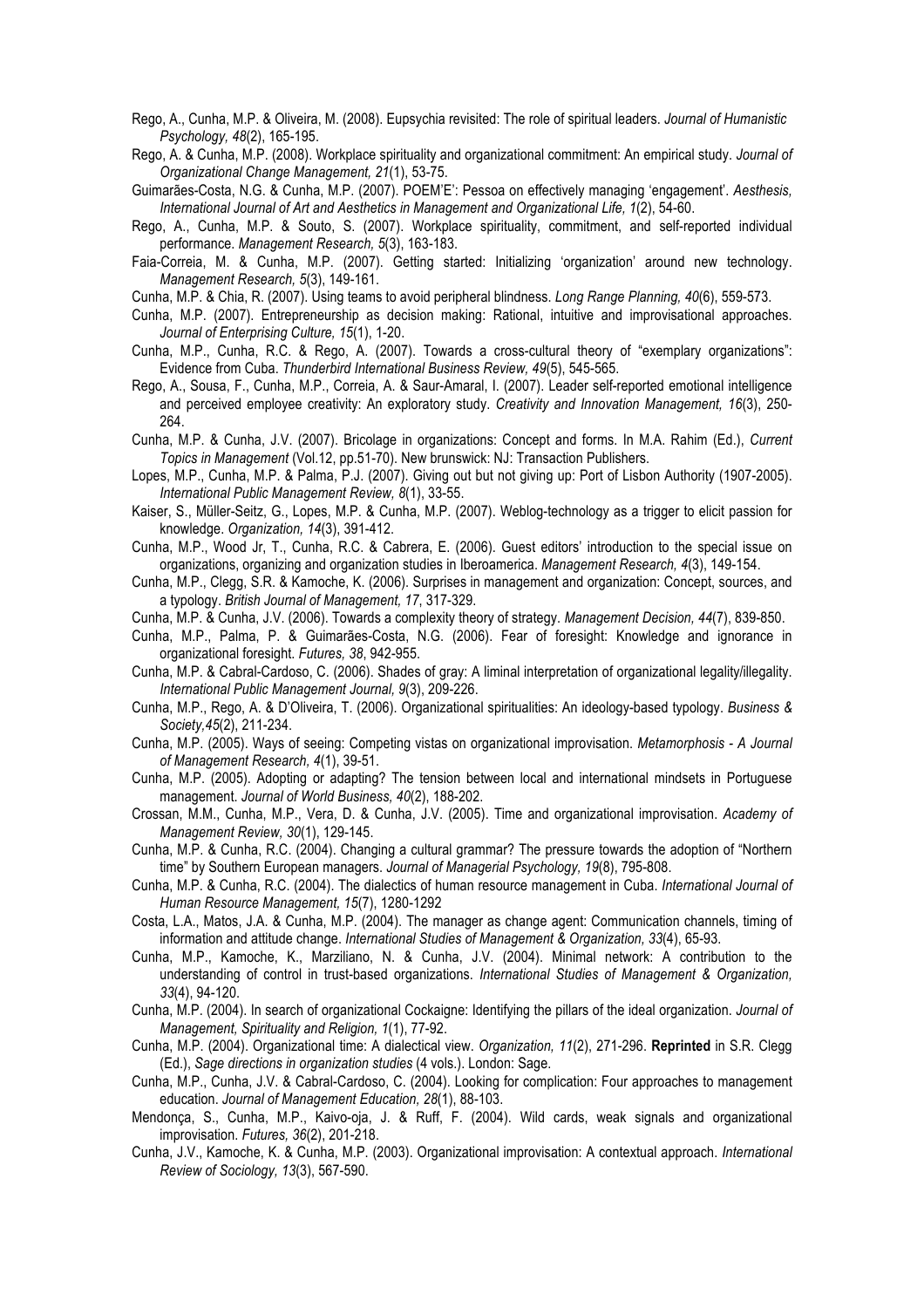Cabral-Cardoso, C. & Cunha, M.P. (2003). The business lunch: Toward a research agenda. *Leadership and Organization Development Journal, 24* (7), 371-379.

Kamoche, K., Cunha, M.P. & Cunha, J.V. (2003). Towards a theory of organizational improvisation: Looking beyond the jazz metaphor. *Journal of Management Studies, 40*(8), 2023-2051.

- Cunha, M.P., Kamoche, K. & Cunha, R.C. (2003). Organizational improvisation and leadership: A field study in two computer-mediated settings. *International Studies of Management & Organization, 33*(1), 34-57.
- Kamoche, K., Cunha, M.P. & Cunha, R.C. (2003). Preface: Improvisation in organizations. *International Studies of Management & Organization, 33*(1), 3-9.
- Cunha, M.P. & Gomes, J.F. (2003). Order and disorder in product innovation models. *Creativity & Innovation Management, 12*(3), 174-187.
- Cunha, M.P. & Cunha, R.C. (2003). The interplay of planned and emergent change in Cuba. *International Business Review, 12* (4), 445-459.
- Cunha, M.P. & Cunha, J.V. (2003). Organizational improvisation and change: Two syntheses and a filled gap. *Journal of Organizational Change Management, 16*(2), 169-185.
- Gomes, J.F., De Weerd-Nederhof, P.C., Pearson, A. & Cunha, M.P. (2003). Is more always better? An exploration of the differential effects of functional integration on performance in new product development. *Technovation, 23*, 185-191.
- Cunha, R.C., Cunha, M.P., Morgado, A. & Brewster, C. (2003). Market forces, strategic management, human resource management practices and organizational performance: A model based on a European sample. *Management Research, 1*(1), 79-91.
- Cunha, M.P. (2002). "The best place to be": Managing control and employee loyalty in a knowledge intensive firm. *Journal of Applied Behavioral Science, 38*(4), 401-415.
- Cunha, M.P., Cunha, J.V. & Dahab, S. (2002). Yin-Yang: A dialectical approach to total quality management. *Total Quality Management, 13*(6), 843-853.
- Cunha, M.P. & Cunha, J.V. (2002). To plan and not to plan: Toward a synthesis between planning and learning. *International Journal of Organization Theory and Behavior, 5*(3/4), 299-315.
- Cunha, M.P. & Cunha, J.V. (2002). Minimal structures: From the classroom to management structures. *Journal of Management Development, 21*(8), 610-620.
- Clegg, S.R., Cunha, J.V. & Cunha, M.P. (2002). Management paradoxes: A relational view. *Human Relations, 55*(5), 483-503.
- Cunha, J.V. & Cunha, M.P. (2002). Reading between the lines: Unveiling masculinity in feminine management practices. *Women in Management Review, 17*, 5-11.
- Cunha, J.V., Cunha, M.P. & Correia, M.F. (2001). Scenarios for improvisation: Long range planning redeemed. *Journal of General Management, 27*(2), 67-80.
- Kamoche, K. & Cunha, M.P. (2001). Minimal structures: From jazz improvisation to product innovation. *Organization Studies, 22*, 733-764.
- Cunha, J.V. & Cunha, M.P. (2001). Brave new (paradoxical) world: Structure and improvisation in virtual teams. *Strategic Change, 10*, 337-347.
- Cunha, M.P. & Cunha, J.V. (2001). Managing improvisation in cross cultural virtual teams. *International Journal of Cross Cultural Management, 1*, 187-208.
- Cunha, J.V. & Cunha, M.P. (2001). Round the clock: Collaborative work in the international moulding industry. *International Journal of Innovation Management, 5*, 49-71.
- Cunha, M.P., Cunha, J.V. & Kamoche, K. (2001). The age of emergence: Toward a new managerial mindset. *SAM-Advanced Management Journal, 66*(3), 25-29.
- Cunha. M.P. (2000). Cuba 2000: Tensions and challenges for management education. *Journal of European Business Education, 10*(1), 20-32.
- Cunha, M.P., Cunha, J.V. & Kamoche, K. (1999). Organizational improvisation: What, when, how and why. *International Journal of Management Reviews*, 1(3), 299-341.

#### **Book chapters**

- Cunha, M.P. & Clegg, S. (forthcoming). Persistence in paradox. In M. Farjoun et al. (Eds.), *Perspectives in process organization studies*. Oxford: Oxford University Press.
- Cunha, M.P., Lewis, M.W., Rego, A. & Smith, W. (forthcoming). Biographical methods in leadership research. In B. Schyns, R. Hall & P. Neves (Eds.), *Handbook of methods on leadership research*. Cheltenham, Edward Elgar.
- Cunha, M.P. & Tsoukas, H. (forthcoming). State reform as vicious circle. In S. Siebert (Ed.), *Management research: European perspectives*. London: Routledge.
- Cunha, M.P. & Tsoukas, H. (2018). Studying vicious circles to learn about state reforms. In S. Siebert (Ed.), *Management research: European perspectives* (pp. 157-169). New York: Routledge.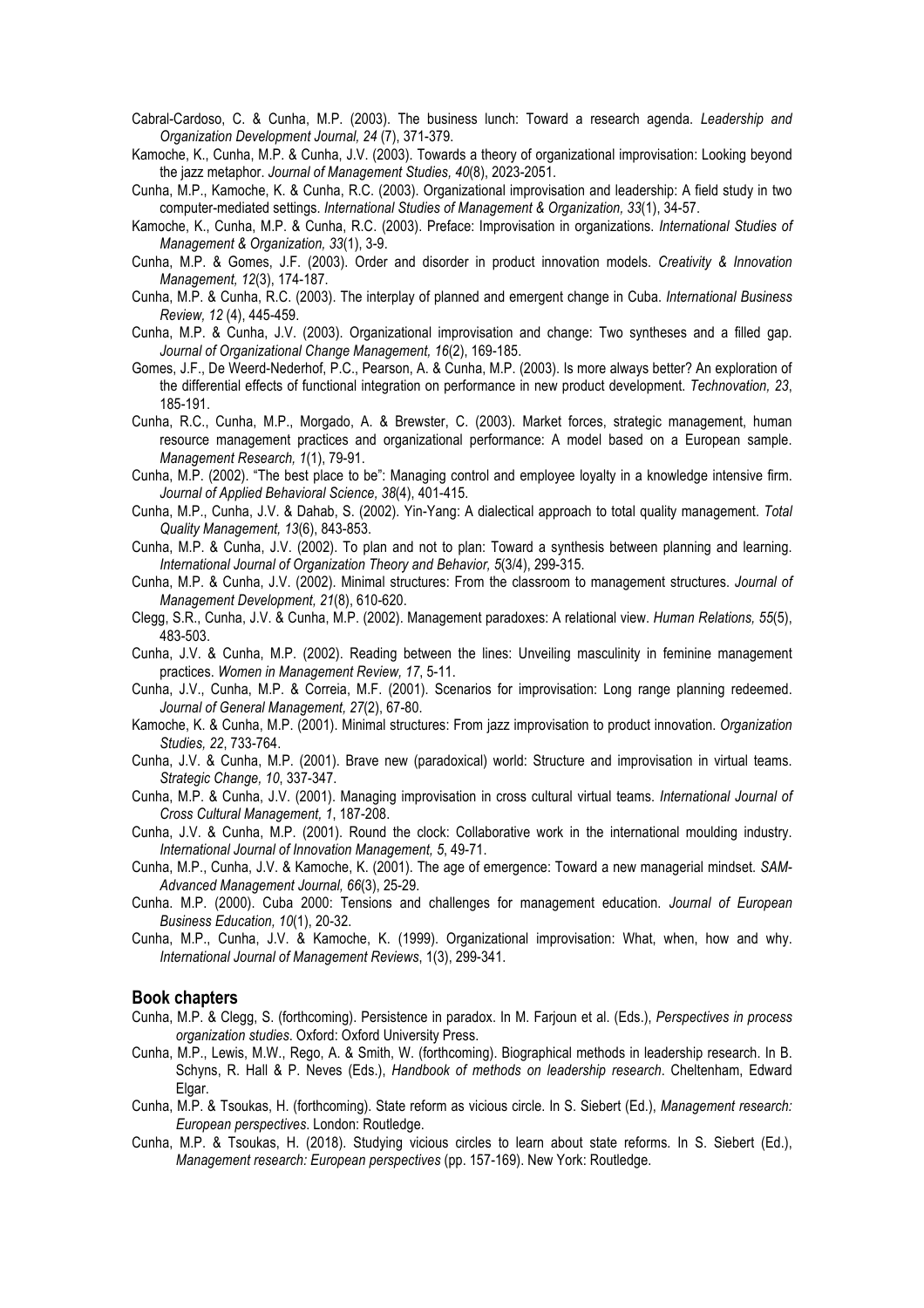- Cunha, M.P., Rego, A. & Leite, A.P. (2017). Mercado, concorrência e ética: Os paradoxos. In M.C.P.Neves & J.C. Neves (Eds.), *Ética aplicada: Economia* (pp.201-221). Lisboa: Edições 70.
- Tsoukas, H. & Cunha, M.P. (2017). On organizational circularity: Vicious and virtuous circles in organizing. In M.W. Lewis, W.K. Smith, P. Jarzabkowski & A. Langley (Eds.), *The Oxford handbook of organizational paradox: Approaches to plurality, tensions, and contradictions* (393-412)*.* New York: Oxford University Press.
- Clegg, S. & Cunha, M.P. (2017). Organizational dialectics. In M.W. Lewis, W.K. Smith, P. Jarzabkowski & A. Langley (Eds.), *The Oxford handbook of organizational paradox: Approaches to plurality, tensions, and contradictions* (pp.105-124)*.* New York: Oxford University Press.
- Santos, P. & Cunha, M.P. (2017). Rhythm, time and improvisation. In W. Stark, D. Vossebrecher, C. dell & H. Schmidhuber (Eds.), Improvisation und organization: Muster zur innovation soziales systeme (pp.93-108). Bielefeld: Transcript Verlag.
- Cunha, M.P., Miner, A.S. & Antonacopolou, E. (2017). Improvisation processes in organizations. In A. Langley & H. Tsoukas (Eds.), *The Sage handbook of process organization studies* (pp. 559-573). Los Angeles, CA: Sage.
- Rodrigues, F.R., Cunha, M.P., Rego, A. & Clegg, S. (2017). The seven pillars of paradoxical wisdom: On the use of paradox to synthesize knowledge and ignorance. In W. Kupers & O. Gunnlaugson (Eds.), Wisdom learning: Perspectives on wising-up business and management education (pp.98-116). Abingdon: Routledge.
- Cunha, M.P. & Rego, A. (2015). Mais mudança com menos mudanças: Notas sobre a reforma do Estado e o paradoxo da mudança. In V.S. Marques & P.T. Pereira (Eds.), *Afirmar o futuro: Políticas públicas para Portugal* (vol.1, pp.114-144). Lisboa: Fundação Calouste Gulbenkian.
- Cunha, M.P. (2014). Uma burocracia insuficientemente burocratizada? Uma estranha explicação sobre a administração da administração pública. In T. Cardoso, P.P. Barros, M.Pinheiro, P.S. Esteves (Eds.), *Para uma reforma abrangente da organização e gestão do sector público* (pp.43-75). Lisboa: Banco de Portugal.
- Neves, P., Rego, A. & Cunha, M.P. (2014). When leaders do not behave ethically: A "substitutes for ethical leadership" perspective. In L.L. Neider & C.A. Schriesheim (Eds.), *Research in Management: Advances in Authentic and Ethical Leadership* (Vol. 10; pp.127-154). Charlotte, NC: Information Age Publishing.
- Cunha, M.P., Rego, A., Clegg, S., Neves, P. & Oliveira, P. (2014). Unpacking the concept of organizational ingenuity: Learning from scarcity. In B. Honig, J. Lampel & I. Drori (Eds.), *Handbook of organizational and entrepreneurial ingenuity* (pp.34-56). Cheltenham: Edward Elgar.
- Castanheira, F. & Cunha, M.P. (2014). Quando as organizações perdem bons colaboradores e ganham maus chefes. In F. Cascão (Ed), Gestão de competências, do conhecimento e do talento (pp.305-312). Lisboa. Sílabo.
- Antunes, A.C. & Cunha, M.P. (2014). Capital humano e capital psicológico. In S.P. Gonçalves (Ed.), *Psicossociologia do trabalho e das organizações* (pp.101-124). Lisboa: Pactor.
- Batista, M.G. & Cunha, M.P. (2014). Estudando os processos de improvisação no contexto organizacional da prática médica. In J.F.S. Gomes & F. Cesário (Eds), *Investigação em gestão de recursos humanos: Um guia de boas práticas* (pp.107-122). Lisboa: Escolar Editora.
- Clegg, S., Cunha, M.P. & Rego, A. (2013). To the victors the spoils! Distributed agencies, inhumanities and the case of Comrade Duch of the Khmer Rouge. In F.X. de Vaujany & N. Mitev (Eds.), *Materiality and space: Organizations, artefacts and practices* (pp. 216-239). Basingstoke: Palgrave.
- Guimarães-Costa, N. & Cunha, M.P. (2013). Fernando Pessoa and the terms of organizational engagement. In I. King (Ed.), *Experiencing organizations: New aesthetic perspectives* (pp.XXX-XXX). Plymouth: Libri.
- Batista, M.G., Cunha, M.P. & Rego, A. (2012). Structuring the service encounter: A test of alternatives. In N. Delener (Ed.), *Service science research, strategy and innovation: Dynamic knowledge management methods* (pp.100-111). Hershey, PA: IGI.
- Cunha, M.P. & Paiva, R. (2013). Improvisação nas organizações: Muita estrutura e muita liberdade. In P. Neves & M.P. Lopes (Eds.), *Comportamento organizacional no século XXI: Diálogos entre a gestão e a academia* (pp.153-164). Lisboa: Editora RH.
- Cunha, M.P., Clegg, S.R. & Rego, A. (2012). Surprising organization. In T. Pitsis, A. Simpson & E. Dehlin (Eds.), *Handbook of organizational and managerial innovation* (pp.295-316). Cheltenham: Edward Elgar.
- Rego, A., Clegg, S. & Cunha, M.P. (2012). The positive power of character strengths and virtues for global leaders. In K.S. Cameron & G.M. Spreitzer (Eds.), *The Oxford handbook of positive organizational scholarship* (pp. 366-381). Oxford: Oxford University Press.
- Clegg, S.R., Cunha, M.P. & Rego, A. (2012). The evil of utopia. In C.L. Jurkiewicz (Ed.), *The foundations of organizational evil* (pp.225-244). New York: M.E. Sharpe.
- Rego, A. & Cunha, M.P. (2011). *Estudo introdutório: Frederick W. Taylor e a emergência da gestão moderna* (pp.13- 39). Lisboa: Sílabo.
- Cunha, M.P. (2011). The times they are a-changin': A sociedade organizacional à entrada do século XXI. In C. S. Santonello & A.S. Godoy (Eds.), *Aprendizagem organizacional no Brasil* (pp.xi-xxv). Porto Alegre, Brasil: Bookman.
- Rego, A. & Cunha, M.P. (2011). Cinco ideias, cinco interrogações sobre estruturas. In J.V. Rodrigues (Ed.), *Grupo Nabeiro: Gestão sustentada e sucesso empresarial* (pp.155-156). Lisboa: Bnomics.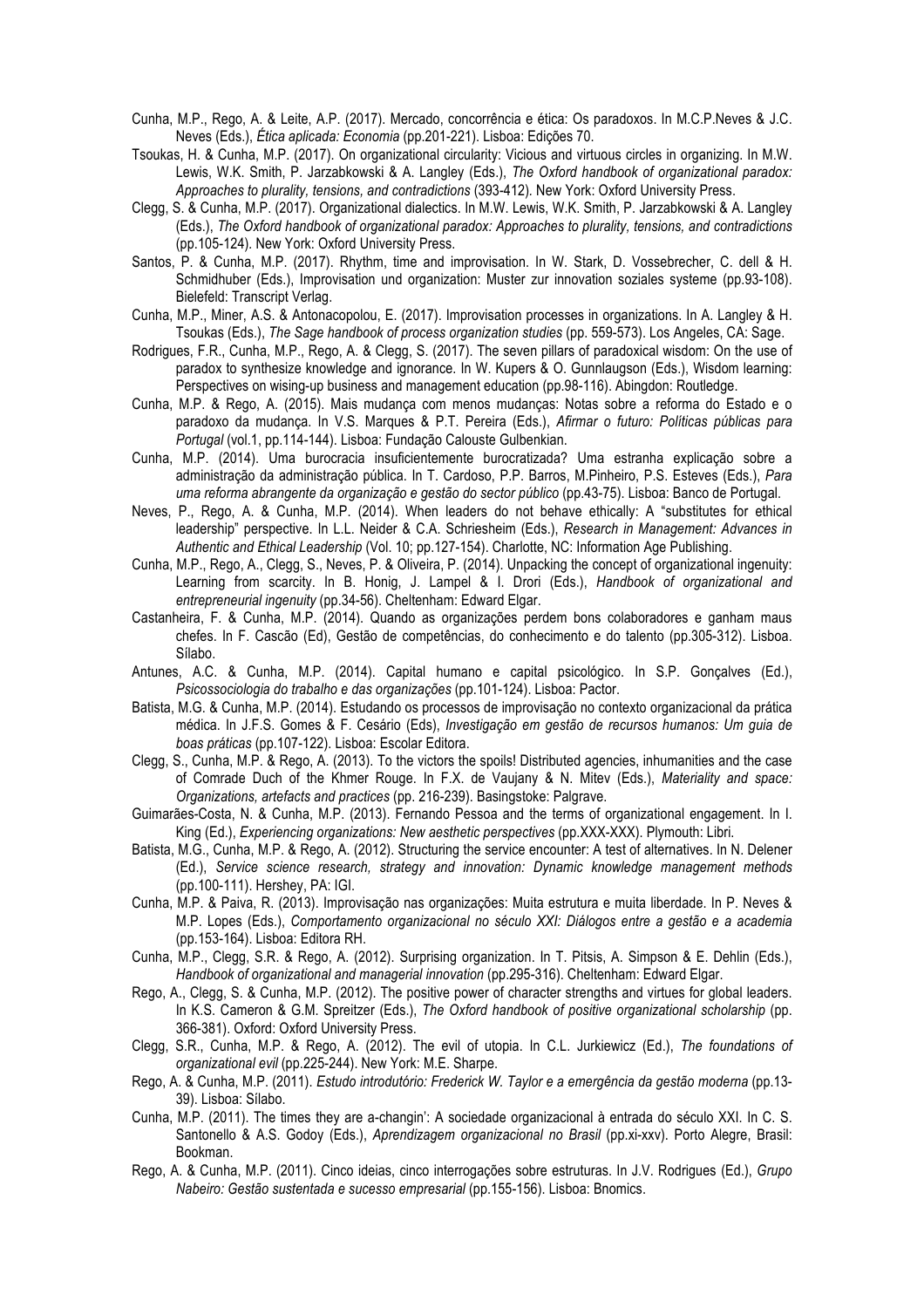- Santos, P.T., Cunha, M.P., Rego, A. & Lopes, M. (2011). Triple bottom line management at Sonae Sierra. In E. von Kymatowitz, M. Pirson, H. Spitzeck, C. Dierksmaier & W. Amman (Eds.), *Humanistic management in practice* (pp.231-246). Basingstoke: Palgrave Macmillan.
- Cunha, M.P. & Rego, A. (2011). Comportamento organizacional 2.0: Da burocracia à pós-burocracia. In M.P. Lopes, P.J. Palma, R. Bártolo-Ribeiro & M.P. Cunha (Eds.), *Psicologia aplicada* (pp.69-87). Lisboa: RH Editora.
- Cunha, M.P. & Cunha, J.V. (2010). Improvising improvisational change. In S.R. Clegg (Ed.), Managing organizations: Fundamentals and latest thinking. London: Henry Stewart Talks (online at http://www.hstalks.com).
- Cunha, M.P. & Rego, A. (2010). O tao da mudança: Mudança organizacional desestruturadamente estruturada. In S.G. Costa, L. Vieira & J.N. Rodrigues (Eds.), *Gestão da mudança* (pp.20-32). São Paulo: Atlas.
- Cunha, M.P. (2009). Dialethics. In V. Cláudio et al. (Eds.), *Actas do 3º colóquio europeu de psicologia e ética* (pp.117-129). Lisboa: ISPA.
- Kirschbaum, C., Cunha, M.P. & Wood Jr, T. (2009). Indústrias criativas e sua relevância para a ciência da administração. In T. Wood Jr, P. Bendassolli, C. Kirschbaum & M.P. Cunha, M.P. (Eds), *Indústrias criativas no Brasil* (pp.211-217). São Paulo: Atlas.
- Bendassolli, P., Wood Jr, T., Kirschbaum, C. & Cunha, M.P. (2009). Compreendendo as indústrias criativas. In T. Wood Jr, P. Bendassolli, C. Kirschbaum & M.P. Cunha, M.P. (Eds), *Indústrias criativas no Brasil* (pp.3-23). São Paulo: Atlas.
- Cunha, M.P., Rego, A., Clegg, S.R. & Cabral-Cardoso, C. (2009). From "This job is killing me" to "I live the life I love and I love the life I live". In S. Reddy (Ed.), *Workaholism: Perspectives and Experiences* (pp.29-48). Hyderabad: ICFAI Books.
- Cunha, M.P., Cunha, J.V. & Clegg, S.R. (2009). Improvisational bricolage: A practice-based approach to strategy and foresight. In L.A. Costanzo & R.B. MacKay (Eds.), *Handbook of research on strategy and foresight*  (pp.182-199). Cheltenham: Edward Elgar.
- Lopes, M.P., Cunha, M.P., Kaiser, S. & Muller-Seitz, G. (2009). Positive organizational sxcholarship: Embodying a humanistic perspective on business. In H. Spitzeck, M. Pirson, W. Amman, S. Khan & E. von Kimakowitz (Eds.), *Humanism in business* (pp. 278-298). Cambridge: Cambridge University Press.
- Rego, A. & Cunha, M.P. (2008). Cum qualitate ergo sum: Dez desafios para uma gestão sustentável. In G. Afonso (Ed.), *Sistema português da qualidade, 25 anos* (pp.50-59). Lisboa: Editideias.
- Cunha, M.P. (2008). The organizing of rhythm, the rhythm of organizing. In R.A. Roe, M.J. Waller & S.R. Clegg (Eds.), *Time in organizational research: Approaches and methods* (pp.220-237). London: Routledge.
- Cunha, M. P. & Rego, M. P. (2008). Culture and management in Portugal: From the empire to the union. In E. Davel, J.P. Dupuis & J.P. Chanlat (Eds.), *Gestion en contexte interculturel: Approches, problématiques, pratiques et plongées*. Québec: Presses de l'Université Laval.
- Cunha, J.V. & Cunha, M.P. (2008). Improvisation in organizations. In D. Barry & H. Hansen (Eds.), *The Sage handbook of new approaches in management and organization* (pp. 385-395). London: Sage.
- Caldas, M.P. & Cunha, M.P. (2007). Ecologistas e economistas organizacionais: O paradigma funcionalista em expansão no final do século XX. In M.P. Caldas & C.O. Bertero (Eds.), *Teoria das organizações* (pp.145- 153). São Paulo: Atlas/FGV.
- Cunha, M.P. (2007). Combinando várias artes no ensino de comportamento organizacional. In E. Davel, S.C. Vergara & D.P. Ghadiri (Eds.), *Administração com arte. Experiências vividas de ensino-aprendizagem* (pp.271-276). São Paulo: Atlas.
- Rego, A., Cunha, M.P. & Oliveira, M. (2007). A eupsychian perspective of spiritual leadership. In S. Singh-Sengupta & D. Fields (Eds.), *Integrating spirituality and organizational leadership* (pp.96-107). Delhi: Macmillan India.
- Rego, A., Cunha, M.P. & Souto, S. (2007). Do perceptions of workplace spirituality promote commiment and performance? An empirical study and their implications for performance. In S. Singh-Sengupta & D. Fields (Eds.), *Integrating spirituality and organizational leadership* (pp.309-320). Delhi: Macmillan India.
- Cunha, M.P. (2006). Crises organizacionais: Ameaças ou oportunidades? In A.M. Mendes & F.C. Pereira (Eds.), *Crises: De ameaças a oportunidades* (pp.143-159). Lisboa: Sílabo.
- Cunha, M.P. (2006). Três dimensões da mudança organizacional: Planeamento, emergência e retrospecção. In J.F.S. Gomes, M.P. Cunha, M.P. & A. Rego (Eds.), *Comportamento organizacional e gestão: 21 temas e debates para o século XXI* (pp.87-95). Lisboa: RH Editora.
- Rego, A. & Cunha, M.P. (2005). Evitando o colapso organizacional. In T. Wood Jr (Ed.), *Gestão empresarial: Comportamento organizacional* (pp. 46-53). São Paulo: Atlas.
- Rego, A. & Cunha, M.P. (2005). A hora da mudança. In T. Wood Jr (Ed.), *Gestão empresarial: Comportamento organizacional* (pp. 17-24). São Paulo: Atlas.
- Cardoso, E., Santos, M. & Cunha, M.P. (2005). Portugal. In *A global guide to management education 2006* (pp. 183- 187). Bradford: Global Foundation for Management Education.
- Cunha, M.P. & Rego, A. (2004). À sua saúde. In C. Soares & L. Amâncio (Eds.), *Em torno da psicologia: Homenagem a Jorge Correia Jesuíno* (pp.155-167). Lisboa: Livros Horizonte.
- Rego, A. & Cunha, M.P. (2004).Colapso organizacional: Algumas causas psicológicas. In C. Soares & L. Amâncio (Eds.), *Em torno da psicologia: Homenagem a Jorge Correia Jesuíno* (pp.169-181). Lisboa: Livros Horizonte.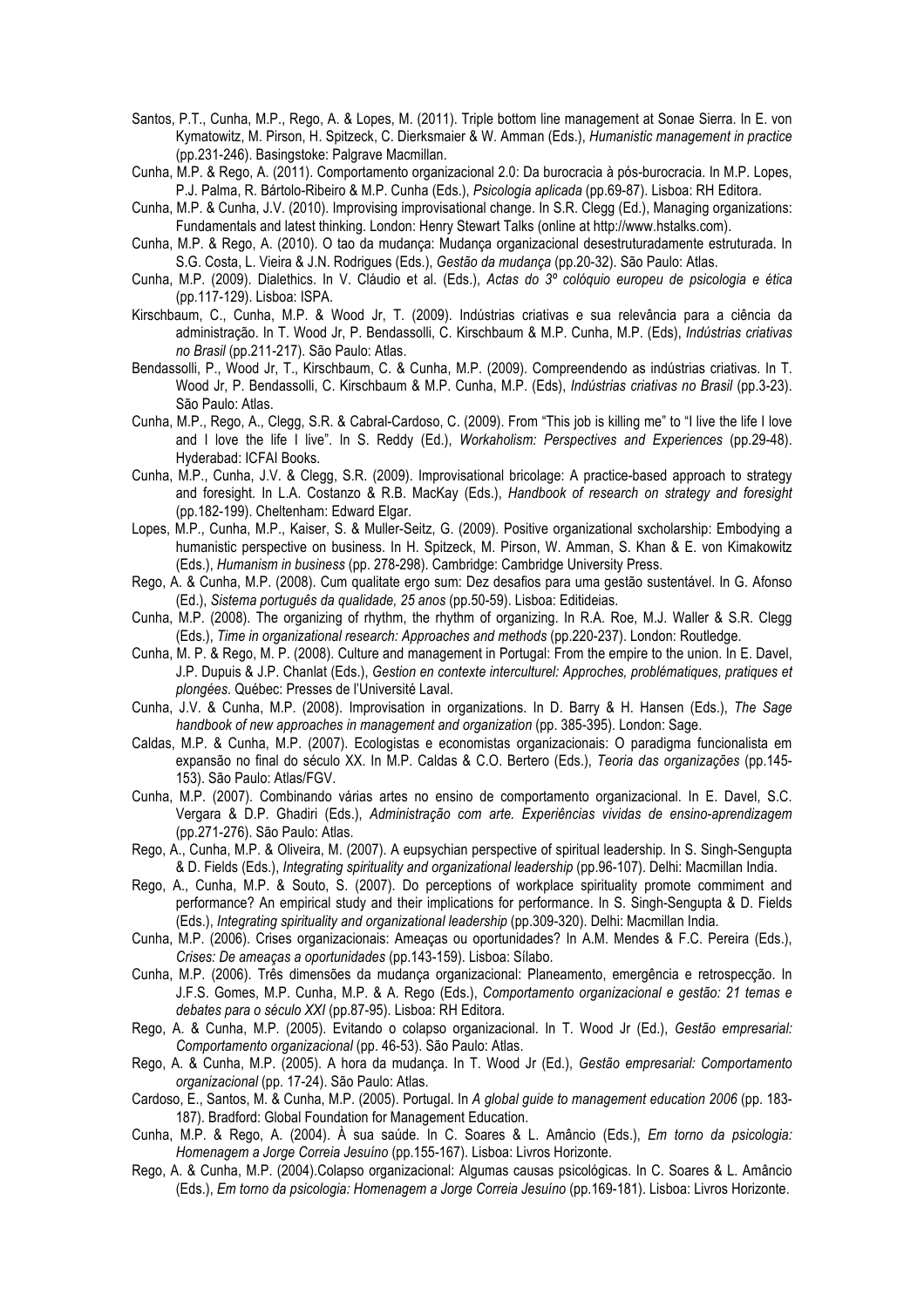- Faia-Correia, M. & Cunha. M.P. (2004). Powering identity, identifying power: An empirical analysis of the constitution of power circuits. In M.P. Cunha & L. Munduate (Eds.), *Proceedings of the fourth symposium on power dynamics and organizational change* (pp.81-100). Lisboa: ISPA.
- Cunha, M.P. (2004). Time traveling: Organizational foresight as temporal reflexivity. In H. Tsoukas & J. Shepherd (Eds.), *Managing the future: Foresight in the knowledge economy* (pp.133-150). Malden, MA: Blackwell.
- Cunha, R.C., Obeso, C. & Cunha, M.P. (2004). Spain and Portugal: Different paths to the same destiny. In C. Brewster, W. Mayrhofer & M. Morley (Eds.), *Human resource management in Europe: Evidence of convergence?* (pp.161-188). Amsterdam: Elsevier.
- Dahab, S.S., Cunha, M.P. & Cardim, R.L. (2003). Internationalization of franchising: Juggling local tastes and brand consistency. In I. Alon & D.H.B. Welsh (Eds.), *International franchising in industrialized markets. Western and Northern Europe* (pp.373-390). Chicago: CCH.
- Cunha, J.V., Clegg, S.R. & Cunha, M.P. (2002). Management, paradox and permanent dialectics. In S.R. Clegg (Ed.), *Management and organization paradoxes* (pp.11-40). Amsterdam: John Benjamins.
- Cunha, J.V., Kamoche, K.N. & Cunha, M.P. (2002). Once again: What, when, how, and why. In K.N. Kamoche, M.P. Cunha & J.V. Cunha (Eds.), *Organizational improvisation* (pp.296-308). London: Routledge.
- Kamoche, K.N., Cunha, M.P. & Cunha, J.V. (2002). Organizational improvisation: Introduction and overview. In K.N. Kamoche, M.P. Cunha & J.V. Cunha (Eds.), *Organizational improvisation* (pp.1-13). London: Routledge.
- Cunha, M.P. & Cunha, J.V. (2001). A era da emergência: As potencialidades da síntese dialéctica para a construção de um novo pensamento de gestão. In V. Gonçalves et al. (Eds.), Ensaios de homenagem a Rogério Fernandes Ferreira (pp.385-393). Lisboa: ISEG-UTL.
- Fonseca, J.M., Gonçalves, F. & Cunha, M.P. (2001). Organizações e gestão: Da ordem ao caos. In M.P. Cunha, J.M. Fonseca & F. Gonçalves (Eds.), *Empresas, caos e complexidade. Gerindo à beira de um ataque de nervos* (pp.3-8). Lisboa: RH Editora.
- Cunha, M.P. (2001). Prevendo o imprevisível: O papel das estruturas mínimas na previsão dos futuros organizacionais. In M.P. Cunha, J.M. Fonseca & F. Gonçalves (Eds.), *Empresas, caos e complexidade. Gerindo à beira de um ataque de nervos* (pp.107-118). Lisboa: RH Editora.
- Cunha, M.P. (2000). Estudos organizacionais em Portugal: O caso da psicologia organizacional In S.B. Rodrigues & M.P. Cunha (Eds.), *Estudos organizacionais: Novas perspectivas na administração de empresas* (pp.41-64). São Paulo, Brasil: Iglu Editora.
- Cunha, M.P. & Cunha, J.V. (2000). Improvisação e organização. In S.B. Rodrigues & M.P. Cunha (Eds.), *Estudos organizacionais: Novas perspectivas na administração de empresas* (pp.212-226). São Paulo, Brasil: Iglu Editora.
- Cunha, M.P. & Cunha, J.V. (2000). Estudos organizacionais: Da análise à síntese. In A.D.Gomes, A. Caetano, J. Keating & M.P. Cunha (Eds.), *Organizações em transição. Contributo da psicologia do trabalho e das organizações* (pp.121-150). Coimbra: Imprensa da Universidade de Coimbra.
- Cunha, JV., Cunha, M.P. & Cunha, M.P. (2000). Improvisation and learning: Soulmates or just friends?. In M. Vartiainen, F. Avallone & N. Anderson (Eds.), *Innovative theories, tools, and practices in work and organizational psychology* (pp.307-320). Seattle, WA: Hogrefe & Huber.
- Cunha, J.V. & Cunha, M.P. (2000). Organização: Tese, antítese e síntese. In M.P. Cunha (Ed.), *Teoria organizacional. Perspectivas e prospectivas* (pp.437-470). Lisboa: Dom Quixote.
- Cunha, M.P. (2000). Estrutura organizacional: Dimensões, determinantes e formatos. In M.P. Cunha (Ed.), *Teoria organizacional. Perspectivas e prospectivas* (pp.251-279). Lisboa: Dom Quixote.
- Cunha, M.P. (2000). Ciência organizacional: Passado, presente, futuro ou uma viagem dos clássicos aos pósmodernos. In M.P. Cunha (Ed.), *Teoria organizacional. Perspectivas e prospectivas* (pp.47-66). Lisboa: Dom Quixote.
- Kamoche, K. & Cunha, M.P. (1999). Teamwork, knowledge-creation and improvisation. In M.P. Cunha & C.A. Marques (Eds.), *Readings in organization science: Organizational change in a changing world* (pp.435-452). Lisboa: ISPA.
- Cunha, M.P. (1996). Figura em fundo: As relações organização-envolvente. In C.A. Marques & M.P. Cunha (Eds.), *Determinantes da gestão e relações com o mercado* (pp.289-323). Lisboa: Dom Quixote.
- Stacey, R.D., Fonseca, J.M. & Cunha, M.P. (1996). Gestão estratégica: Do mecanicismo à complexidade. In C.A. Marques & M.P. Cunha (Eds.), *Determinantes da gestão e relações com o mercado* (pp.59-80). Lisboa: Dom Quixote.
- Fonseca, J.M., Cunha, M.P. & Gonçalves, F. (1996). Inovação organizacional: Perspectivas e níveis de análise In C.A. Marques & M.P. Cunha (Eds.), *Determinantes da gestão e relações com o mercado* (pp.193-218). Lisboa: Dom Quixote.

#### **Other papers and proceedings**

Pozzebon, M., Diniz, E., Mitev, N., Vaujany, F.X., Leca, B. & Cunha, M.P. (no prelo). Joining the sociomaterial debate. Revista de Administração de Empresas.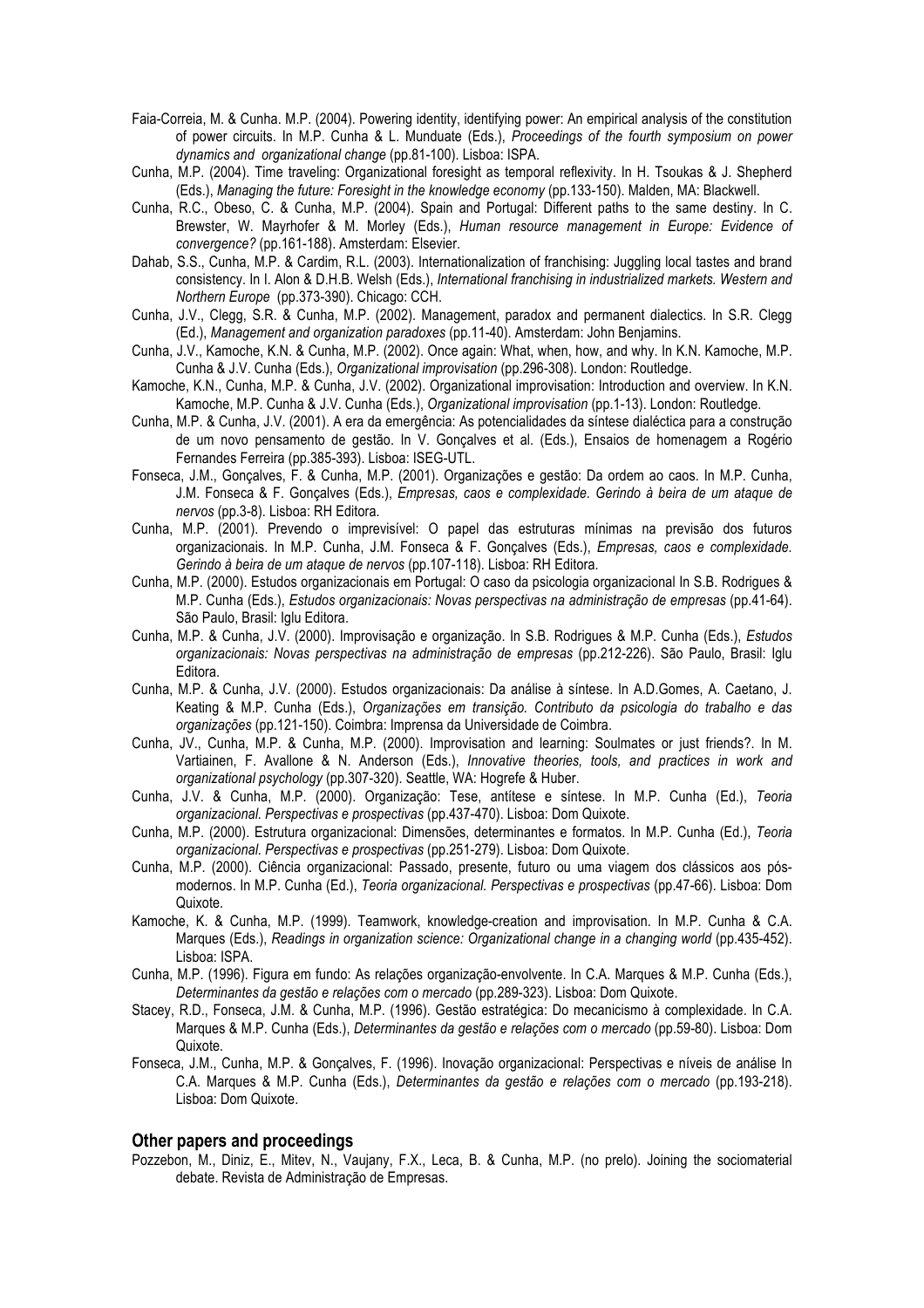Cunha, M.P., Rego, A. & Sousa, M. (2016). Como podem as organizações gerir paradoxos? *Análise Psicológica, 34*(3), 309-323.

Giustiniano, L., Cunha, M.P. & rego, A. (2016). Le luci del tramanto: I manager e l'ageismo. Prospettive in Organizzazione. www.prospettiveinorganzzacione.assioa.it

Neves, M.L.G., Jordão, F., Cunha, M.P., Vieira, D.A. & Coimbra, J.L. (2016). Estudo de adaptação e validação de uma escala de perceção de liderança ética para líderes portugueses. *Análise Psicológica,34*(2), 165-176*.*

Cunha, M.P. & Rego, A. (2015). As virtudes nas organizações. *Análise Psicológica, 33*(4), 349-359*,*

- Simpson, A.V., Clegg, S., Cunha, M.P. & Marcelino, A.R. (2015). Expressões de compaixão: Práticas organizacionais no rescaldo de uma crise. *Revista Brasileira de Estudos Organizacionais, 2*(1), 33-57. Cunha, M.P., Rego, A. & Lopes, M.P. (2013). Comportamento organizacional positivo. *Análise Psicológica, 31*(4), 313-328.
- Antunes, A.C., Caetano, A. & Cunha, M.P. (2013). O papel do capital psicológfico na criação de valor para as organizações. *Revista Portuguesa e Brasileira de Gestão, 12*(3), 2-10.
- Rego, A., Cunha, M.P. & Clegg, S. (2010). Liderança global virtuosa. *Revista de Psicologia, Fortaleza*, 1(1), 9-32.

Bendassolli, P., Wood Jr, T., Kirschbaum, C. & Cunha, M.P. (2009). Indústrias criativas: definição, limites e possibilidades. *Revista de Administração de Empresas, 49*(1), 10-18.

- Cunha, M.P. & Rego, A. (2007). 'O retorno é o movimento do tao': Uma abordagem dialéctica da eficácia organizacional. *Psicologia, 21*(1), 107-131.
- Rego, A., Cunha, M.P. & Souto, S. (2007). Espiritualidade nas organizações e comprometimento organizacional. *RAE Eletrônica*, 6(2), artigo 12.
- Palma, P.J., Cunha, M.P. & Lopes, M.P. (2007). Comportamento organizacional positivo e empreendedorismo: Uma influência mutuamente vantajosa. *Comportamento Organizacional e Gestão, 13*(1), 93-114.
- Rego, A., Souto, S. & Cunha, M.P. (2007). Espiritualidade nas organizações, positividade e desempenho. *Comportamento Organizacional e Gestão, 13*(1), 7-36.
- Cunha, M.P. (2006). O tao da excelência: Os paradoxos da desviância positiva. In *Textos da conferência internacional "A autonomia da escola"* (pp.117-135). Lisboa: Fundação Calouste Gulbenkian.
- Piteira, M. Cunha, M.P. & Gomes, J.F. (2006). A linguagem é um vírus: Modelos de liderança carismática em organizações exemplares. *Economia Global e Gestão, 11*(2), 125-143.
- Guimarães-Costa, N., Cunha, M.P. & Cunha, J.V. (2006). Against management (and managers and organizations): Protest songs in Portugal, c. 1974. In I.W. King, S. Linstead & C. Watkins (Eds.), *Proceedings of the 3rd Art of Management and Organization Conference*. Krakow (CD ROM).
- Leiria, A.C., Palma, P.J. & Cunha, M.P. (2006). O contrato psicológico em organizações empreendedoras: Perspectivas do empreendedor e da equipa. *Comportamento Organizacional e Gestão, 12*(1), 67-94.
- Lopes. M.P., Cunha, M.P. & Reis, F. (2006). Marketing de ideias e construção de redes: As duas vias de atracção de recursos para novos empreendimentos. *Comportamento Organizacional e Gestão, 12*(1), 115-136.
- Rego, A. & Cunha, M.P. (2005). Downsizing e despedimentos: Uma perspectiva crítica. *Revista Portuguesa e Brasileira de Gestão, 4*(3), 30-40.
- Caldas, M.P. & Cunha, M.P. (2005). Ecologistas e economistas organizacionais: O paradigma funcionalista em expansão no final do século XX. *Revista de Administração de Empresas, 45*(3), 65-69.
- Cunha, M.P., Rego, A. & Cunha, R.C. (2005). Organizações: Uma perspectiva positiva. *Comportamento Organizacional e Gestão, 11*(1), 111-114.
- Cunha, M.P. (2005). A arte dos improvisadores: A busca da estandardização na música e nas organizações. *Organizações & Sociedade, 12*, 93-104.
- Cunha, M.P. (2005). *Entrepreneurship as decision making: Rational, intuitive and improvisational approaches*. In W.L. Lan, T. Yoshikawa & Y.R. Choi (Eds.), *Proceedings of the EDGE Conference, Bridging the gap: Entrepreneurship in theory and practice*. Singapore: Singapore Management University.
- Gonçalves, D.A., Faia-Correia, M. & Cunha, M.P. (2005). *"For the Portuguese to see": The importation of American managerial ideas by a start-up consulting firm*. In W.L. Lan, T. Yoshikawa & Y.R. Choi (Eds.), *Proceedings of the EDGE Conference, Bridging the gap: Entrepreneurship in theory and practice*. Singapore: Singapore Management University.
- Rego, A., Tavares, A.I., Cunha, M.P. & Cabral-Cardoso, C. (2005). Os motivos de sucesso, afiliação e poder: Perfis motivacionais de estudantes de graduação e pós-graduação e sua relação com níveis remuneratórios. *Psicologia: Reflexão e Crítica, 18*(2), 225-236.
- Rego, A. & Cunha, M.P. (2005). Gestão transcultural de recursos humanos: Dois arquétipos e uma proposta. *Psychologica, 38*, 209-224.
- Cunha, M.P. & Rego, A. (2004). Estrutras mínimas e mudança organizacional. *Tékhne, 1*(2), 9-26.
- Cunha, J.V., Cunha, M.P. & Batista, M.G. (2004). A rotinização e formalização das improvisações organizacionais: Uma proposta de investigação. *Comportamento Organizacional e Gestão, 10*(2), 285-306.
- Cunha, M.P., Cunha, J.V. & Cabral-Cardoso, C. (2004). A contribution to the development of complicated understandings in management. *Lusíada. Psicologia, 2*, 147-171.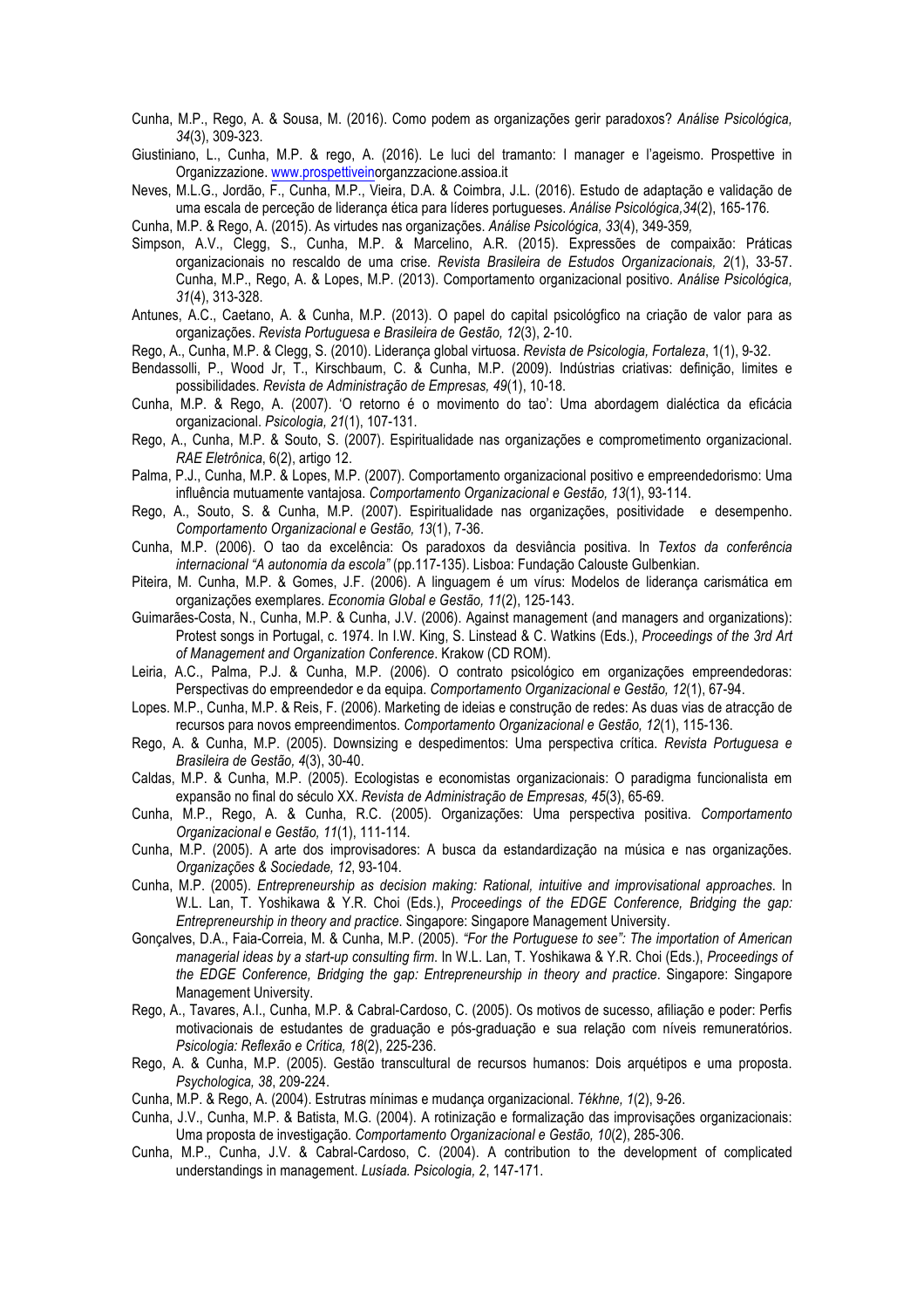- Rego, A. & Cunha, M.P. (2004). Comportamento organizacional: 21 temas e debates para o século XXI. *Comportamento Organizacional e Gestão, 10*(1), 5-41.
- Xara-Brasil, D. & Cunha, M.P. (2003). Marca de cluster: Uma aplicaçãoao caso dos vinhos. *Revista Portuguesa de Marketing, 7*(2), 29-38.

Rego, A. & Cunha, M.P. (2003). Evitando o colapso organizacional. *RAE Executivo, 2*(2), 47-51.

Cunha, M.P. & Cunha, R.C. (2003). The dialectics of HRM in Cuba. In M.J. Morley, P. Gunnigle, N. Heraty, J.Pearson, H. Sheikh & S. Tiernan (Eds.), *Exploring the mosaic, developing the discipline. Proceedings of the 7th Conference on International Human Resource Management* (CD ROM). Limerick: Interesource Group Publishing.

Rego, A. & Cunha, M.P. (2003). A hora da mudança. *RAE Executivo, 2*(1), 53-57.

- Mascarenhas, H., Cunha, M.P. & Ribeiro, R.B. (2002). Implicação com o sindicato: O papel das percepções de suporte e instrumentalidade. *Análise Psicológica, 20*, 587-601.
- Xara-Brasil, D. & Cunha, M.P. (2002). A marca invisível: Marca de cluster e o caso do Vinho do Porto. *Revista Portuguesa de Marketing, 12*(2), 23-40.
- Cunha, M.P. & Rego, A. (2002). As duas faces da mudança: Planeada e emergente. *Revista Portuguesa e Brasileira de Gestão, 1*, 2, 22-30.
- Cunha, M.P., Marcelino, A.R. & Rego, A. (2002). DIRIGIR: Na senda de elevados desempenhos. *Dirigir*, Janeiro-Abril, 25-30.
- Batista, M.G. & Cunha, M.P. (2002). (In)Flexibilidades: Estruturas mínimas e satisfação com o serviço. *Revista Portuguesa de Marketing, 11*, 57-65.
- Cunha, M.P. (2002). All that jazz: Três aplicações do conceito de improvisação organizacional. *Revista de Administração de Empresas, 42*(3), 36-42.
- Cunha, M.P. & Rego, A. (2002). GNOMO: Grupo permanente de NorMalização do vocabulário Organizacional-Edição 1. *Comportamento Organizacional e Gestão, 8*, 11-14.
- Cunha, M.P. (2001). Desenvolvimento organizacional: Uma prática em desenvolvimento. *Organizações & Trabalho, 26*, 55-68.
- Cunha, M.P. & Marcelino, A.R. (2001). Um compêndio de medidas (frequentes e recentes) usadas em comportamento organizacional. *Análise Psicológica, 19*, 461-470.
- Cunha, M.P. (2001). Comportamento organizacional: As perspectivas activa, inactiva e enactiva. *Educação Indíviduo Sociedade, 2*, 121-134.
- Cunha, M.P., Cunha, J.V. & Caixeirinho, J. (2001). Processos de controlo nas organizações: Do controlo da flexibilidade à flexibilidade do controlo. *Análise Psicológica, 19*, 261-278.
- Honrado, G., Cunha, M.P. & Cesário, F. (2001). Sistemas de recompensa: uma análise empírica de antecedentes e consequências. *Análise Psicológica, 19*, 279-298.
- Cunha, M.P., Cunha, J.V. & Leal, I.P. (2001). Género e teoria organizacional. *Psicologia, 15*, 27-41.
- Rego, A. & Cunha, M.P. (2001). Reuniões (Parte II): Linhas de orientação para líderes e participantes. *Dirigir*, 72, 32- 49.
- Marziliano, N., Cunha, J.V., Kamoche, K. & Cunha, M.P. (2001). Le reti organizzative minime. *Sviluppo & Organizzazione*, Maggio/Giugno, 71-83.
- Kamoche, K. & Cunha, M.P. (2001). Teamwork, knowledge-creation and improvisation. *Comportamento Organizacional e Gestão, 7*(1), 71-85.
- Cunha, M.P. & Cunha, J.V. (2001). Redes mínimas, ou um contributo para o exercício do controlo em organizações baseadas na confiança. In J. Freire (Ed.), *O futuro do trabalho: Novas relações e competências* (CD-ROM, pp.361-372). Oeiras: Celta.
- Rego, A. & Cunha, M.P. (2000). Reuniões: A dança das cadeiras ou a dança sem cadeiras. *Dirigir*, 70 (Nov.-Dez.), 50-60.
- Cunha, M.P., Cunha, J.V. & Marcelino, A.R. (2000). Organização, paradoxo, improvisação: O caso local/global. *Estudos de Gestão, 5*, 167-181.
- Cunha, M.P., Cunha, A.C. & Marcelino, A.M. (2000). Integrando paradoxos: GRH em ambientes de qualidade total. *RH Magazine, 2*(10), 40-47.
- Duarte, A. & Cunha, M.P. (2000). Congruência organizacional: Impactos na satisfação, implicação e intenção de saída. *Psychologica, 23*, 165-175.
- Cunha, J.V., Quina, I. & Cunha, M.P. (2000). Power, paradigms, post-modernism: An interview with Professor Stewart Clegg. *Comportamento Organizacional e Gestão, 6*(1), 5-15.
- Cunha, M.P., Cesário, F.J. & Gouveia, A. (2000). Cliente interno: Ferramenta para a qualidade ou ficção piedosa? *Recursos Humanos Magazine, 1*(7), 20-25.
- Cunha, M.P., Gomes, J.F. & Cunha, R.C. (1999). Recursos humanos e vantagem competitiva: A perspectiva da organização baseada nos recursos. *Revista Portuguesa de Gestão, 1*, 57, 66.
- Palma, P.B. & Cunha, M.P. (1999). Mudança e criatividade nas organizações: O caso de uma aquisição. *Psicologia, 13*(1/2), 193-217.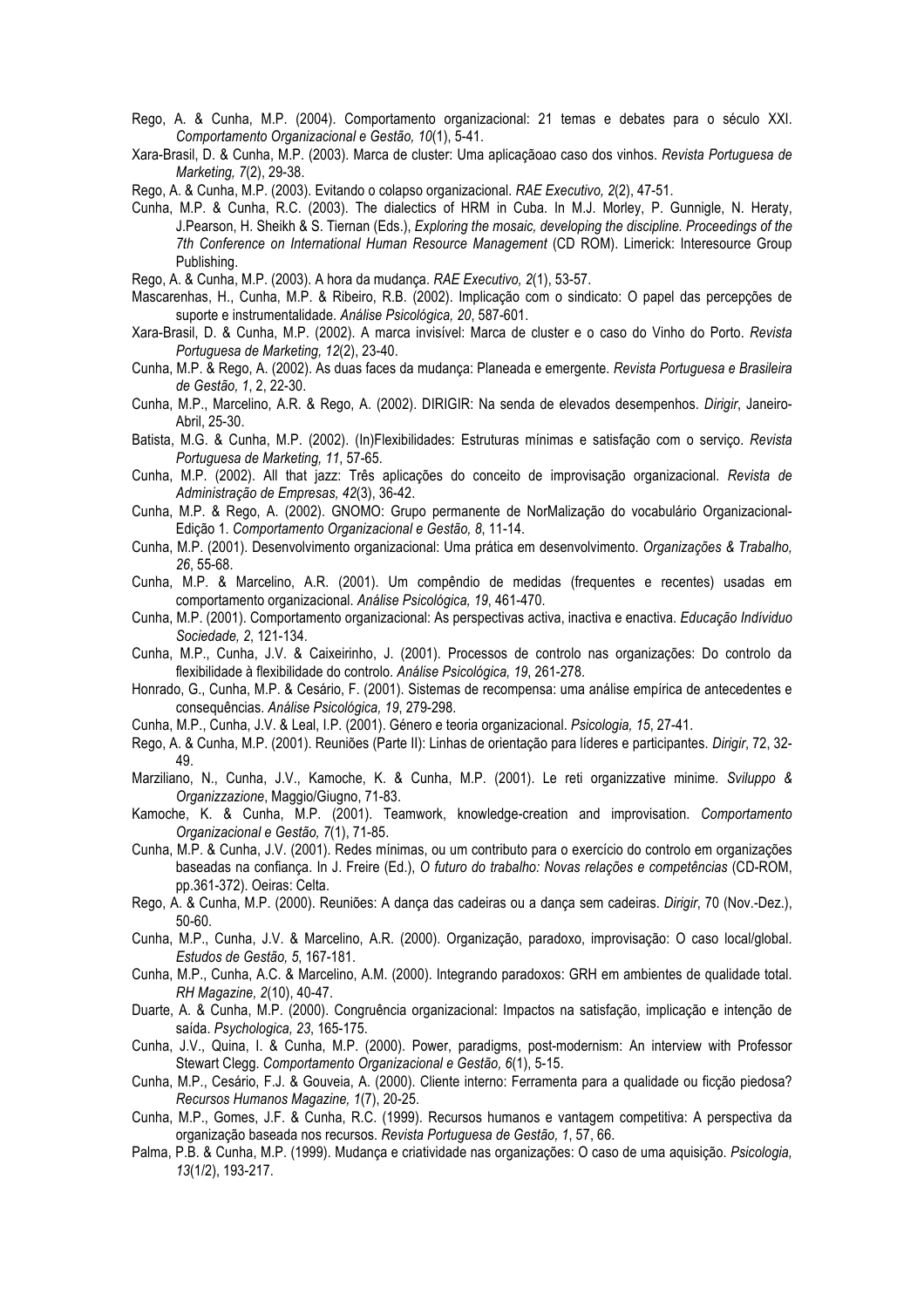- Cunha, M.P. (1999). Liderando para o futuro: Os ciclos de aprendizagem e desaprendizagem organizacional. *Comportamento Organizacional e Gestão, 5*(2), 267-287.
- Cunha, M.P. (1999). Ecologia organizacional: Implicações para a gestão e algumas pistas para a ultrapassagem do seu carácter anti-management. *Revista de Administração de Empresas, 39* (4), 21-28.
- Cunha, J.V. & Cunha, M.P. (1999). Improvisação organizacional: Do jazz para a administração. *Revista de Administração, 34* (3), 5-11.
- Cunha, M.P. (1999). Organization studies in Portugal: In search of a community of theory. *Organization Studies, 20*(2), 358-362.
- Cunha, M.P. (1998). Depressa e bem: Modelos de inovação de produtos em envolventes turbulentas. *Revista Portuguesa de Marketing, 6*, 81-91.
- Cunha, M.P. & Scholten, M. (1998). Desenvolvimento de novos produtos no sector financeiro português: Distinguindo práticas de sucesso e fracasso. *Revista da Banca, 45*, 5-21.
- Cunha, M.P. & Moreira, P. (1998). Gerindo num contexto global: Impactes ambientais relativos, segundo uma amostra de gestores portugueses. *Economia Global e Gestão, 3*(1/2), 183-191.
- Cunha, M.P. & Verhallen, T.M.M. (1998). Organizational innovation: An overview of topics, models and research directions. *Comportamento Organizacional e Gestão, 4*(2), 5-33.
- Lopes, C.C. & Cunha, M.P. (1998). Da teoria à prática: Contrastando modelos e realidades na inovação de produtos. *Comportamento Organizacional e Gestão, 4*(2), 159-185.
- Cunha, M.P. (1997-98). Mudança organizacional planeada: Algumas questões teóricas e aplicadas. *Organizações & Trabalho*, 18-19, 27-51.
- Cunha, M.P. (1998). Recursos humanos e inovação organizacional: Para uma gestão focalizada no mercado. *Pessoal*, 82, 30-35.
- Moreira, P. & Cunha, M.P. (1997). Ética organizacional: Moda de gestão, escolha moral ou imperativo estratégico?. *Comportamento Organizacional e Gestão*, 3, 347-358.
- Cunha, M.P. & Gomes, J.F. (1996/97). Do homem organizacional à organização humana: As bases psicológicas da competitividade através das pessoas. *Gestão e Desenvolvimento*, 5/6, 159-178.
- Cunha, A.C. & Cunha, M.P. (1995). A união faz a força: O impacto da definição de objectivos no desempenho grupal de tarefas complexas. *Psychologica*, 13, 95-116.
- Cunha, M.P. (1995). Comportamento ou contexto vs. comportamento em contexto: O paradigma meso em comportamento organizacional. *Comportamento Organizacional e Gestão, 1*(2), 157-171.
- Cunha, M.P. (1995). Organizações: Da pluralidade das concepções a uma meta-metáfora pluralista. *Organizações & Trabalho*, 13, 55-73.
- Santos, J.A., Correia, M.F., Gomes, J.F., Caldeira, P.Z. & Cunha, M.P. (1995). Investigação em psicologia do tráfego e transportes em Portugal (1984-1994). *Análise Psicológica*, 12(3), 243-248.
- Cunha, M.P. & D'Oliveira, T. (1995). A definição de objectivos na gestão do comportamento organizacional. *Comportamento Organizacional e Gestão*, 1(1), 21-35
- Marques, C.A. & Cunha, M.P. (1995) Apresentação. Comportamento Organizacional e Gestão: A caminho de uma ciência organizacional. *Comportamento Organizacional e Gestão*, 1(1), 3-9
- D'Oliveira, T. & Cunha, M.P. (1994). Definição de objectivos e complexidade da tarefa: A Lei da especificidade do feedback. *Psicologia*, 9(3), 347-360
- Cunha, M.P. (1994). Comportamento organizacional: Uma panorâmica com vista sobre a questão micro vs. macro. *Revista Portuguesa de Gestão*, 2, 47-74
- Marques, C.A., Cunha, M.P. & Gomes, J.F. (1994). Sinistralidade rodoviária em Portugal nos últimos onze anos: Uma perspectiva ergonómica. *Análise Psicológica*, 12 (1), 129-135
- Santos, M.L. & Cunha, M.P. (1994). Efeitos da informação prévia na recuperação da mensagem publicitária. *Análise Psicológica*, 12 (1), 93-102.
- Ribeiro, R.B. & Cunha, M.P. (1993). A selecção como processo no processo de gestão: Análise de caso. *Revista de Psicologia Militar*, 29-44
- Cunha, M.P. (1993). Organizações, recursos e a luta pela sobrevivência: Análise aos níveis organizacional e ecológico. *Revista de Administração de Empresas, 33*(5), 34-47
- Cunha, M.P. & Ribeiro, R.B. (1992). Carga de trabalho mental e mudança dos comportamentos operatórios em controladores do tráfego aéreo: Um estudo exploratório. *Revista de Psicologia Militar*, Nº Especial, 177-184.
- Cunha, M.P. (1992). O Processo de aquisição de recursos e a competição organizacional: Contributos para uma abordagem integrativa. *Análise Psicológica*, *10* (3), 331-339.
- Cunha, M.P., D'Oliveira, T. & Cunha, A.C. (1992). Definição de objectivos: Como a técnica motivacional que resulta, poderá resultar melhor! *Análise Psicológica, 10* (3), 317-329
- Sousa, E., Cunha, M.P. & Ribeiro, R.B. (1992). Expectativas e padrões de atribuição num processo de selecção. *Análise Psicológica, 10* (3), 379-389.
- Cunha, M.P. (1991). As diferenças individuais enquanto variáveis moderadoras da relação objectivos/ desempenho. *Análise Psicológica, 9* (1), 9-107.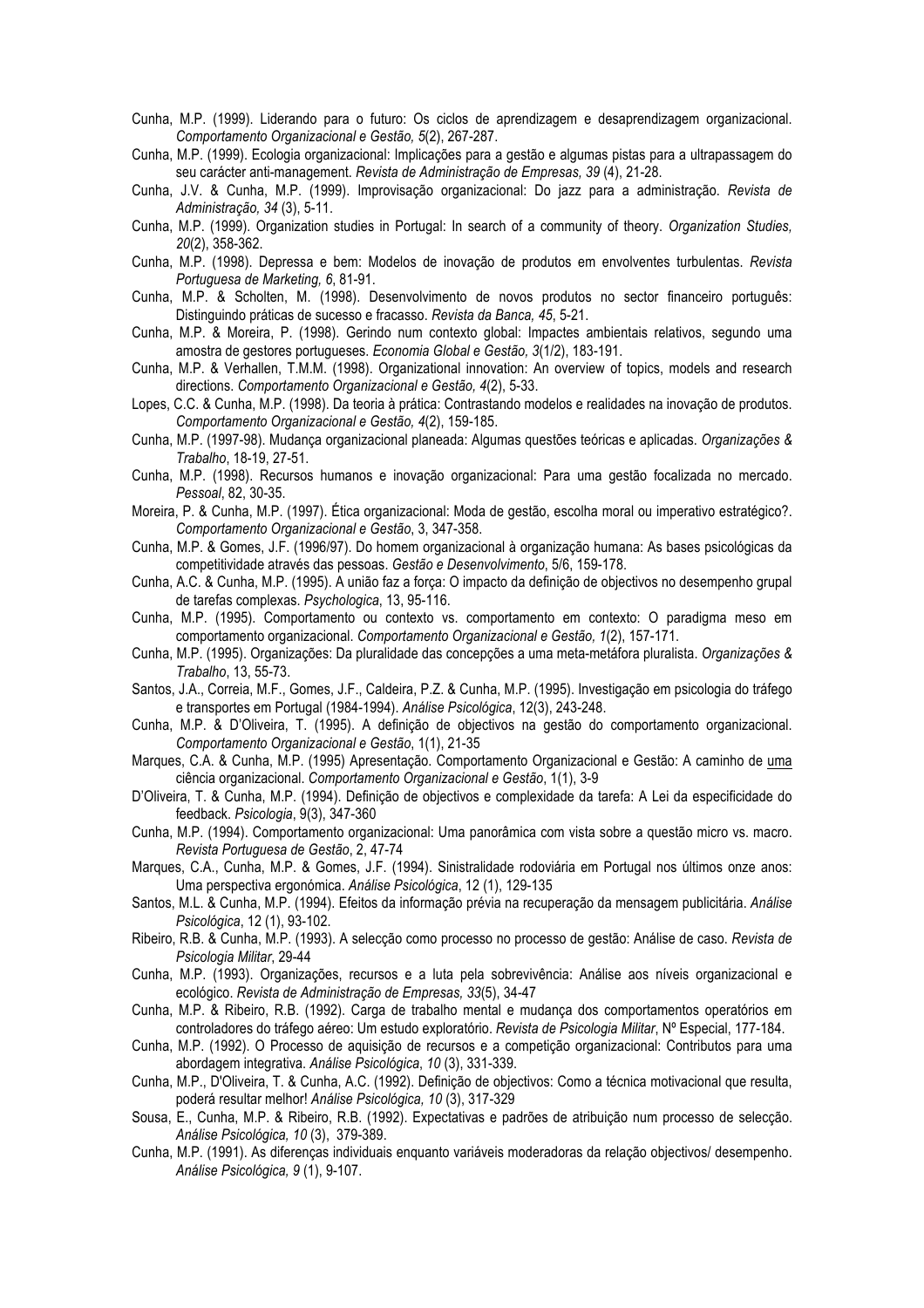- Cunha, M.P. (1991). O processo de decisão no comportamento de compra. *Marketing & Publicidade*, 46, 9-12 (MKT).
- Cunha, M.P. (1990). Ecologia das populações: A dinâmica competitiva das organizações. *Revista de Gestão*, 8, 61- 63.
- Cunha, M.P. (1990). Abordagem da psicologia ergonómica. *Emprego e Formação*, 10, 47-51
- Cunha, M.P. & Marques, C.A. (1990) Relação entre objectivos/feedback e desempenho/ envolvimento/ satisfação. *Análise Psicológica, 8*(3), 295-305
- Cunha, M.P. (1989). O desafio da qualidade. *Pessoal*, 41(série 2), 49-50.

### **Pedagogical cases**

Sena-Dias, P., Cunha, M.P. & Rego, A. Back to the Footure. Lisboa: Nova SBE.

Clegg, S., Cunha, M.P. & Rego, A. (2011). A strategic vision for Cambodia. In S Clegg, C. Carter, M. Kornberger & J. Schweitzer: *Strategy: Theory & Practice* (pp.41-44). London. Sage.

#### **Reprints**

- Cunha, M.P. (1999). Comportamento organizacional: Uma panorâmica com vista sobre a questão micro vs. macro. In T.T.Lopo & V. Clemente (Eds.), *Recursos humanos* (pp.127-161). Lisboa: CIDEC.
- Cunha, M.P. (1999). Organizações: Da pluralidade das concepções a uma meta-metáfora pluralista. In T.T.Lopo & V. Clemente (Eds.), *Recursos humanos* (pp. 99-113). Lisboa: CIDEC.
- Cunha, M.P. (1999). Mudança organizacional planeada: Algumas questões teóricas e aplicadas. In T.T.Lopo & V. Clemente (Eds.), *Recursos humanos* (pp. 243-264). Lisboa: CIDEC.

#### **Press articles**

- Rego, A., Gonçalves, H. & Cunha, M.P. (2017). Porque nos marcam positivamente os líderes? *Nova Cidadania*, 62, 32-37.
- Rego, A., Cunha, M. P. & Valverde, C. (2017). Gestão por objectivos: O lado negro. *Human Resources Portugal*, março, 68-73.
- Rego, A., Cunha, M.P. & Guinote, A. (2017). Hubris: A doença do poder. *RH Magazine*, Janeiro/Fevereiro, 38-41.

Rego, A. & Cunha, M. P. (2016). O lado louco dos génio. *Expresso E*, 23 de dezembro, 26-33.

- Rego, A. & Cunha, M. P. (2016). Amor duro ou liderança sábia? *Human Resources Portugal*, Setembro/Outubro, 56-61.
- Rego, A. & Cunha, M. P. (2016). O "pote do polvo". *Human Resources Portugal*, Julho/Agosto, 40-45.
- Rego, A. & Cunha, M.P. (2016). Enganos da paixão. *Nova Cidadania*, 59, 36-39.
- Rego, A. & Cunha, M.P. (2016). Pecados da santa liderança. *RH Magazine*, maio/junho, 29-32.
- Rego, A. & Cunha, M.P. (2016). Poder e biscoitos: Quem vai comer primeiro? *Rumo*, maio, 2-4.
- Rego, A. & Cunha, M.P. (2016). Trabalho no local certo? *RH Magazine*, março/abril, 50-54.
- Rego, A. & Cunha, M. P. (2016). A boa liderança é boa quando é. *Human Resources Portugal*, Março, 48-50.
- Rego, A., & Cunha, M.P. (2016). Liderança: no topo está a virtude. *Nova Cidadania*, 58, 44-49.
- Rego, A. & Cunha, M.P. (2015). A importância de abrir o bico. *RH Magazine*, Novembro/Dezembro, 44-47.
- Cunha, M.P. & Rego, A. (2015). Sete pistas para sermos os líderes de que necessitamos. *Expresso Economia*, 28 de novembro, 38.
- Cunha, M. P., Rego, A., Tavares, J. & Rosado, P. (2015). As funções que o líder de topo não pode delegar. *Human Resources Portugal*, Novembro, 16-21.
- Cunha, M.P & Rego, A. (2015). Universidades, escolas de negócios e formação de líderes. *Pessoal*, Maio, 38-39.
- Rego, A., & Cunha, M.P. (2015). Do que necessitamos num candidato presidencial. *Público*, 29 de abril, 46-47.
- Cunha, M. P., Afanador, M.M. & Rego, A. (2015). O poder micro-transformacional dos líderes normais. *Human Resources Portugal*, Abril, 46-50.
- Rego, A., & Cunha, M.P. (2015). As universidades e a gestão de pessoas em Portugal. *Nova Cidadania*, 55, 41-47.
- Rego, A., & Cunha, M.P. (2014). Liderança e motivação: Explorando caminhos no contexto português. *Dirigir e Formar*, Abril/Junho, 3-11.
- Rego, A., & Cunha, M.P. (2014). Um país ineficiente. *Público*, 19 de dezembro, 48-49.
- Rego, A., & Cunha, M.P. (2014). Elogio aos líderes engenheiros. *Ingenium*, Setembro/Outubro, 80.
- Rego, A., & Cunha, M.P. (2014). Aprendendo com um líder honesto e maior que que ele próprio. *Dirigir e Formar*, Abril/Junho, 40-44.
- Rego, A. & Cunha, M.P. (2014). Neurociência e liderança positiva. *Pessoal*, Outubro, 60-61.
- Rego, A. & Cunha, M.P. (2014). A selecção da Alemanha e o poder da preparação. *HR*, Setembro, 34-36.
- Cunha, M.P & Rego, A. (2014). Uma *checklist* antes da reforma do Estado. *Público*, 11 de setembro, 47.
- Rego, A., & Cunha, M.P. (2014). 7 lições de liderança: Aprendendo com "A Senhora". *Dirigir e Formar*, Janeiro/Março, 42-48.
- Rego, A. & Cunha, M.P. (2014). Como vai o talentismo português. *Expresso*, 7 de junho, 42.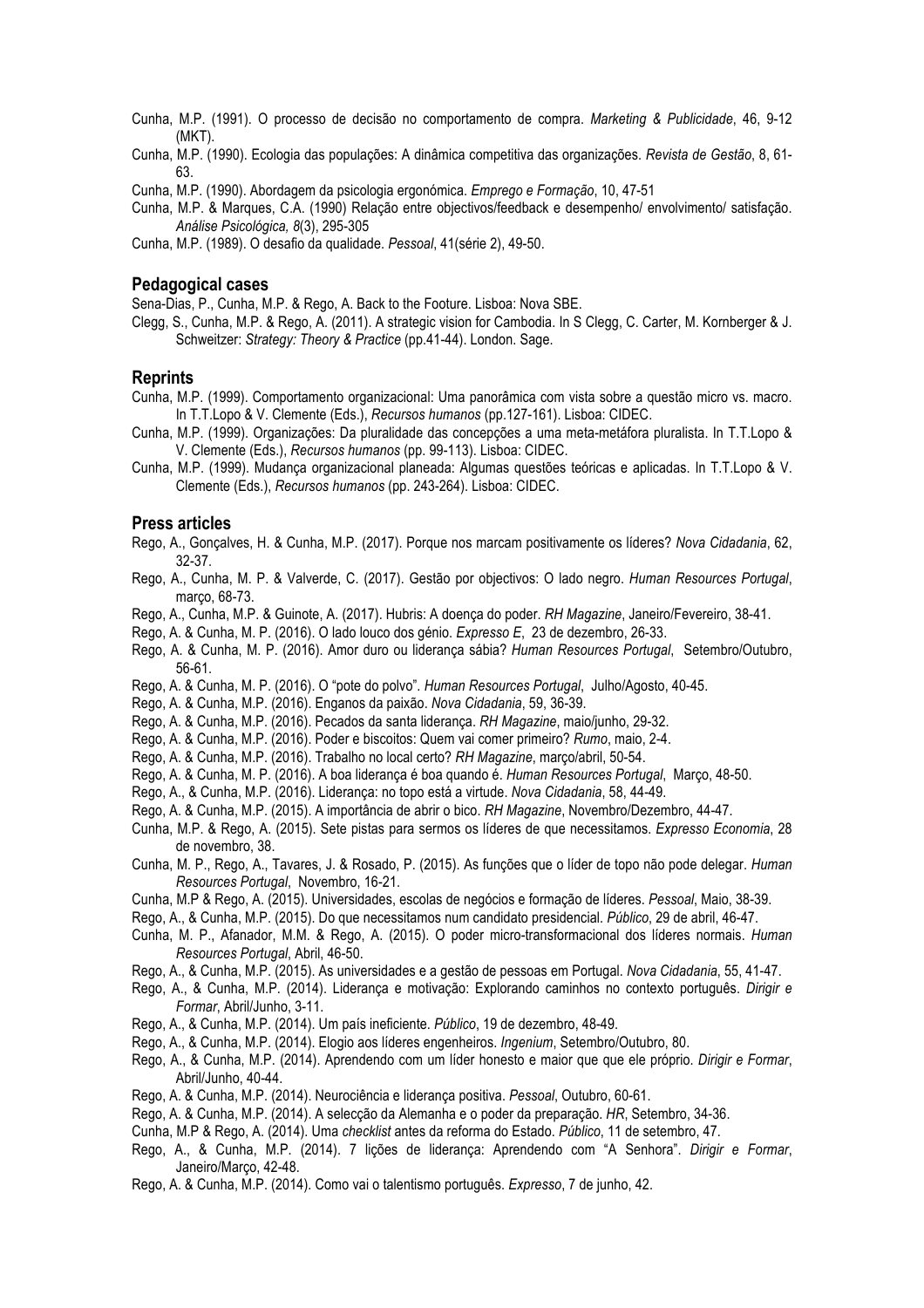- Rego, A. & Cunha, M.P. (2014). A fraca recompensa do mérito. Expresso, 15 de março, 38.
- Rego, A. & Cunha, M.P. (2014). Liderança humbiciosa. *Recursos Humanos Magazine*, Janeiro/Fevereiro, 22-28.
- Rego, A. & Cunha, M.P. (2013). Contrariando o efeito "moita-carrasco": Como liderar equipas que aprendem. *Dirigir*, Abril-Junho, 41-49.
- Rego, A. & Cunha, M.P. (2013). Precisa-se de líderes empáticos. *HR*, Outubro, 36-38.
- Rego, A. & Cunha, M.P. (2013). Líderes santos também pecam. *HR*, setembro, 36-39.
- Rego, A. & Cunha, M.P. (2013). De onde vem o poder dos poderosos? *Expresso Economia*, 27 de julho, 20.
- Cunha, M.P & Rego, A. (2013). Eu, líder positivo. *RH Magazine*, 84, 20-25.
- Cunha, M.P & Rego, A. (2013). Consequências escondidas da instabilidade na gestão do Estado. *Público*, 14 de janeiro, 47.
- Cunha, M.P & Rego, A. (2012). Os dez paradoxos da liderança. *Exame*, Agosto, 132-135.
- Rego, A., & Cunha, M.P. (2012). Liderança humanizada: Humanos liderando humanos. *Dirigir*, Janeiro/Março, 41- 44.
- Rego, A., & Cunha, M.P. (2012). 13 lições de um chef para a gestão de empresas. *Exame*, abril 88-89.
- Rego, A., Vitória, A. & Cunha, M.P. (2011). Velhos nem os trapos são: Dez ideias para novos tempos. *Dirigir*, 115/116, 38-44.
- Rego, A. & Cunha, M.P. (2011). Sete testes para futuros líderes. *Recursos Humanos Magazine*, Março/Abril, 22-26.
- Rego, A. & Cunha, M.P. (2011). As empresas precisam de gestão e liderança. *Dirigir*, 113, 32-36.
- Rego, A., Cunha, M.P. & Clegg, S. (2011). Liderança global virtuosa para um planeta mais sustentável. *Recursos Humanos Magazine*, Janeiro/Fevereiro, 18-23.
- Rego, A., Cunha, M.P. & Gomes, D.O. (2010). O que os colaboradores não gostam nos seus líderes. *Dirigir*, 111, 52-59.
- Rego, A. & Cunha, M.P. (2010). Liderança em tempos de crise. *Dirigir*, 110, 9-15.
- Rego, A. & Cunha, M.P. (2010). Este país não é para negócios? *HR*, Julho, 64-65.
- Rego, A. & Cunha, M.P. (2009). Sete notas sobre liderança virtuosa e eficaz. *Recursos Humanos Magazine*, Setembro/Outubro, 22-25.
- Rego, A. & Cunha, M.P. (2009). Dez bússolas de apoio à liderança ética. *Dirigir*, 107, 22-24.
- Cunha, M.P. (2009). O campo de concentração esquecido. *Público*, 3 de Setembro, 38.
- Rego, A. & Cunha, M.P. (2009). Espelhos de liderança positiva. *Recursos Humanos Magazine*, Maio/Junho, 18-21.
- Palma, P. & Cunha, M.P. (2009). Retenção de talentos: Uma prioridade para a competitvidade. *Recursos Humanos Magazine*, Março/Abril, 28-32.
- Rego, A. & Cunha, M.P. (2009). Má liderança. *Pessoal*, Fevereiro, 52-54.
- Rego, A. & Cunha, M.P. (2009). O perdão como força de liderança. *Pessoal*, Janeiro, 56-57.
- Cunha, M.P., Cunha, J.V. & Rego, A. (2008). Os sete caminhos da liderança em 'O Senhor dos Anéis'. *Recursos Humanos Magazine*, Setembro/Outubro, 36-39.
- Lopes, M.P. & Cunha, M.P. (2008). A sociedade em rede: Contrubutos para a gestão de pessoas e das organizações. *Recursos Humanos Magazine*, Setembro/Outubro, 16-21.
- Cunha, M.P. & Cunha, J.V. (2006). Towards the improvising organization. *Business Leadership Review*, www.mbaworld.com/blr34.htm.
- Cunha, M.P. & Rego, A. (2006). Organizações: Mercados económicos ou comunidades humanas? *Economia Pura*, Junho/Julho, 54-58.
- Rego, A. & Cunha, M.P. (2006). Sete pecados e meio da produtividade em Portugal. *Recursos Humanos Magazine*, Março/Abril, 16-24.
- Cunha, M.P. (2005). O tao da excelência. *Jornal de Letras/Educação*, 21 Dezembro, p.3.
- Lopes, M.P. & Cunha, M.P. (2005). Mindpower: O valor do capital psicológico positivo. *Recursos Humanos Magazine*, Novembro/Dezembro, 30-41.
- Rego, A. & Cunha, M.P. (2005). Transformando provincianos em camaleões culturais. *Recursos Humanos Magazine*, Setembro/Outubro, 24-34.
- Rego, A., Cunha, M.P. & Cabral-Cardoso, C. (2005). Que gestão à portuguesa? *Diário Económico*, 15 de Setembro, 29.
- Rego, A. & Cunha, M.P. (2005). Flexpatriados stressados com as viagens. *Recursos Humanos Magazine*, Março/Abril, 18-25.
- Cunha, M.P. (2005). 1905 vs 2005. *Economia Pura*, Janeiro/Fevereiro, 32-33.
- Rego, A. & Cunha, M.P. (2004). Espiritualidades nas organizações: Ingenuidade, manipulação ou essência? *Recursos Humanos Magazine*, Novembro/Dezembro, 34-41.
- Cunha, M.P., Rego, A. & Cunha, R.C. (2004). Executivos voluntários. *Exame*, Dezembro, 258.
- Rego, A., Cunha, M.P., Oliveira, C.M. & Marcelino, R. (2004). 10 perguntas mais frequentes sobre coaching. *Ideias & Negócios*, Setembro, 56-61.
- Rego, A. & Cunha, M.P. (2004). Gestão de expatriados no mosaico cultural. *Recursos Humanos Magazine*, 32, 22- 31.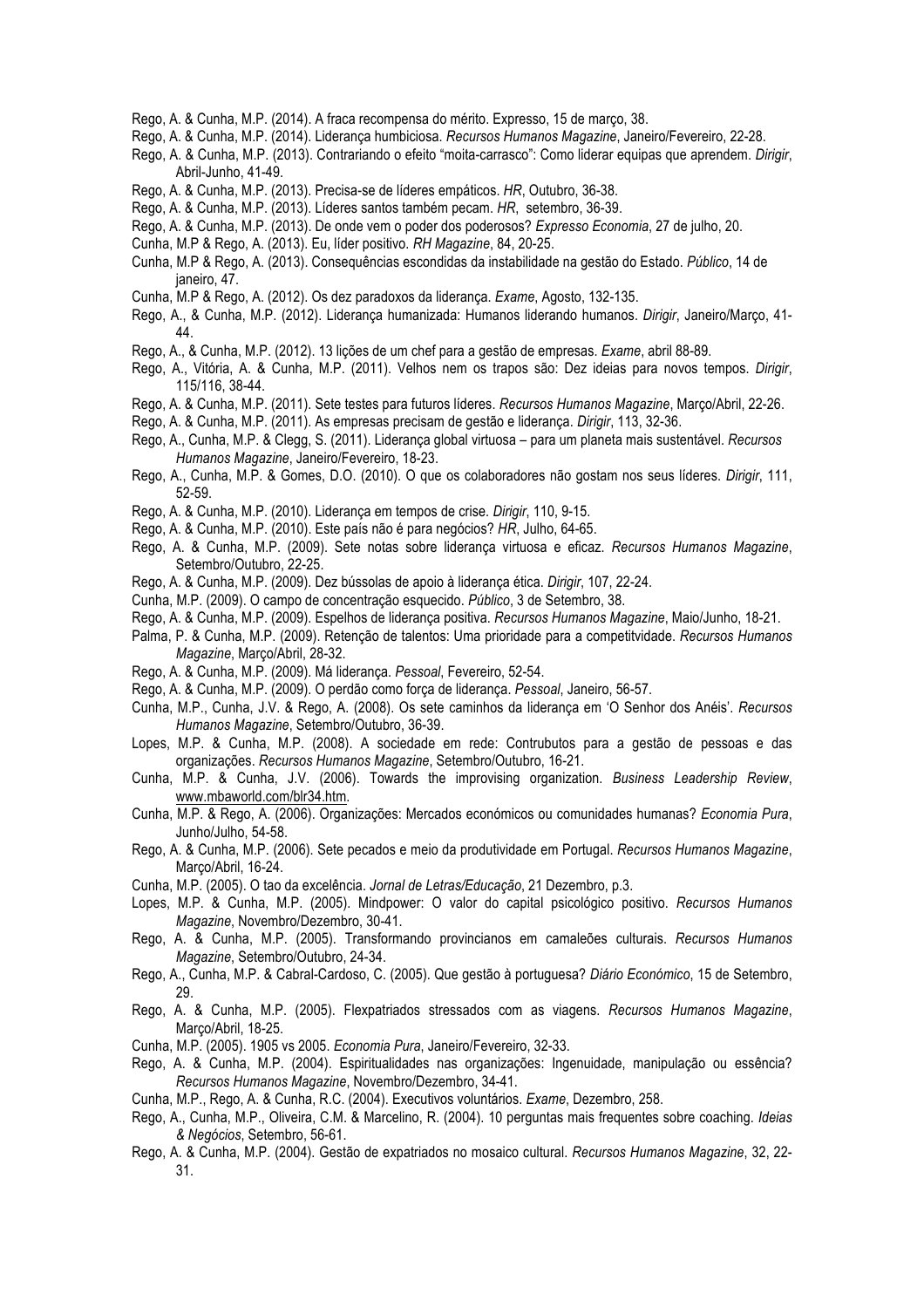- Gomes, J.F. & Cunha, M.P. (2003). O âmbito estratégico da gestão de recursos humanos. *Recursos Humanos Magazine*, 26, 6-12.
- Rego, A. & Cunha, M.P. (2003). O paradigma da mudança e a mudança de paradigmas. *Recursos Humanos Magazine*, 25, 18-22.
- Rego A. & Cunha, M.P. (2002). Liderança: Ensinar a aprender e aprender a ensinar. *Recursos Humanos Magazine*, 20, 32-39.
- Cunha, M.P. & Rego., A. (2002). Comportamento organizacional e os 5C da vantagem competitiva. *Público-Economia*, 15 de Abril, 22-23.
- Cunha, J.V. & Cunha, M.P. (2001). Jazz para a administração. *Diário Económico – Caderno de Management*, 5, Maio, 10-15.
- Cunha, M.P. (2001). Organizações em evolução. *Diário Económico-Caderno de Management, 2*, Fevereiro,12-17.
- Cunha, M.P., Cunha, A.C. & Marcelino, A.M. (2000). Integrando paradoxos: GRH em ambientes de qualidade total. *Recursos Humanos Magazine,* 10, 40-47.
- Cunha, M.P., Cesário, F.J. & Gouveia, A. (2000). Cliente interno: Ferramenta para a qualidade ou ficção piedosa? *Recursos Humanos Magazine,* 7, 20-25.
- Cunha, M.P. (2000). Os 4Ps do MBA. *Marketeer*, 48, 84.

#### **Conference presentations**

- Antal, A.B., Cunha, M.P., Shrivastava, P. & Waddock, S. (2017). Facilitating sustainable development through a variety of creative approaches (Round table discussion).  $2<sup>nd</sup>$  ARTEM Organizational Creativity and Sustainability International Conference, September 14-16, Nancy.
- Cunha, M.P., Rego, A. & Kamoche (2017). Organizational leadership in sub-Saharan Africa: Mapping the research terrain, 5th International Conference on managing Organizations in Africa (ARG 2017), Mauritius, 29-31 august.
- Rego, A. & Cunha, M.P. (2017). African vs Portuguese managers' attitudes toward older workers: An empirical study. 5th International Conference on managing Organizations in Africa (ARG 2017), Mauritius, 29-31 august.
- Cunha, M.P. & Rego, A. (2017). The individual experience of competing institutional logics. 3rd MIAR Conference, Astana, 27-28 Julho.
- Rego, A., Vitória, A., Ventura, A., & Cunha, M.P. (2017). Do gritty leaders inhibit employees' imptrovidastional behaviors? A moderated mediation model. 3rd MIAR Conference, Astana, 27-28 Julho.
- Giustiniano, L., Brunetta, F. & Cunha, M.P. (2017). From individual to institution: Understanding the process of instividualization through the life story of Enzo Ferrari. 9th Process Symposium, Kós, 22-24 June.
- Azambuja, R. & Cunha, M.P. (2017). Feeling like a boundary subject: Middle managers' paradoxical experience of work. 9th Process Symposium, Kós, 22-24 June.
- Cunha, M.P. (2017). Paradoxos nas organizações: Implicações gerenciais. 28 de abril, Universidade Federal de Santa Catarina, Florianópolis, Brasil.
- Cunha, M.P. (2017). A virada paradoxal na teoria organizacional: Implicações gerenciais. 26 de abril, Escola de Negócios, Pontifícia Universidade Católica do Paraná, Curitiba, Brasil.
- Cunha, M.P. (2017). The under-performance of performance management, 31 de março, Seminário de investigação Católica Porto Business School.
- Cunha, M.P. (2017). As organizações como processos paradoxais. Invited keynote, 1ª Conferência Ibérica em Gestão Estratégica do Capital Humano, 2-3 March, Tomar.
- Cunha, M.P., Rego, A. & Simpson, A.V. (2016). Why positive interventions originate process contradictions? 32nd annual EGOS colloquium, Naples, 7-9 July.
- Giustiniano, L. & Cunha, M.P. (2016). Improvising in the shadow of power: The rise of formal paradoxes under the radar of formal compliance. 32nd annual EGOS colloquium, Naples, 7-9 July.
- Cunha, M.P., Giustiniano, L., Rego, A. & Clegg, S. (2016). Heaven or Las Vegas. PDW Creative Leadership, 32nd annual EGOS colloquium, Naples, 7-9 July.
- Cunha, M.P., Giustiniano, L. & Rego, A. (2016). The expressiveness of the 4AD record company. 6th Organizations, Artifacts & Practices (OAP) workshop, Lisbon, 22-24 June.
- Cunha, M.P., Rego, A. & Simpson, A.V. (2016). Why positive interventions originate process contradictions? 8th Process Symposium, Corfu, 16-18 June.
- Cunha, M.P. & Rego, A. (2016). History in the everyday lives of leaders: Studying the Uribe-Santos dyad.  $6<sup>th</sup>$ LAEMOS meeting, Viña del Mar, 6-9 April.
- Rego, A., Vitória, A., Ribeiro, T., Ribeiro, L., Lourenço, R., Leal, S. & Cunha, M.P. (2016). Ageism toward older workers in Africa. 6th LAEMOS meeting, Viña del Mar, 6-9 April.
- Cunha, M.P., Cardona, M.J., Gomes, J.F.S., Matallana, M., Sánchez, I.D. & Rego, A. (2016). Relational leadership theory: A case study of a Colombian presidential dyad. BALAS annual conference, Guayaquil, March 16-18.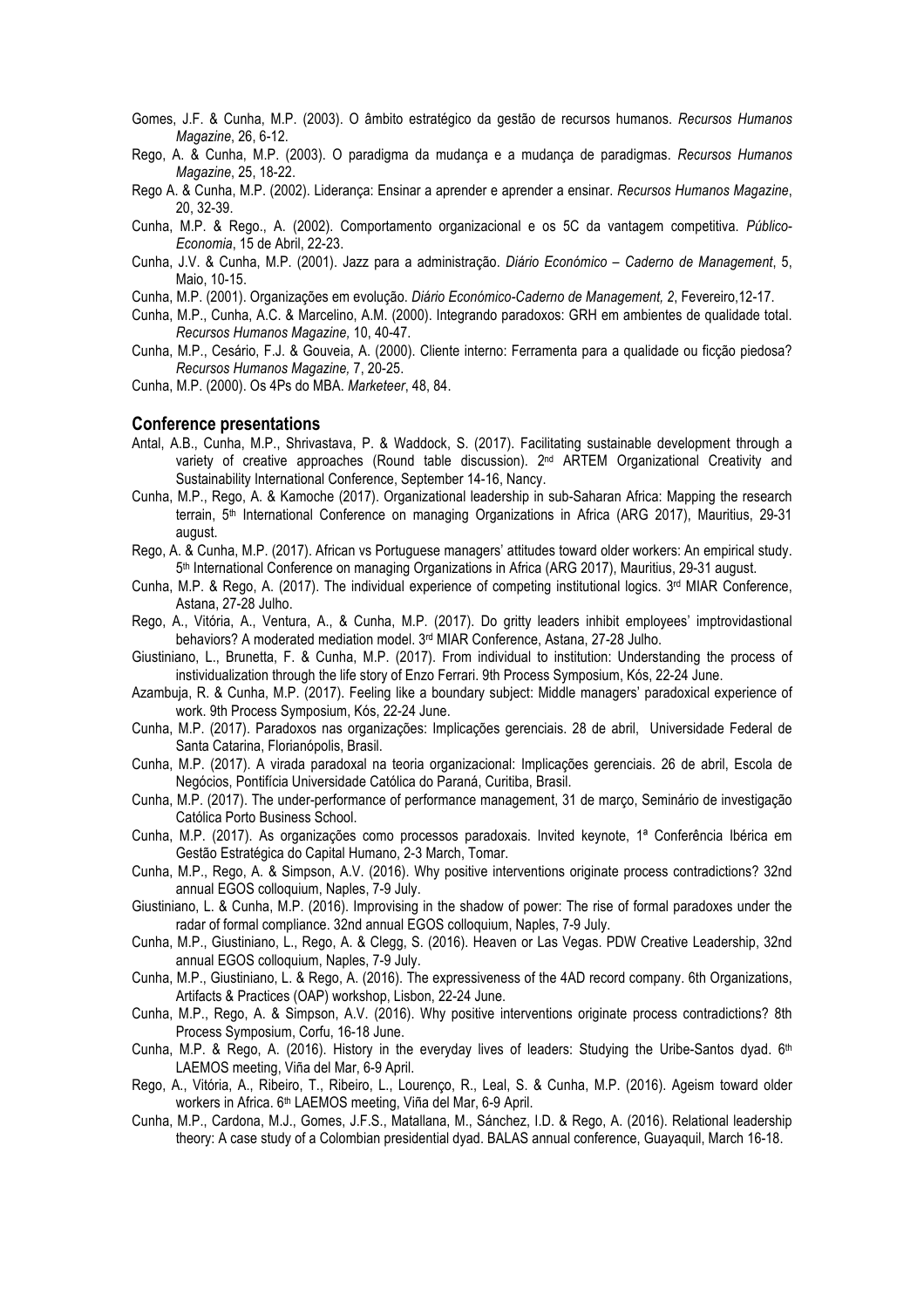- Rego, A., Vitória, A., Reis Jr, D., Tupinambá, A., Reis, D. & Cunha, M.P. (2016). Exploring managers' attitudes toward older workers and their consequences: An empirical study in Brazil. BALAS annual conference, Guayaquil, March 16-18.
- Giustiniano, L., Cunha, M.P. & Clegg, S. (2015). Zemblanity and the sinking of the Costa Concordia: How organizations actively construct bad luck. APROS/EGOS conference, 9-11 December, Sydney.
- Giustiniano, L., Cunha, M.P. & Clegg, S. (2015). The corruption of managerial technique: The zemblanity of the Costa Concordia. 5th Organizations, Artifacts and Practices Workshop, Sydney, 7-8 December.
- Cunha, M.P. (2015). O Estado visto de dentro: Reflexões lamentativas de um funcionário. Conferência anual de serviços partilhados e compras públicas. 2 de dezembro, Lisboa.
- Cunha, M.P. (2015). Tensões, contradições, paradoxos: Organizações. VIII simpósio sobre comportamento organizacional. 2-4 novembro.
- Giustiniano, L., Cunha, M.P. & Clegg, S. (2015). Navigating improvisation under the radar: Evidence fom the Costa Concordia. 2nd International Symposium on Organizational Improvisation, Nova SBE, Universidade Nova de Lisboa, October 27.
- Lopez, A., Neves, P. & Cunha, M.P. (2015). Planning under uncertainty: A tale of improvisation in entrepreneurship. 2nd International Symposium on Organizational Improvisation, Nova SBE, Universidade Nova de Lisboa, October 27.
- Cunha, M.P., Fortes, A., Rego, A., Gomes, E. & Rodrigues, F. (2015). Leadership, paradox, and contingency.31st EGOS Colloquium, Athens, 2-4 July.
- Cunha, M.P. (2015). A liderança como condição de melhoria das organizações. Seminário internacional: Autonomia e liderança nas escolas (DGEstE). Lisboa, 29-30 de junho.
- Cunha, M.P. (2015). Leading positively. Mediterranean School of Business, Tunis, 20 February.
- Cunha, M.P. (2014). As virtudes nas organizações. 47 º Encontro Nacional da APG, Lisboa, 22 de outubro, Lisboa.
- Cunha, M.P. & Rego, A. (2014). A reforma da administração pública. Conferência Gulbenkian Afirmar o Futuro. Lisboa, 6-7 outubro.
- Clegg, S. & Cunha, M.P. (2014). The romance of organizations: Saints, sinners, sophisticates or innocents? 4th Organizations, Artifacts and Practices (OAP) Workshop. Roma, June 26-27.
- Cunha, M.P., Clegg, S., Rego, A. & Sousa, M.O. (2014). Constructing the Kafkaesque bureaucracy: The interplay of meaning, practice and emotion work. BAI, Osaka, 3-5 July.
- Rego, A., Vitória, A., Cunha, M.P. & Tupinambá, A. (2014). Measuring managers' attitudes toward older workers. BAI, Osaka, 3-5 July.
- Rego, A., Cunha, M.P. & Simpson, A. (2014). When the feeling of being humble is not humble: Exploring (im)modesty effects on leaders. BAI, Osaka, 3-5 July.
- Cunha, M.P. (2014). Producing the Kafkaesque organization. Research seminar, Facultad de Administración, Universidad de Los Andes, June 5.
- Cunha, M.P. (2014). Constructing the Kafkaesque organization. GEM Ver brown bag seminar, INDEG-ISCTE, 6 de fevereiro.
- Cunha, M.P. (2013). Como envolver as pessoas em tempos turbulentos: Novos horizontes da motivação, 46º Encontro Nacional da APG, 4 de dezembro.
- Cunha, M.P. (2013). Comportamento organizacional positivo. Faculdade de Economia, Universidade Agostinho Neto, Luanda, 26 de novembro.
- Cunha, M.P. & Rego, A. (2013). Liderança, responsabilidade social, sustentabilidade. Conferência do Instituto Português de Corporate Governance: Responsabilidade Social, 27 de novembro, Lisboa.
- Cunha, M.P. (2013). Uma burocracia insuficientemente burocratizada? Uma estranha explicação sobre a administração da administração pública. 6ºas da Reforma, Fundação Calouste Gulbenkian, 25 de outubro.
- Vitória, A., Rego, A. & Cunha, M.P. (2013). Exploring managers' and retirees' perceptions towards each other: For a better understanding of how talents of both younger and older workers can be fostered. 3rd International Conference on Talent Development and Excellence, 25-28 September, Antalya.
- Rego, A., Leal, S. & Cunha, M.P. (2013). I feel psychologically stronger when my organization is socially responsible. 3rd International Conference on Talent Development and Excellence, 25-28 September, Antalya.
- Rego, A., Reis Jr, D., Cunha, M.P., Stallbaum, G. & Neves, P. (2013). Positive affective tone predicting store performance through creativity. International Conference on Innovation and Management, Phnom Penh, July 16-19.
- Rego, A., Reis Jr, D., Cunha, M.P., Stallbaum, G. & Neves, P. (2013). Retail stores' potency their performance. International Conference on Innovation and Management, Phnom Penh, July 16-19.
- Rego, A., Reis Jr, D. & Cunha, M.P. (2013). Authentic leadership promoting stores' performance: An empirical study. BAI conference, Bali, July 7-9.
- Cunha, M.P., Clegg, S., Silva, T., Rego, A. & Neves, P. (2013). Team spirit: The paradoxes of team-working. BAI conference, Bali, July 7-9.
- Castanheira, F., Story, J. & Cunha, M.P. (2013). CSR pays off for organizational outcomes: Moderating role of product quality. 2nd Symposium on Ethics and Social Responsibility Research, june 27-28, Lisbon.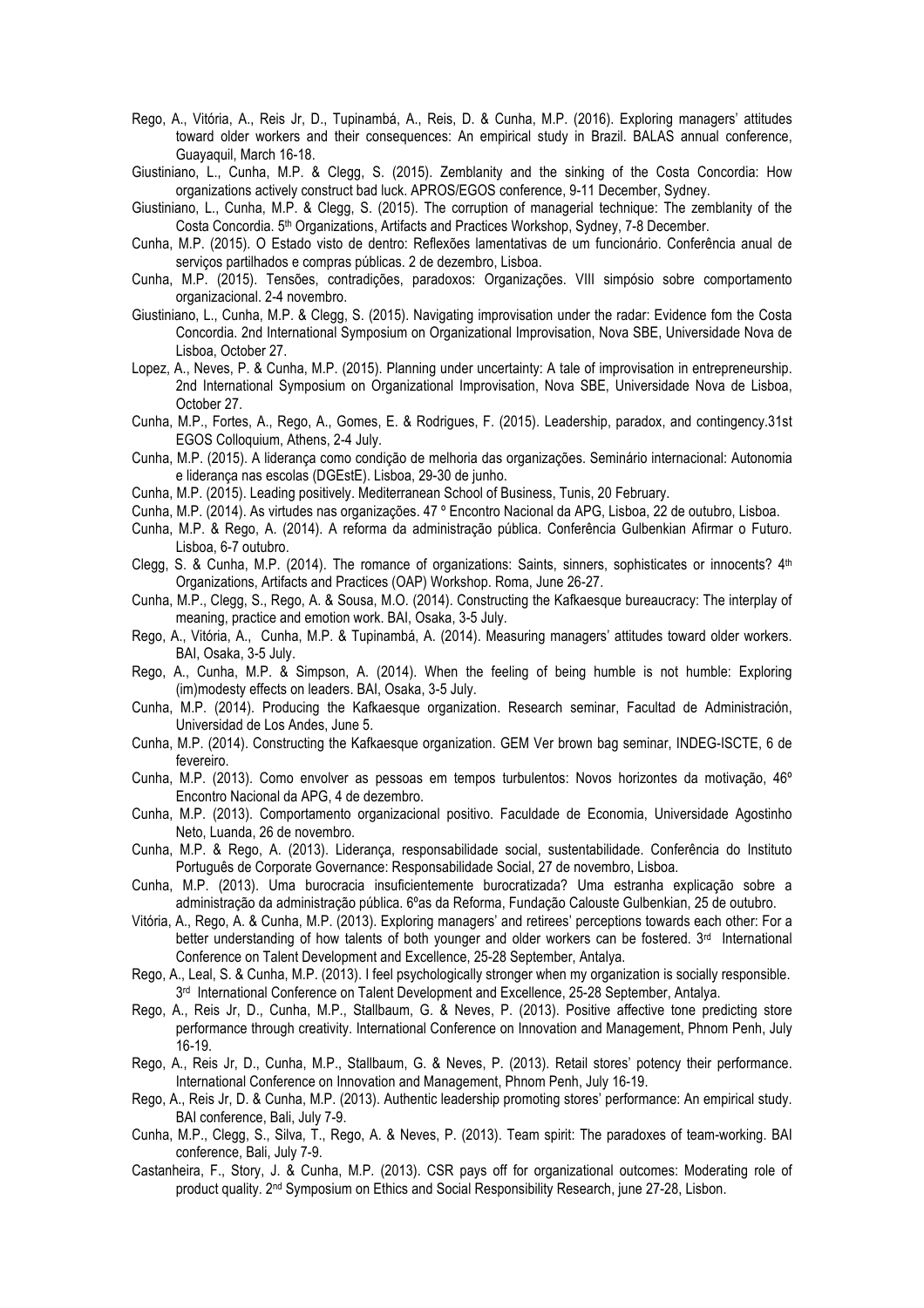- Cunha, M.P., Rego, A. & Vaccaro, A. (2012). Ethical organizing as duality. Research seminar IESE, Barcelona, November 30.
- Cunha, M.P., Rego, A., & Leal, S. (2012). How the employees' perceptions of corporate social responsibility predict their psychological capital through the mediating role of happiness. 5th International Colloquium on Business and Management, 9-12 July, Bangkok.
- Rego, A., Cunha, M.P. & Leal, S. (2012). How inconsistent positive psychological climates influence employee happiness. 5<sup>th</sup> International Colloquium on Business and Management, 9-12 July, Bangkok.
- Rego, A., & Cunha, M.P. (2012). Joining optimism and pessimism in predicting employees' creativity. 6th European Conference on Positive Psychology, Moscow, June 26-29.
- Rego, A., Leal, S. & Cunha, M.P. (2012). Optimism/pessimism ratio as predictor of job performance. 6<sup>th</sup> European Conference on Positive Psychology, Moscow, June 26-29.
- Rego, A., Cunha, M.P. & Clegg, S.R. (2011). Exploring how virtues and character strengths promote/facilitate global leadership development. 37<sup>th</sup> EIBA Annual Conference, 8-10 December, Bucharest.
- Cunha, M.P., Rego, A. & Vaccaro, A. (2011). In praise of duality: Why ethical organizational contexts demand both market and community elements. 24 th EBEN annual conference, Antwerp, September 15-17.
- Cunha, M.P., Rego, A. & Neves, P. (2011). The double paradox of improvisation and its implications for the study of organizational ingenuity. The ingenuity conference. McMaster University, Hamilton, ON.
- Cunha, M.P. & Rego, A. (2011). The study of product innovation in resource poor environments: A short past, a promising future. BAI conference, Bangkok, July 4-6.
- Rego, A., Sousa, F., Marques, C. & Cunha, M.P. (2011). Hope and positive affect mediating the relationship between authentic leadership and creativity. BAI conference, Bangkok, July 4-6.
- Cunha, M.P. (2011). Liderando positivamente. Fórum Recursos Humanos e Formação na Banca, Lisboa, April 6.
- Cunha, M.P. (2010). Organizações e mudança: de organizações complexas cpom pessoas simples a organizações simples com pessoas complexas. Conferência 6º dia de psicologia social e das organizações, Universidade do Algarve, 14 de Dezembro.
- Cunha, M.P. (2010). Leadership without hierarchy? Keynote address to the 2010 EFMD Executive Education Meeting, Ashridge, October 10-12.
- Rego, A. & Cunha, M.P. (2010). How discrepancies in employees positive psychological climates predict their happiness. 4<sup>th</sup> Asian Congress of Health Psychology, 27-31 August, Taipei, Taiwan.
- Rego, A., Sousa, F., Marques, C. & Cunha, M.P. (2010). All that is negative is not bad: A curvilinear relationship between the positivity ratio and employees' creativity. 4<sup>th</sup> Asian Congress of Health Psychology, 27-31 August, Taipei, Taiwan.
- Cunha, M.P., Rego, A. & Clegg, S.R. (2010). Kafka, paranoia and organizing utopia. 26th EGOS Colloquium, Lisboa, July 1-3.
- Faria, A., Cunha, M.P., Guedes, A. & Cooke, B. (2010). Rethinking the local-global debate: The luso-Brazilian case. 26th EGOS Colloquium, Lisboa, July 1-3.
- Guimarães-Costa. N. & Cunha, M.P. (2010). Crossing the threshold in organizing: An essay about liminality in organizations. 26th EGOS Colloquium, Lisboa, July 1-3.
- Rego, A., Sousa, F., Marques, C. & Cunha, M.P. (2010). How affective well-being at work mediates the relationship between authentic leadership and employees' creativity. 6th European conference on positive psychology, June 23-26, Copenhagen.
- Rego, A., Sousa, F., Marques, C. & Cunha, M.P. (2009). Authentic leaders promote employees' psychological capital and creativity? An empirical study, Iberoamerican Academy of Management,  $6<sup>th</sup>$  International conference, Buenos Aires, December 9-11.
- Rego, A., Leal, S., Cunha, M.P., Faria, J. & Pinho, C. (2009). Corporate citizenship and organizational commitment in a high in-group and low societal collectivistic context. Iberoamerican Academy of Management,  $6<sup>th</sup>$ International conference, Buenos Aires, December 9-11.
- Cunha, R.C. & Cunha, M.P. (2009). Impact of strategy, HRM strength and HRM bundles on innovation and financial results. Iberoamerican Academy of Management, 6<sup>th</sup> International conference, Buenos Aires, December 9-11.
- Rego, A., Ribeiro, N., Cunha, M.P. & Jesuino, J.C. (2009). How happiness mediates the relationship between perceptions of organizational virtuousness and affective commitment. International Conference on Business and Information, July 6-8, Kuala Lumpur.
- Rego, A. & Cunha, M.P. (2009). They need to be different, they feel happier in authentizotic climates. International Conference on Business and Information, July 6-8, Kuala Lumpur.
- Cunha, M.P., Cunha, R.C., Gomes, P.J., Rego, A. & Santos, P.T. (2009). Rhythm and organization studies: Learning from biology and music theory, 25th EGOS Colloquium, Barcelona, July.
- Cunha, M.P., Guimarães-Costa, N., Rego, A. & Clegg, S. (2009). Leading and following ethically in limen. EBEN-RC 2009, Beer-Sheva, Israel, 15-17 June.
- Rego, A., Ribeiro, N., & Cunha, M.P. (2009). Perceptions of organizational virtuousness and happiness as predictors of organizational citizenship behaviors. EBEN-RC 2009, Beer-Sheva, Israel, 15-17 June.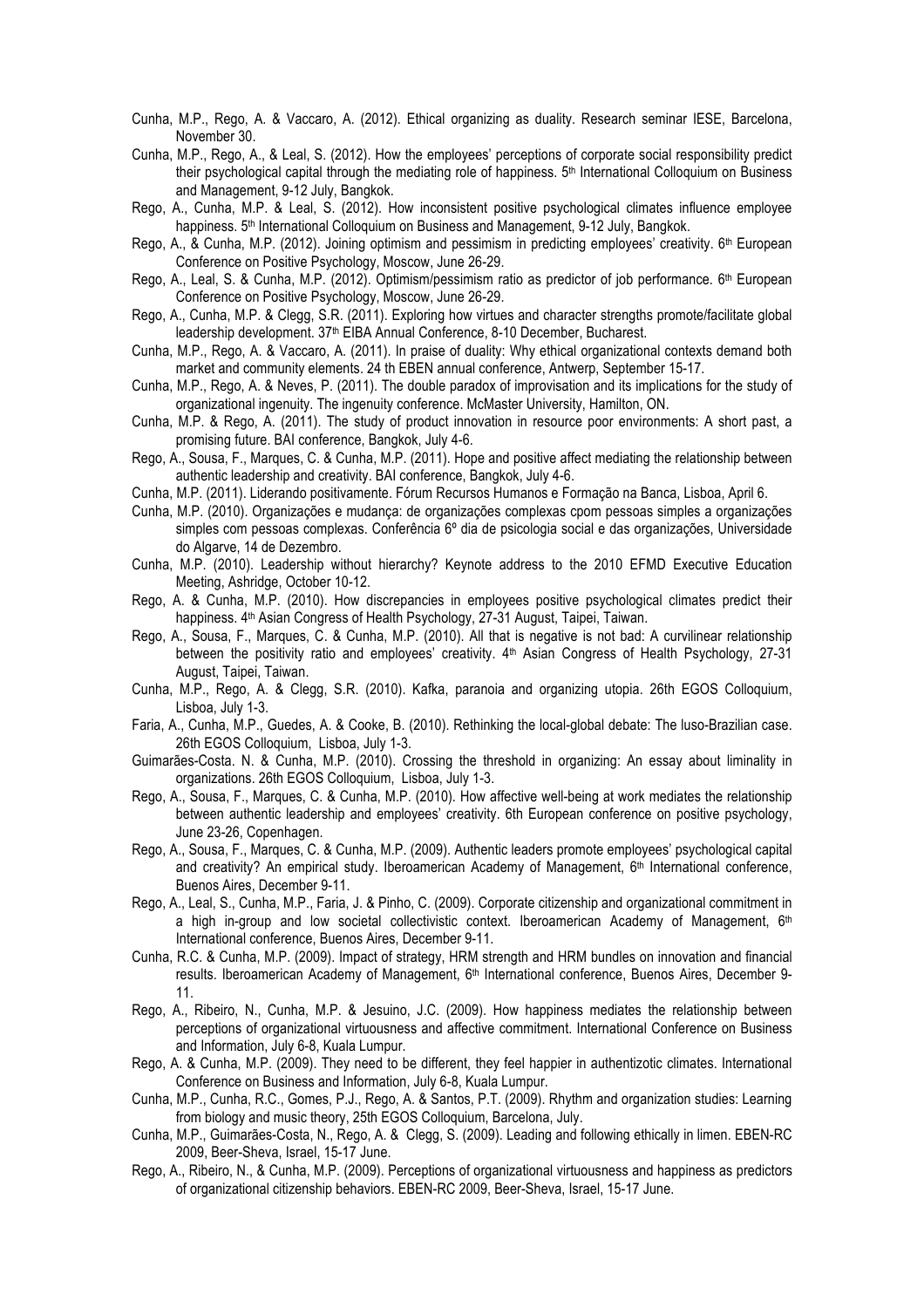- Clegg, S.R., Cunha, M.P. & Mendonça, S. (2009). Serendipity: Metaphors for understading. EURAM Symposia, Liverpool.
- Rego, A., Leal, S., Cunha, M.P., Marques, C. & Sousa, F. (2008). Psychological capital and performance of civil servants: Exploring neutralizers in the context of an appraisal system. 22nd ANZAM Conference, Auckland, 2-5 December.
- Rego, A. & Cunha, M.P. (2008). In praise of interactional justice: Predicting citizenship behaviors in the Portuguese cultural context. 22nd ANZAM Conference, Auckland, 2-5 December.
- Cunha, M.P. (2008). O yin@yang da criatividade. E-Day, Faculdade de Ciências e Tecnologia, Universidade Nova de Lisboa.
- Rego, A., Leal, S., Cunha, M.P. & Faria, J. (2008). How do employees' perceptions of corporate citizenship predict their organizational commitment. International Conference on Business and Information, July 7-9, Seoul.
- Rego, A., Machado, F., Leal, S. & Cunha, M.P. (2008). Are hopeful employees more creative? An empirical study. International Conference on Business and Information, July 7-9, Seoul.
- Cunha, M.P. & Rego, A. (2008). Do opportunities for learning and personal development lead to happiness? It depends on work-family conciliation. 4th European conference on positive psychology, July 1-4, Rijeka-Opatija.
- Rego, A. & Cunha, M.P. (2008). Perceptions of spirit of camaraderie and happiness. 4th European conference on positive psychology, July 1-4, Rijeka-Opatija.
- Rego, A., Souto, S. & Cunha, M.P. (2008). Does the need to belong moderate the relationship between perceptions of spirit of camaraderie and emploees' happiness? July 1-4, Rijeka-Opatija.
- Cunha, M.P. & Rego, A. (2008). Complexity@Simplicity@Simplexity. 4th Organization Studies summer workshop. Pessouri, Cyprus, 5-7 June.
- Cunha, M.P. (2007). Choosing the right academic outlet. What criteria to follow? Seminar on Publishing Doctoral Research, ISEG, Lisbon, October 17.
- Cunha, R.C. & Cunha, M.P. (2007). A bias for inaction: Towards a model of strategic procrastination. Academy of Management Meeting, Philadelphia, August 2-8.
- Rego, A., Godinho, McQueen, A. & Cunha, M.P. (2007). Emotional intelligence and caring behavior in nursing. International Conference on Business and Information, July, Tokyo.
- Rego, A. & Cunha, M.P. (2007). Organizational citizenship behaviors and effectiveness: An empirical study in two small insurance companies. International Conference on Business and Information, July, Tokyo.
- Cunha, J.V. & Cunha, M.P. (2007). Routine as a learning process. 23rd EGOS Colloquium, July, Vienna.
- Cunha, M.P., Cabral-Cardoso, C. & Rego, A. (2007). Forms of excessive working: From Stakhanov to contemporary workaholics. 23rd EGOS Colloquium, July, Vienna.
- Rego, A., Cunha, M.P. & Oliveira, M. (2007). Eupsychian management: The road ahead. Round table (S.Singh-Sengupta, Chair). 1st International Conference on Integrating Spirituality and Organizational Leadership, February 7-10, University of Delhi, Delhi, India.
- Rego, A., Cunha, M.P. & Souto, S. (2007). Do perceptions of workplace spirituality promote commiment and performance? An empirical study and their implications for performance. 1st International Conference on Integrating Spirituality and Organizational Leadership, February 7-10, University of Delhi, Delhi, India.
- Lopes, M.P. & Cunha, M.P. (2006). Relações magnéticas: Duas vias de atracção de recursos para novos empreendedimentos. VI Simpósio de Investigação em Psicologia, 28-30 de Novembro, Évora.
- Lopes, M.P. & Cunha, M.P. (2006). As redes sociais dos optimistas e dos indutores de optimismo. VI Simpósio de Investigação em Psicologia, 28-30 de Novembro, Évora.
- Lopes, M.P. & Cunha, M.P. (2006). A relação entre perfis psicológicos positivos e o clima organizacional: O caso dos optimistas paradoxais. VI Simpósio de Investigação em Psicologia, 28-30 de Novembro, Évora.
- Palma, P. & Cunha, M.P. (2006). Rumo a um empreendedorismo sustentado: A importância da entrega. VI Simpósio de Investigação em Psicologia, 28-30 de Novembro, Évora.
- Cunha, M.P. (2006). As novas faces da organização: Da hierarquia à heterarquia à autonomia responsável. Conference presented at the 7º Congresso Científico dos Hospitais Civis de Lisboa, Lisboa, 23-25 November.
- Guimarães-Costa, N., Cunha, M.P. & Cunha, J.V. (2006). Against management (and managers and organizations): Protest songs in Portugal, c. 1974. 3rd Art of Management and Organization Conference, Krakow, 5-8 September.
- Rego, A., Cunha, M.P. & Souto, S. (2006). Workplace spirituality climate, commitment and performance: An empirical study. Facing 21st century challenges conference, Bali, 23-24 August.
- Cunha, M.P. (2006). The role of bricolage in the development of peripheral vision. Thirtheen annual conference on advances in management, Lisboa, 19-22 July.
- Cunha, J.V., Cunha, M.P. & Chia, R. (2006). Paradoxical twins: On the intimate relationship between repetition and improvisation. 22nd EGOS Colloquium, July, Bergen.
- Cabral-Cardoso, C. & Cunha, M.P. (2006). KISS: The power of simplicity in pop management. 22nd EGOS Colloquium, July, Bergen.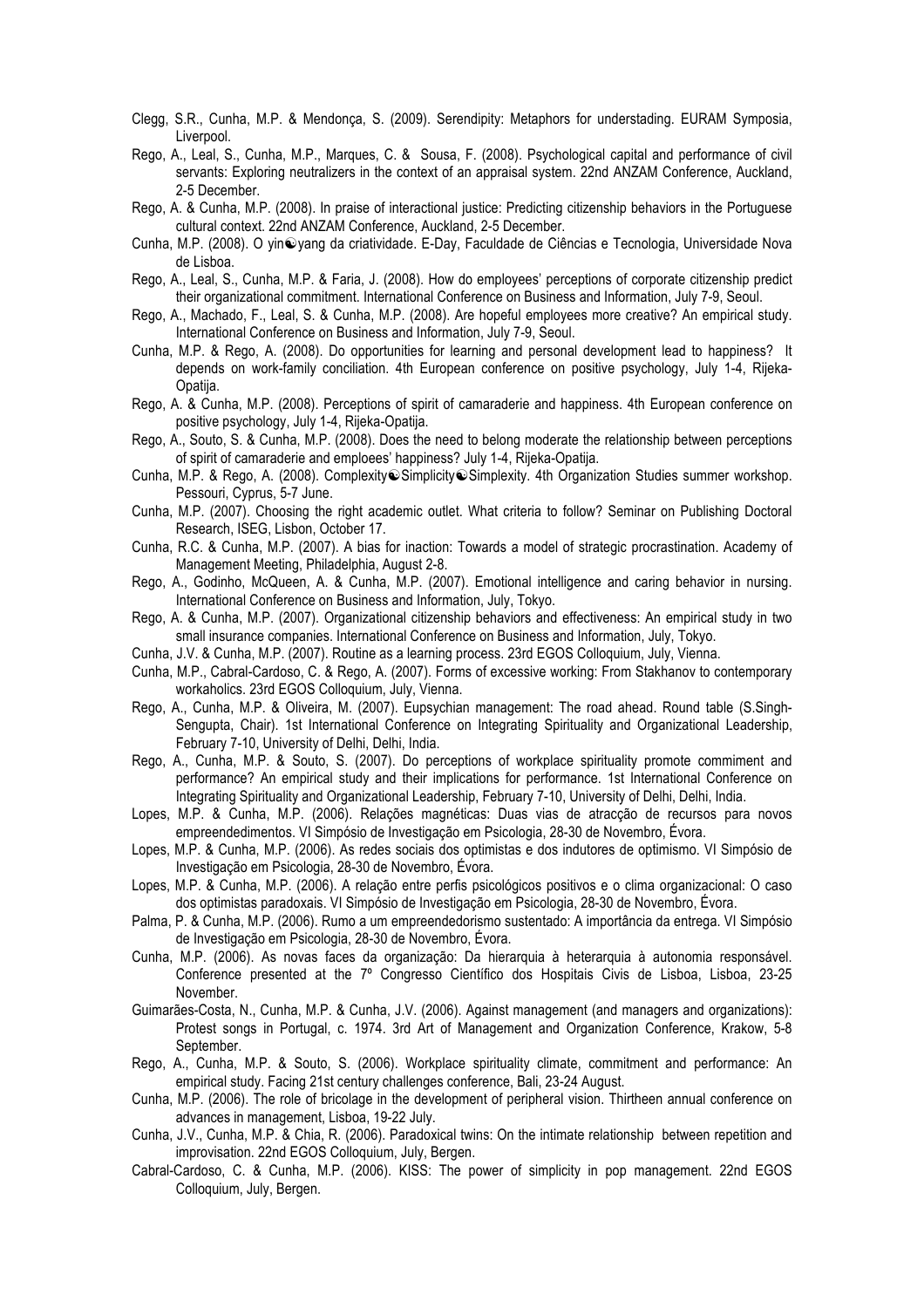- Rego, A., & Cunha, M.P. (2006). Performing CSR through justice and organizational citizenship behaviors. EBEN 2006 Research conference "Normative Foundations of Corporate Responsibility", Saint-Petersburg, 15-16 June.
- Cunha, M.P. (2006). The organizing of rhythm, the rhythm of organizing. Symposium "It's about time!", Maastricht, June.
- Batista, M.G. & Cunha, M.P. (2006). Flexibility in inflexibility: Minimal structures and service satisfaction. 6th Annual EURAM Conference, May 16-20, Oslo.
- Palma, P. & Cunha, M.P. (2006). Acquiring and acquired employees in a post-acquisition organization: Differences on identity, image and construed external image. 6th Annual EURAM Conference, May 16-20, Oslo.
- Lopes, M.P. & Cunha, M.P. (2006). Positive organizational capital: Distinguishing profiles and their relationships to organizational climate. 6th Annual EURAM Conference, May 16-20, Oslo.
- Cunha, M.P. (2006). Um mundo em mudança: De organizações complexas com pessoas simples para organizações simples com pessoas complexas. 2º Encontro de Psicologia Organizacional e do Consumidor, Universidade Lusíada, Lisbon, April 28.
- Cunha, M.P. (2006). Liderar. Fórum Capital Humano, API, Lisboa, April 19.
- Cunha, M.P. (2006). A liderança e a motivação dos seguidores. Seminário O líder e os seguidores. Academia Militar, March 22.
- Cunha, M.P. (2006). Dialethics. 3rd European Colloquium on Psychology and Ethics, 9-10 Março, Lisboa.
- Cunha, M.P. (2005). Management education: The challenges of globalization for Iberoamerican business schools. Plenary session at the 4th Conference of the Iberoamerican Academy of Management. Lisbon, December. Other participants: Rosalie Tung, Luiz Gomez-Mejia and Jaime Ortega.
- Rego, A., & Cunha, M.P. (2005). Como a espiritualidade nas organizações explica o empenhamento organizacional. 4th Conference of the Iberoamerican Academy of Management. Lisbon, December.
- Costa, N.G. & Cunha, M.P. (2005). Atrium: The discourse of corporate social responsibility. 4th Conference of the Iberoamerican Academy of Management. Lisbon, December.
- Palma, P., Cunha, M.P. & Lopes, M.P. (2005). Identity dynamics within institutionalism: The case of Port of Lisbon Administration. 4th Conference of the Iberoamerican Academy of Management. Lisbon, December.
- Gonçalves, D., Faia-Correia, M. & Cunha, M.P. (2005). For the Portuguese to see: The importation of American managerial ideas by a start-up consulting firm. 4th Conference of the Iberoamerican Academy of Management. Lisbon, December.
- Cunha, M.P. (2005). Publishing in management: When, how and where? Doctoral workshop session at the 4th Conference of the Iberoamerican Academy of Management. Lisbon, December. Other participants: Rosalie Tung, Harry Barkema, and Susan Schneider.
- Batista, M.G. & Cunha, M.P. (2005). Organizational improvisation in experts and novices. 4th Conference of the Iberoamerican Academy of Management. Lisbon, December.
- Rego, A. & Cunha, M.P. (2005). Authentizotic organizing and employee happiness. 4th Conference of the Iberoamerican Academy of Management. Lisbon, December.
- Lopes, M.P. & Cunha, M.P. (2005). All that glitters is not gold: A critically-constructive analysis of positive organizational behavior. 4th Conference of the Iberoamerican Academy of Management. Lisbon, December.
- Cunha, M.P. (2005). Teamworking and the peripheral vision in organizations. Invited address, University of Shanghai, November.
- Rego, A. & Cunha, M.P. (2005). Eficácia organizacional: Discutindo contradições e paradoxos. Conferência apresentada no VI Simpósio de Comportamento Organizacional, 28-30 de Setembro, Lisboa.
- Rego, A., Cunha, M.P. & Souto, S. (2005). Espiritualidade nas organizações e empenhamento organizacional: Um estudo empírico. VI Simpósio de Comportamento Organizacional, 28-30 de Setembro, Lisboa.
- Lopes, M.P., Cunha, M.P. & Palma, P.J. (2005). O antagonismo controlo/eficácia na gestão de organismos públicos: O caso da Administração do Porto de Lisboa. VI Simpósio de Comportamento Organizacional, 28-30 de Setembro, Lisboa.
- Palma, P.J., Cunha, M.P. & Lopes. M.P. (2005). Dinâmicas identitárias em processos de mudança institucional: O caso da Administração do Porto de Lisboa. VI Simpósio de Comportamento Organizacional, 28-30 de Setembro, Lisboa.
- Cunha, M.P. (2005). Teamworking and the 'sharpening' of peripheral vision. Keynote address, 9th international workshop on teamworking. Monte de Caparica, September.
- Kamoche, K. & Cunha, M.P. (2005). Improvisational action as tacit knowledge. Academy of Management conference, August 5-10, Honolulu, Hawaii.
- Cunha, M.P. (2005). Entrepreneurship as decision making: Rational, intuitive and improvisational approaches. Singapore Management University EDGE Conference, Bridging the gap: Entrepreneurship in theory and practice, 11-13 July, Singapore.
- Gonçalves, D.A., Faia-Correia, M. & Cunha, M.P. (2005). "For the Portuguese to see": The importation of American managerial ideas by a start-up consulting firm. Singapore Management University EDGE Conference, Bridging the gap: Entrepreneurship in theory and practice, 11-13 July, Singapore.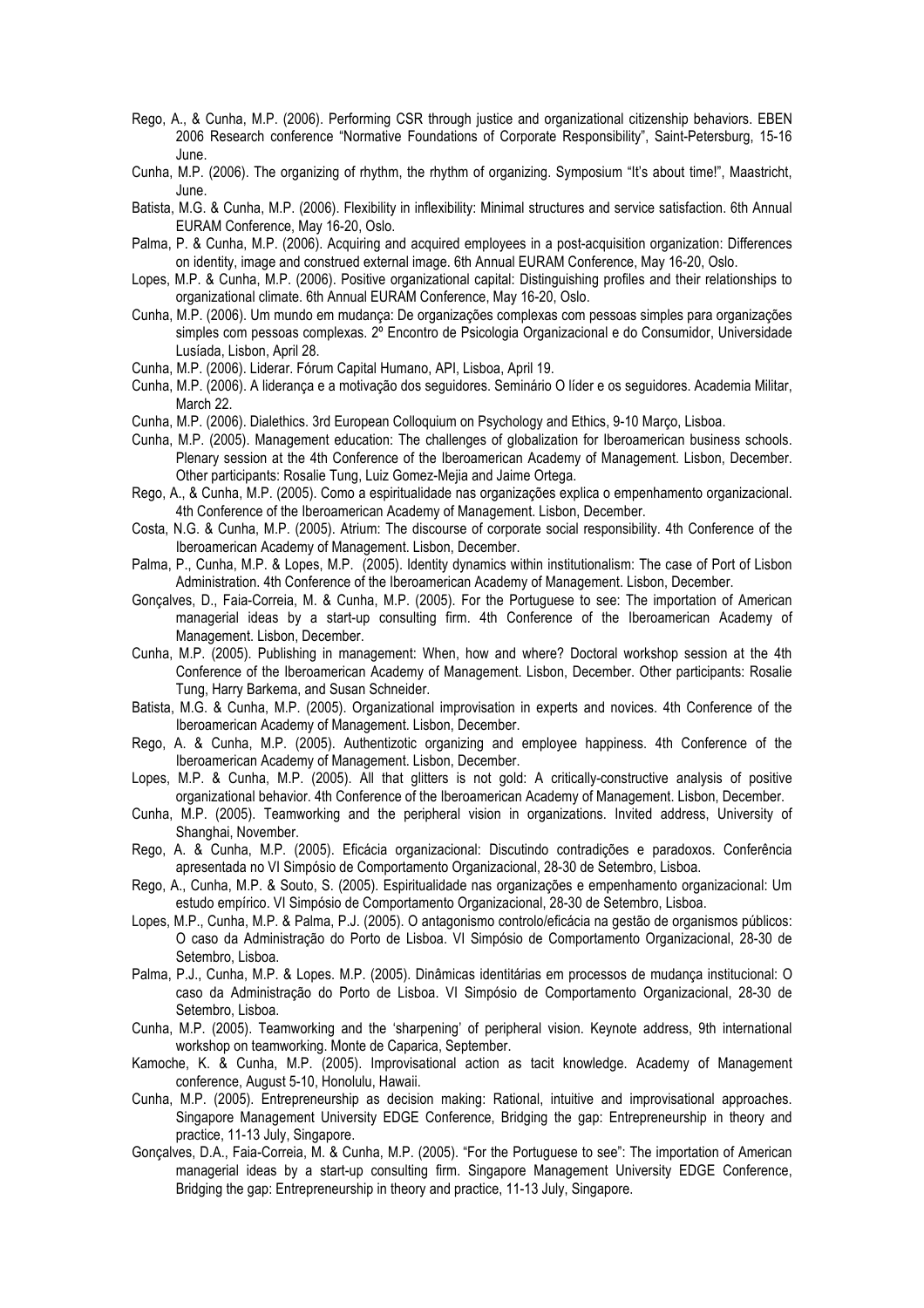- Cunha, M.P. & Cabral-Cardoso, C. (2005). Shades of grey: A liminal interpretation of organizational legality-illegality. 21st EGOS Colloquium, June, Berlin.
- Palma, P.J., Lopes, M.L. & Cunha, M.P. (2005). The bristling cat effect: Organizational identity and external image during an acquisition. 12th European congress on work and organizational psychology, May 12-15, Istanbul.
- Rego, A., Cunha, M.P. & Cabral-Cardoso, C. (2005). How authentizotic organizational climates explain organizational commitment and productivity. 12th European congress on work and organizational psychology, May 12-15, Istanbul.
- Cunha, R.C. & Cunha, M.P. (2005). Impact of strategy, HRM strenght and HRM bundles on innovation performance and organizational performance. 12th European congress on work and organizational psychology, May 12- 15, Istanbul.
- Batista, M.G. & Cunha, M.P. (2005). Organizational improvisation in experts and novices: A model. 12th European congress on work and organizational psychology, May 12-15, Istanbul.
- Lopes, M.P. & Cunha, M.P. (2005). To be on the best: HRM dimensions in a "best place to work" enterprise. 12th European congress on work and organizational psychology, May 12-15, Istanbul.
- Palma, P.J. & Cunha, M.P. (2005). Continuity and change in organizational identity. 5th EURAM Annual International Conference, May 4-7, Munich.
- Lopes, M.P. & Cunha, M.P. (2005). The emergence of organizational positivity. 5th EURAM Annual International Conference, May 4-7, Munich.
- Cunha, M.P. (2005). Linus Torvalds: O empreendedor exemplar. III Encontro Nacional de futuros Gestores de Recursos Humanos, APG, Lisbon, 9-10 March.
- Cunha, M.P. (2005). Estruturas mínimas, organizações positivas. CEEAplA Seminar, University of the Azores, March.
- Cunha, M.P. (2004). Organizações positivas: Autonomia com estrutura. Psicoevento, ISCTE, 10 de December.
- Cunha, M.P., Palma, P. & Costa. N.G.(2004). Tracking changes in organizational foresight. 2nd Strathclyde International Conference on organizational foresight, Glasgow, 26-28 August.
- Cunha, M.P. (2004). Quality assurance in teaching and managing of programmes How to organize the planning process. 2nd EFMD meeting on undergraduate management education, Ljubjana, September 23-25.
- Cunha, M.P. & Cunha, R.C. (2004). Managing in Portugal: The dangers of "Latin time". Academy of Management conference, New Orleans, August 6-11.
- Cunha, R.C., Cunha, M.P. & Cooper, C.L. (2004). The influence of globalization andf culture on occupational stress in Europe. Academy of Management conference, New Orleans, August 6-11.
- Cabral-Cardoso, C. & Cunha, M.P. (2004). A different tradition: Organizing and managing in Souther-European countries. 20th EGOS Colloquium, Ljubljana, July.
- Cunha, M.P. & Cunha, R.C. (2004). Changing a cultural grammar? The pressure towards the adoption of "Northern time" by Southern European managers. 20th EGOS Colloquium, Ljubljana, July.
- Cunha, J.V., Cunha, M.P. & Kamoche, K. (2004). Improvisation at the borders of organizational change. CIMOC Inagural Symposium. City University of Hong Kong, June 2-4.
- Cunha, R.C. & Cunha, M.P. (2004). A bias for inaction: The impact of strategic procrastination on employees and organizational survival. CIMOC Inagural Symposium. City University of Hong Kong, June 2-4.
- Cunha, M.P., Kamoche, K., Cunha, R.C., Faia-Correia, M. & Batista, M.G. (2004). Organizational improvisation from an Austrian perspective. CIMOC Inagural Symposium. City University of Hong Kong, June 2-4.
- Cunha, M.P. (2004). Coaching. Forum Recursos Humanos. Lisboa, 16 de Fevereiro.
- Cunha, M.P. (2004). Gestão em Portugal. Seminário "Mestres Portugueses da Gestão". Lisboa, 19 de Fevereiro.
- Cunha, M.P. & Cunha, R.C. (2003). The dialectics of human resource management in Cuba. Third International Conference of the Iberoamerican Academy of Management, São Paulo, December 7-10.
- Cunha, M.P. (2003). Liderança e gestão em Portugal: Um estudo empírico. I Jornadas Internacionais Psicologia do Trabalho e das Organizações, Porto, 19-21 Novembro.
- Cunha, M.P., Rego, A. & D'Oliveira, T. (2003). Moral and/or instrumental? The ethical underpinnings of organizational spirituality. II European Meeting on Psychology and Ethics. 5-7 Novembro, Lisboa.
- Cunha, M.P. (2003). Estruturas mínimas, macroscópios, microscópios e mudança organizacional. 36º Encontro Nacional da APG, 13 de Novembro, Lisboa.
- Cunha, M.P. (2003). Discussant: Trends and challenges in organizatioanl learning (by E. Lorenz). Innovation and competence building for Europe: Towards a learning society: A seminar on socio-economic research and innovation policy. Lisboa, 2 October.
- Kamoche, K. & Cunha, M.P. (2003). Knowledge, improvisation and the challenge of appropriation. Academy of Management conference, Seattle, August 1-6.
- Cunha, M.P. & Cunha, R.C. (2003). HRM in Cuba: A dialectical view. Academy of Management conference, Seattle, August 1-6.
- Cunha, R.C., Obeso, C. & Cunha, M.P. (2003). HRM in Spain and Portugal: A tale of two neighbors. Academy of Management conference, Seattle, August 1-6.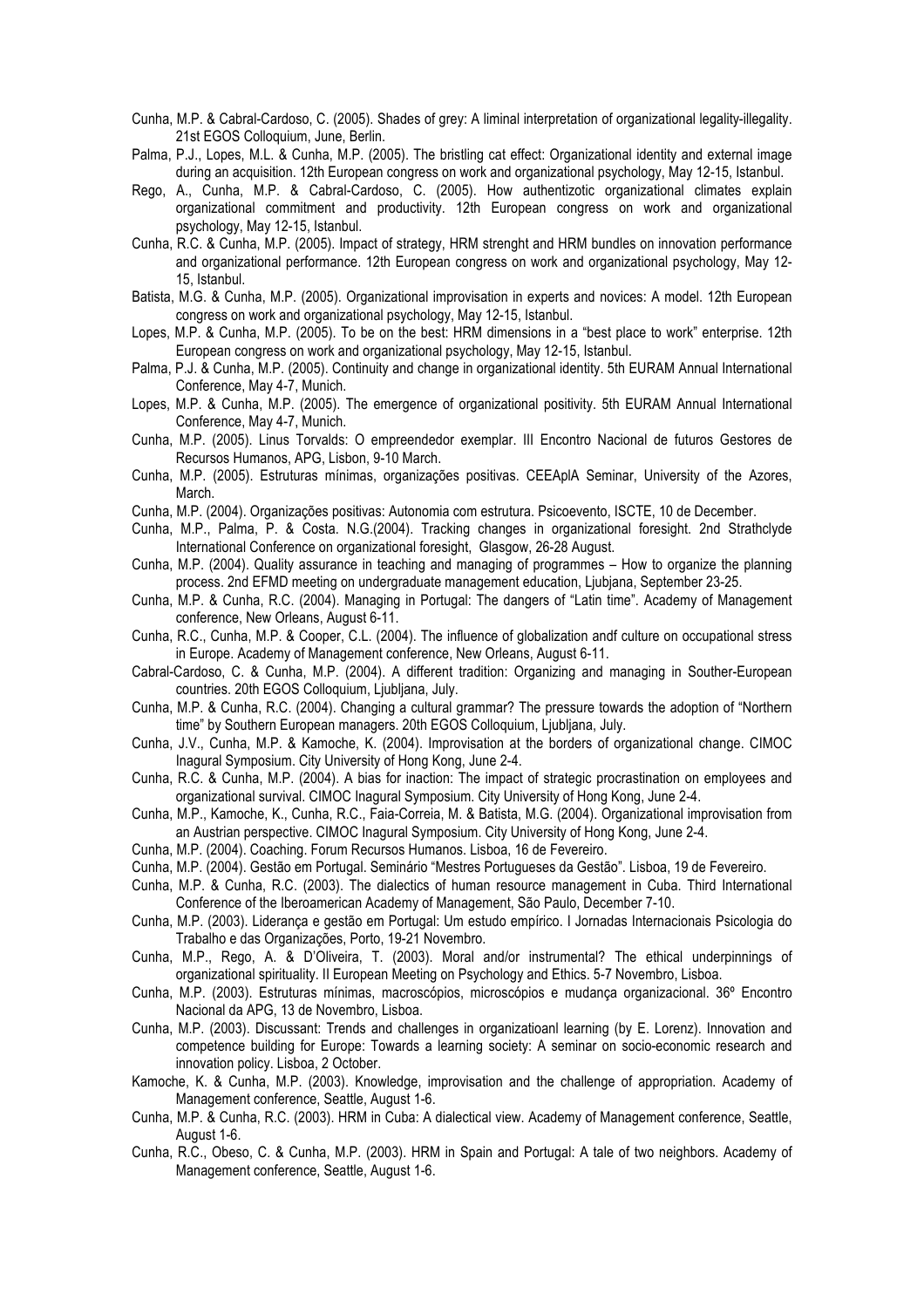- Cunha, M.P. (2003). Surprise, surprise: The multiple faces of organizational surprises. Academy of Management conference, Seattle, August 1-6.
- Faia-Correia, M. & Cunha, M.P. (2003). The structuring of minimal structures. 19th EGOS colloquium. Copenhagen, 3-5 July.
- Kamoche, K. & Cunha, M.P. (2003). The emergence and appropriation of improvisation and knowledge. 19th EGOS colloquium. Copenhagen, 3-5 July.
- Cunha, M.P. & Cunha, R.C. (2003). The dialectics of HRM in Cuba. Exploring the mosaic, developing the discipline. Proceedings of the 7th Conference on International Human Resource Management. Limerick, 4-6 June.
- Faia-Correia, M. & Cunha, M.P. (2003). From here to where? Power dynamics, structuree and organizational learning during tecnology implementation. 11th European Congress on Work and Organizational Psychology, Lisboa, 14-17 May.
- Kamoche, K.N., Cunha, M.P. & Cunha, R.C. (2003). Knowledge, improvisation and appropriation. 11th European Congress on Work and Organizational Psychology, Lisboa, 14-17 May.
- Cunha, M.P. & Cunha, R.C. (2003). Writing new scripts: Redefining managerial agency in Cuba. 11th European Congress on Work and Organizational Psychology, Lisboa, 14-17 May.
- Cunha, M.P. (2003). A improvisação na mudança organizacional: Complicando um processo complexo. IV Seminário sobre Gestão de Recursos Humanos, Universidade Lusíada, 9-10 de Maio.
- Cunha, M.P. (2003). Gestão de recursos humanos: Melhores práticas vs práticas em uso na administração pública. XII Jornadas de Administração Hospitalar. Lisboa, 10-11 Abril.
- Cunha, M.P. (2003). Introdução à qualidade de serviço: A perspectiva da gestão de recursos humanos. Conferência Na Senda da Excelência. Lisboa, 26-27 de Fevereiro.
- Piteira, M. & Cunha, M.P. (2002). O método dos casos como ponte entre a teoria e a realidade. V Encontro Sobre Comportamento Organizacional e Gestão, Lisboa, ISPA, 26-27 Setembro.
- Faia-Correia, M. & Cunha, M.P. (2002). A estruturação das estruturas mínimas. V Encontro Sobre Comportamento Organizacional e Gestão, Lisboa, ISPA, 26-27 Setembro.
- Mendonça, S., Cunha, M.P., Kaivo-oja & Ruff, F. (2002). Managing marketing wildcards: Practical interpretations of the role of improvisational scenario planning. "Probing the future: Developing organizational foresight in the knowledge economy. An international conference". Glasgow, 11-13 July.
- Cunha, M.P. (2002). Foresight as time travelling: Complexity, improvisation and organizational foresight. Proceeedings of the "Probing the future: Developing organizational foresight in the knowledge economy. An international conference", Glasgow, 11-13 July.
- Crossan, M., Cunha, J.V., Vera, D. & Cunha, M.P. (2002). Time and organizational improvisation: Kairos meets Chronos. Dynamic Time and Creative Inquiry in Organizational Change Conference. Cape Ann, MA, 18-21 June.
- Cunha, M.P., Cunha, J.V. & Kamoche, K. (2002). Organizational improvisation: An empirically-based exploration of an innovative management concept. Second Conference of the European Academy of Management (EURAM), Stockholm, May, 9-11.
- Cunha, M.P, & Faia-Correia, M. (2002). Quando menos é mais: Relação tecnologia/estrutura em dois casos de telebanca. II Jornadas de Gestão de Recursos Humanos. Escola Superior de Ciências Empresariais, Instituto Politécnico de Setúbal, 23 de Maio.
- Cunha, M.P. (2002). A complexidade na formação. 1º Encontro de Psicologia Aplicada, Universidade Lusíada, Lisboa, 19-20 de Abril.
- Faia-Correia, M. & Cunha, M.P. (2002). Can less be more? Minimal structuring, identity, and learning around IT. The Third European Conference on Organizational Knowledge, Learning and Capabilities. 5-6 April, Athens, Greece.
- Clegg, S.R., Cunha, J.V. & Cunha, M.P. (2002). Management paradoxes: A relational view. Research seminar @ EM Lyon, January.
- Cunha, R.C., Cunha, M.P. & Morgado, A. (2001). Market impacts on strategy, HRM practices and organizational performance: Toward a European model. Iberoamerican Academy of Management 2nd International Conference, Mexico City, 10-12 December.1
- Cunha, M.P. (2001). Psicologia organizacional e nova economia: Regresso ao futuro. IV Encontro Luso-Espanhol de Psicologia Social. Porto, 7-9 de Novembro.
- Cunha, J.V., Cunha, M.P. & Kamoche, K. (2001). Indian music, therapy and the real-world: New directions in organizational improvisation. Academy of Management Conference, Washington, DC, 3-8 August.
- Cunha, M.P. & Cunha, J.V. & Nobre, A.L. (2001). The dialectics of international internet-based teams. Presented at the Third International Conference on Entreprise Information Systems – ICEIS 2001. Setúbal, 7-10 July.
- Cunha, M.P. (2001). Keeping the faith: The introduction of western mangement in Cuban organizational practices. 17th EGOS Colloquium, Lyon, 5-7 July.

 $1$  Selected as one of the best papers presented and proposed as a candidate for the final awards.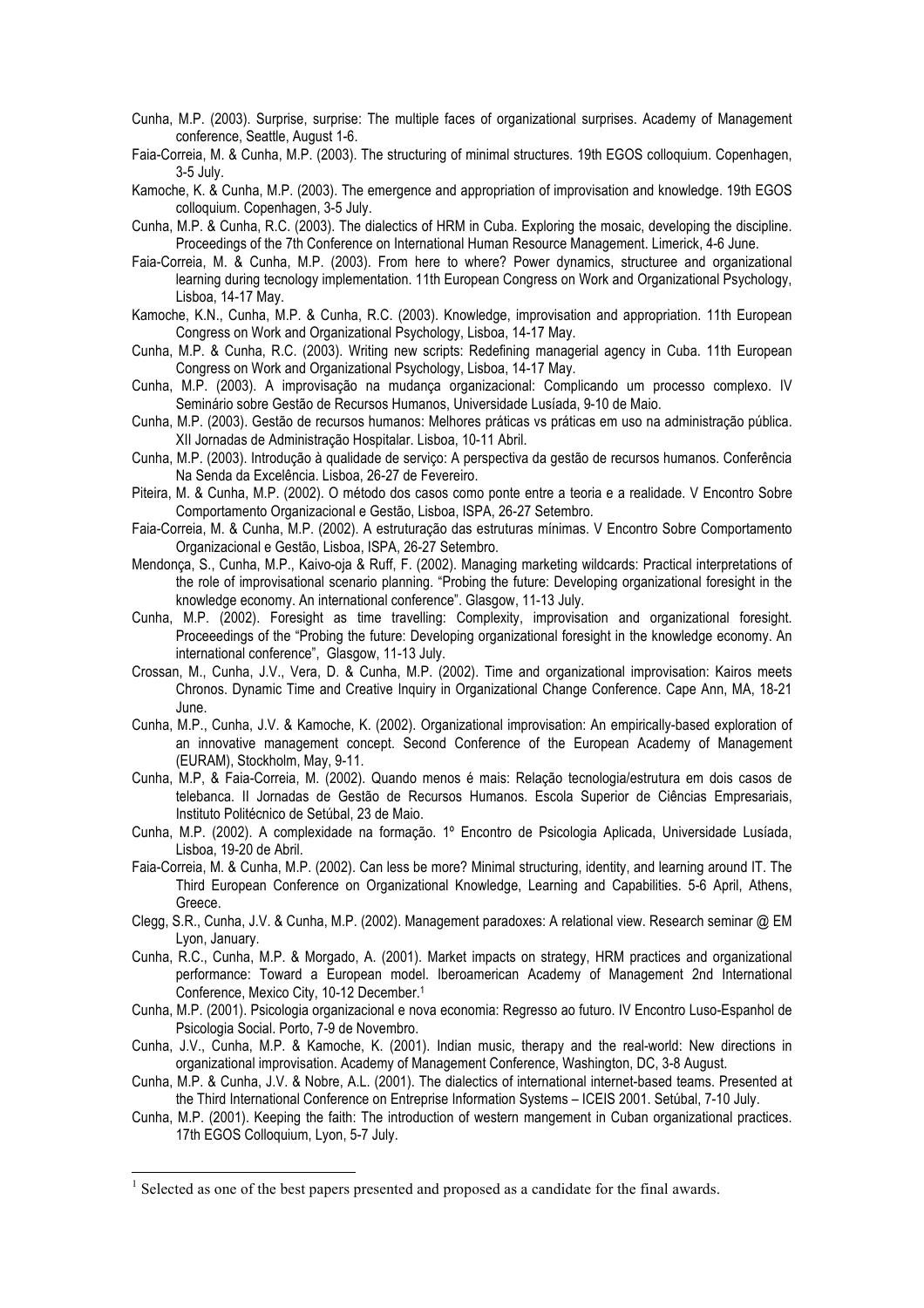- Pracana, C. & Cunha, M.P. (2001). Snake charmed, or charisma is in the eye of the beholder. 17th EGOS Colloquium, Lyon, 5-7 July.
- Cabral-Cardoso, C. & Cunha, M.P. (2001). Would you like to join me for lunch? Meals, deals, and purposes of business lunching. 17th EGOS Colloquium, Lyon, 5-7 July.
- Cunha, M.P., Cunha, J.V., Cunha, R.C. & Kamoche, K. (2001). A prospectus for research in organizational improvisation. 1st International Symposium on Organizational Improvisation, Lisboa, 14-15 June.
- Cunha, J.V., Cunha, M.P. & Kamoche, K. (2001). A grounded model of organizational improvisation. 1st International Symposium on Organizational Improvisation, Lisboa, 14-15 June.
- Batista, M.G. & Cunha, M.P. (2001). Minimal structures in the service sector. 1st International Symposium on Organizational Improvisation, Lisboa, 14-15 June.
- Kamoche, K., Cunha, M.P. & Cunha, J.V. (2001). Shopping for new glasses: Looking beyond jazz in the study of organizational improvisation. Hawaii Conference on Business, Honolulu, 14-17 June.
- Gomes, J.F., De Weerd-Nederhof, P.C., Pearson, A. & Cunha, M.P. (2001). Effect of NPD stages and product innovativeness on the relationship between functional integration and performance. 8th International Product Development Management Conference, Enschede, The Netherlands, 11-12 June.
- Cunha, M.P. & Cunha, J.V. (2001). Improvising across borders: The case of a global virtual team. The Tenth Congress on Work and Organizational Psychology. Prague, 16-19 May.
- Cunha, M.P. (2001). When socialism meets the market: Lessons from Cuba. Founding conference of the European Academy of Management (EURAM): European Management Research: Trends and Challenges. Barcelona, 19-21 April.
- Gomes, J.F., De Weerd-Nederhof, P.C., Pearson, A. & Cunha, M.P. (2001). Is more always better? An exploration of the differential effects of functional integration on performance in new product development. Founding conference of the European Academy of Management (EURAM): European Management Research: Trends and Challenges. Barcelona, 19-21 April.
- Kamoche, K., Cunha, M.P. & Cunha, J.V. (2001). Knowledge, improvisation and appropriation. Founding conference of the European Academy of Management (EURAM): European Management Research: Trends and Challenges. Barcelona, 19-21 April.
- Dahab, S., Cunha, M.P. & Cardim, R.L. (2001). Internationalization of franchising: Juggling local tastes and brand consistency. The Tenth International Conference on Management of Technology, Lausanne, 19-22 March.
- Cunha, M.P., Cunha, J.V. & Marcelino, A.R. (2001). O melhor de dois mundos: O contributo do conceito de improvisação para a resolução do paradoxo global/local. IX Encontro Nacional de Sociologia Industrial, das Organizações e do Trabalho, Lisboa, 15-16 Março.
- Rodrigues, R. & Cunha, M.P. (2001). A mão-de-obra invisível: estratégias profissionais dos trabalhadores temporários. IX Encontro Nacional de Sociologia Industrial, das Organizações e do Trabalho, Lisboa, 15-16 Março.
- Cunha, J.V., Clegg, S.R. & Cunha, M.P. (2000). Management: Thesis, antithesis, synthesis. Presented at the Asia-Pacific Researchers in Organisation Studies (APROS) Conference Organising Knowledge Economies and Societies, Sydney, Australia, 14-17 Dec.
- Cunha, M.P. (2000). Gestão do capital humano: Melhores práticas e práticas reais em Portugal. Seminário O capital humano na administração pública: Importância da formação de recursos humanos. Universidade de Aveiro, 20 Sep.
- Rego, A. & Cunha, A. (2000). Organizational justice perceptions: A three or four multidimensional construct? XXVII International Congress of Psychology, Stockholm, July 23-28.
- Nobre, A.L. & Cunha, M.P. (2000). Information systems and learning organizations. Presented at the Second International Conference on Enterprise Information Systems - ICEIS 2000, School of Computing at Staffordshire University, Stafford, UK, 4-7 July.
- Cunha, M.P. & Cunha, J.V. (2000). Minimal leadership: A dialectical look at emotions towards control. 16th EGOS Colloquium Organizational Praxis, Helsinki School of Economics and Business Administration, Finland, 2-4 Jul.
- Cunha, M.P., Cunha, J.V. & Cabral-Cardoso, C. (2000). In search of intricacy: Dialectical thinking and the avoidance of ellusive simplicity in business education. 7th EDINEB conference, Newport Beach, USA, 21-23 Jun.
- Cunha, M.P. & Cunha, J.V. (2000). Yin-yang: Uma abordagem dialéctica da qualidade total. I Congresso Nacional daQualidade, Cidade Universitária, Lisboa, 19-20 de Jun.
- Cunha, M.P. & Cunha, J.V. (2000). Glocalization and the dialectics of managerial knowledge. Presented at the International Conference Managerial knowledge between globalization and local contexts, Luiss University, Roma, Italia, June, 15-17 Jun.
- Dahab, S., Cunha, M.P. & Cunha, J.V. (2000). Yin-yang: Uma abordagem dialéctica da qualidade total. 1º Encontro de Estudos Organizacionais- ENEO 2000. Curitiba, Brasil, 15-17 Jun.
- Cunha, M.P. & Cunha, R.C. (2000). Competências do gestor de recursos humanos: Best practices internacionais e as práticas em Portugal. Apresentado na 2ªconferência da administração pública Renovar para mudar – O 1º desafio do milénio, APG, 5-6 Jun., Lisboa.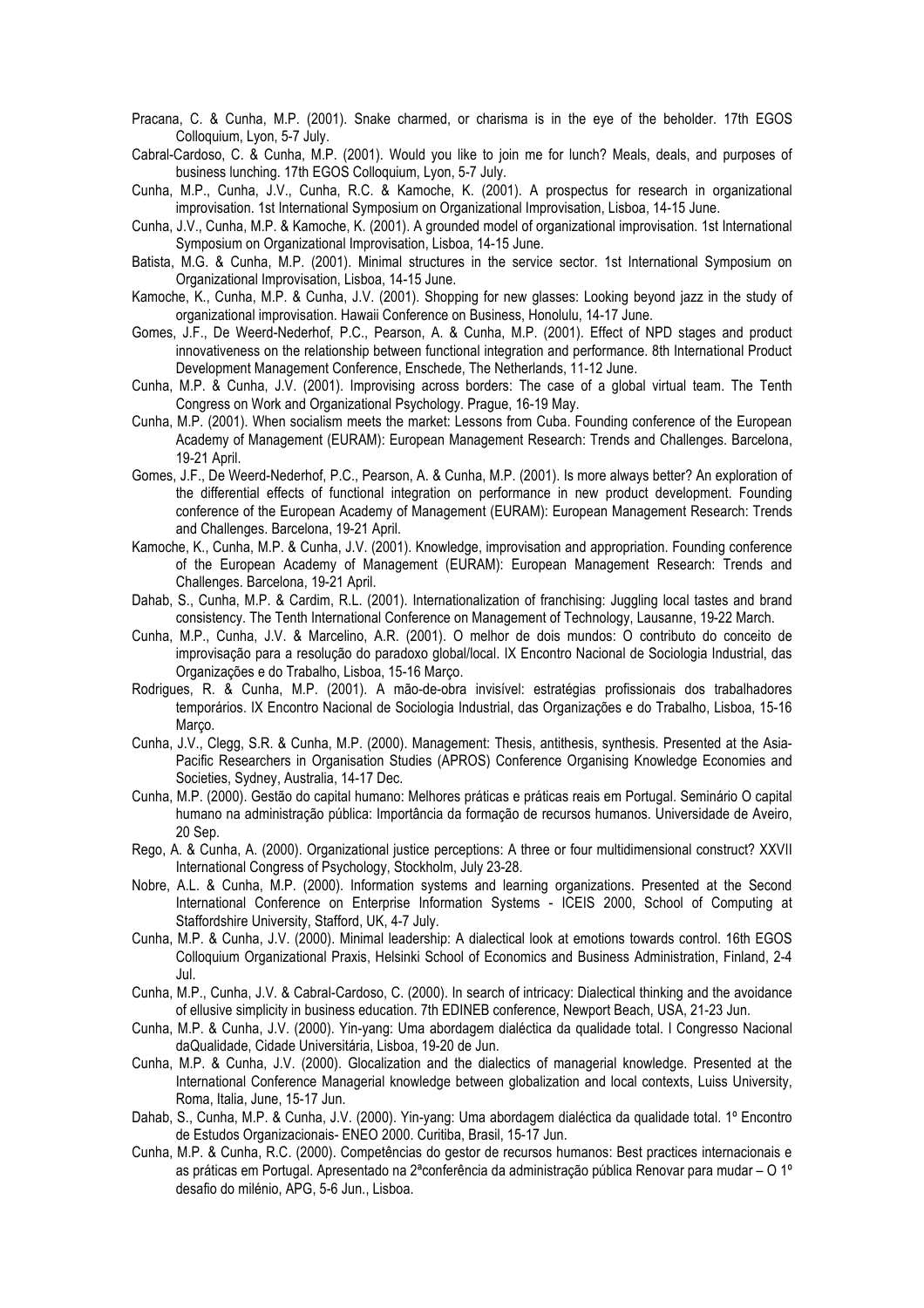- Cunha, M.P., Cunha, J.V. & Kamoche, K. (2000). The age of emergence: Toward a new organizational mindset. Presented at the Society for Advancement of Management 2000 International Conference, March 30- April 1, St Augustine, FL.
- Cunha, J.V., Cunha, M.P. & Kamoche, K. (1999). Organization theory and strategy: Thesis, antithesis and synthesis. Presented at the First International Conference of Iberoamerican Academy of Management, Interactive Research Forum Organization Theory and Behavior, Madrid, 9-11 Dec.
- Cunha, M.P. & Cunha, R.C. (1999). Gestão de recursos humanos: O estado da arte em Portugal/99. Seminário Inteligências, Competências e Outras Tendências, Lisboa, 25 Nov.
- Cunha, J.V. & Cunha, M.P. (1999). Organizational improvisation and change: A new theory for double dating. Seminário Diálogos sobre mudança organizacional. Estoril, 5-6 Nov.
- Cunha, M.P. & Cunha, J.V. (1999). Dialéctica e novas organizações. Seminário Diálogos sobre mudança organizacional. Estoril, 5-6 Nov.
- Cunha, M.P. & Cunha, J.V. (1999). Estudos organizacionais: Da análise à síntese. IV Simpósio sobre Comportamento Organizacional da Associação Portuguesa de Psicologia: Séc.XXI [Re]Pensar as organizações. Coimbra, 21-23 Oct.
- Cunha, M.P., Cunha, J.V. & Cabral-Cardoso, C. (1999). Desafios para o ensino da psicologia organizacional em portugal: Quatro teses, antíteses e sínteses. Forum Ensino da Psicologia do Trabalho e das Organizações. Coimbra, 22 Oct.
- Scholten, M. & Cunha, M.P. (1999). Pars pro toto: Psicologia económica e das organizações. IV Encontro sobre Comportamento Organizacional e Gestão, Lisboa, 15-16 Oct.
- Cunha, J.V., Cunha, M.P. & Kamoche, K. (1999). Minimal networks: A contribution to the deconstruction of organizations. Strategic Management Society 19th annual international conference "Winning strategies in a deconstructing world", Berlin, Germany, 3-6 (5) October.
- Cunha, M.P., Cunha, J.V. & Correia, M.F. (1999). Improvisational scenario planning: Aligning theories for better practices for organizations in a changing world. 15th EGOS Colloquium, Sub-theme 6 Improvisation and creativity in organizations, Warwick, UK, 4-6 Jul.
- Cunha, M.P. (1999). Empregados ou cidadãos? Discursos e práticas de cidadania organizacional. Seminário Desenvolvimento das Competências, Competitividade e Cidadania. Pavilhão de Portugal, Parque das Nações, Lisboa, 20 May.
- Cunha, J.V., Cunha, M.P., Moreira, P. & Cunha, R.C. (1999). Improvisation and learning: Soulmates or just friends? Ninth European Congress on Work and Organizational Psychology "Innovations for Work, Organization and well-Being", Espoo-Helsinki, Finland, 12-15 May.
- Cunha, M.P., Moreira, P., Cunha, J.V. & Leal, I. (1999). Género e teoria organizacional: A contribuição feminina. 9º Colóquio de Psicologia Clínica: Género e Psicologia. ISPA, Lisboa, 26-27 Mar.
- Cunha, M.P. (1999). A importância da motivação para o trabalho nas organizações. Forum Recursos Humanos. CCB, Lisboa, 10-11 Mar.
- Cunha, M.P. & Cunha, J.V. (1999). Redes mínimas, ou um contributo para o exercício do poder em organizações baseadas na confiança. VIII Encontro de Psicologia Industrial, das Organizações e do Trabalho, 3-4 Mar.
- Moreira, P. & Cunha, M.P. (1997). Ética e liderança nas novas organizações. VI Jornadas de Sociologia do Trabalho: Reinventar o Trabalho, ISCSP, Lisboa, 22-23 Apr.
- Kamoche, K. & Cunha, M.P. (1997). Teamwork, knowledge-creation and improvisation. Teamworking International Workshop. School of Management and Finance, University of Nottingham. Nottingham, England, September 17-18.
- Cunha, M.P. (1997). As organizações como esponjas: Uma abordagem contextual da inovação de produtos. III Encontro sobre Comportamento Organizacional e Gestão, ISPA, Lisboa, 17-18 de Oct.
- Moreira, P., Cunha, M.P., Cunha, A.C. & Frazão, C. (1997). Competências organizacionais e formação. Uma análise baseada nos recursos. I Conferência Formação de Formadores, ISPA, Lisboa, 14 e 15 de Nov.
- Cunha, M.P., Cunha, A.C. & Fonseca, J.M. (1996). Competição sem limites: A concorrência, a ética e a sobrevivência do QWERTY. Colóquio Europeu de Psicologia e Ética, Lisboa, 13-15 Mar.
- Cunha, A.C. & Cunha, M.P. (1996). Gestão de recursos humanos em ambientes organizacionais de qualidade total. IV Simpósio Nacional de Investigação em Psicologia, Lisboa, 28-29 Nov.
- Cunha, M.P. & Baptista, M.A. (1995). O Índice de Sentimento do Consumidor em Relação ao Marketing: O Caso Português. II Encontro Sobre Comportamento Organizacional e Gestão. ISPA, Lisboa, 13-14 Oct.
- Cunha, M.P. & Ribeiro, R.B. (1994). Psicologia da saúde nas organizações: uma abordagem humanitária e utilitária. I Congresso Nacional de Psicologia da Saúde. Torre do Tombo, Lisboa, Jan.
- Gomes, J.F. & Cunha, M.P. (1994). Efeito PIP e comportamento de condução. Seminário sobre Policiamento do Tráfego Rodoviário, Lisboa, 20-21 May.
- Cunha, M.P. (1994). Comportamento organizacional: As perspectivas activa, inactiva e enactiva. Colóquio F: Freud, Fereczi, Fairbairn: Objecto e Relação de Objecto. ISPA, Lisboa: 23-25 Nov.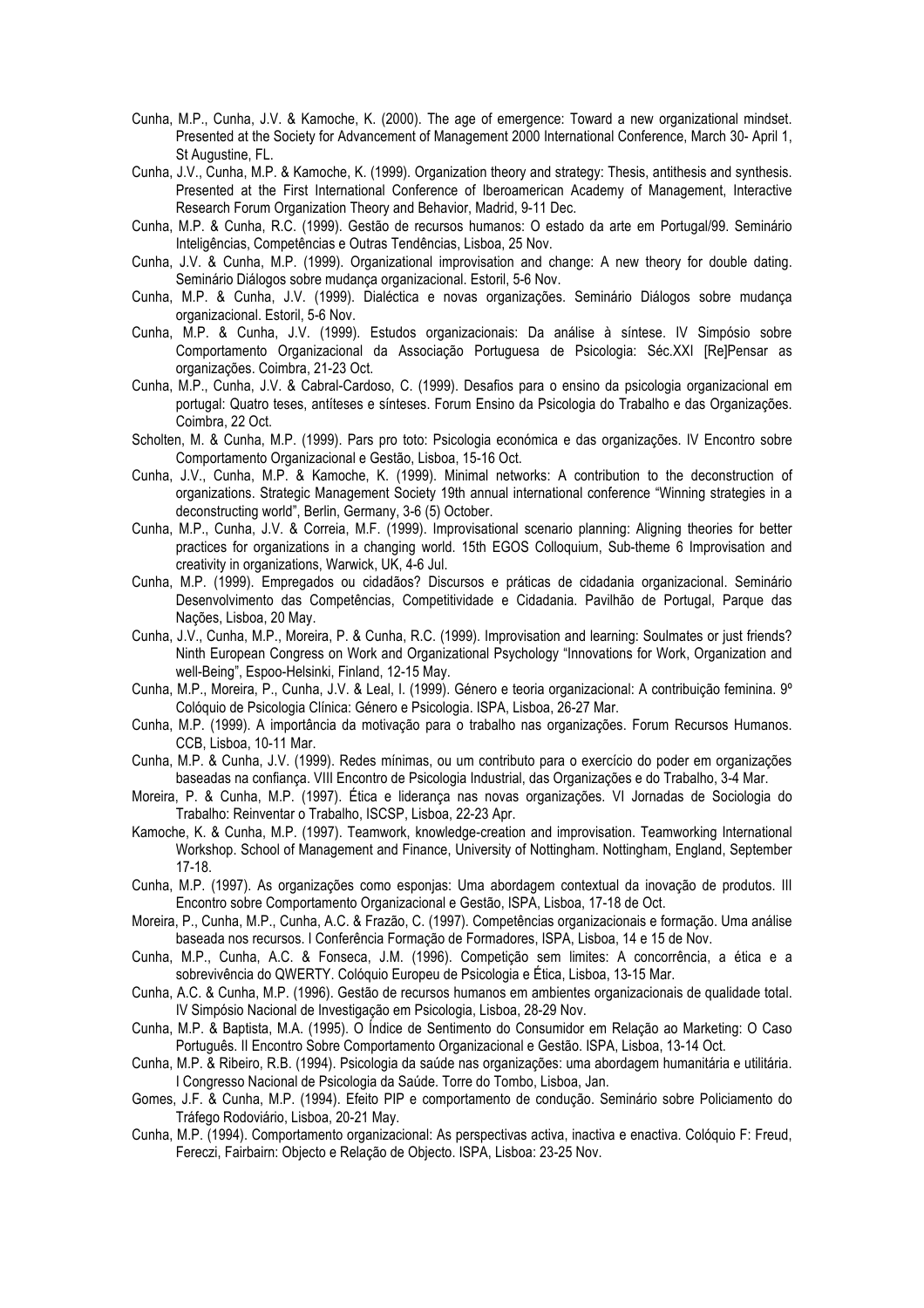- Cunha, M.P. & Gomes, J.F. (1993). Julga-se um dos melhores condutores do mundo ? Estudo do efeito «primus inter pares» numa amostra de condutores portugueses. Seminário sobre Factores Humanos no Tráfego Rodoviário. Universidade do Minho, Braga, April 5-6.
- Cunha, M.P. & D'Oliveira, T. (1993). Organizações & objectivos: uma abordagem integrativa. I Encontro sobre Comportamento Organizacional e Gestão». Lisboa: ISPA, 15-16 Oct.
- Cunha, M.P. (1993). Cultura organizacional: entre a indefinição e a redefinição. I Encontro sobre Comportamento Organizacional e Gestão, ISPA, Lisboa, 15-16 Oct.
- Fonseca, J.M. & Cunha, M.P. (1993). Competição e inovação no sector financeiro português. I Encontro sobre Comportamento Organizacional e Gestão. ISPA, Lisboa, 15-16 Oct.
- Cunha, M.P., Cunha, A.C. & Frazão, C.M. (1993). Reformar ou re-formar: um desafio para o séc. XXI. Congresso Envelhecer: Um desafio para o séc.XXI. Faculdade de Economia, Universidade do Porto, Dec.
- Marques, C.A. & Cunha, M.P. (1992). Abordagem ergonómica dos acidentes de viação em Portugal. I European Symposium of Ergonomics. Estoril, 28 Feb.
- Marques, C.A., Cunha, M.P. & Gomes, J.F. (1992). A sinistralidade rodoviária em Portugal nos últimos 10 anos: Uma perspectiva ergonómica. Seminário sobre Segurança e Sinistralidade Rodoviária. Lisboa, ISPA, 8-9 April
- Cunha, M.P. (1992). As organizações e a envolvente: Aquisição de recursos e competição organizacional. Congreso Iberoamericano de Psicologia, Madrid, 5-10 Jul.
- Cunha, M.P.& Ribeiro, R.B. (1992). Changes in the attributional model on a personnel selection process. Poster apresentado no Congreso Iberoamericano de Psicologia, Madrid 5-10 Jul.
- Cunha, M.P. (1992). Ecologia organizacional e dependência de recursos. III Encontro Luso-Espanhol de Psicologia Social, Lisboa, ISPA, 15-16 Dec.
- D'Oliveira, T. & Cunha, M.P. (1992). Relationships among goal setting, task complexity, feedback specificity, and performance. International Conference on Innovation in Social Psychology: New Trends, Lisboa: ISPA, 17-19 Dec.
- Cunha, M.P. & Ribeiro, R.B. (1991). Carga de trabalho mental e mudança dos comportamentos operatórios em controladores do tráfego aéreo: um estudo exploratório. «I Congresso Luso-Espanhol de Psicologia Militar». Oeiras, May 27.
- Sousa, E., Cunha, M.P. & Ribeiro, R.B. (1991). Expectativas e padrões de atribuição num processo de selecção. «I Conferência sobre Stress, Ansiedade e Desordens Emocionais». Braga: Univ Minho
- Cunha, M.P. (1989). Comunicação e consumo. Ciclo de Conferências «Cultura e Desenvolvimento». Universidade de Lisboa, Lisboa, 9 Dec.
- Cunha, M.P. (1989). O ensino de psicopatologia em psicologia social e das organizações. Colóquio O ensino de psicopatologia no curso de psicologia. ISPA, Lisboa, 29 Nov.

#### **Memberships**

- 2009: Founding member, EBEN Portugal (associated with the European Business Ethics Network)
- 2001/... Founding member of the European Academy of Management (EURAM)
- 1998/... European Group for Organization Studies (EGOS). Portuguese national correspondent since 1998.
- 1998/...European Association for Work and Organizational Psychology (EAWOP).
- 1997/2000 Strategic Management Society.
- 1995/... Academy of Management. Portuguese national correspondent, Technology and Innovation Management Division, since 1997.

### **Supervisor for PhD Dissertations**

- Cátia Sousa (2015). Competências multiculturais: Inteligência cultural e personalidade multicultural em contexto organizacional e social. Doutoramento em psicologia, Universidade do Algarve. Orientasdora principal: Gabriela Gonçalves.
- Ana Cristina Antunes (2014). As organizações à luz da positividade: Contributos para a compreensão do capital psicológico e dos seus efeitos. ISCTE-IUL.
- Nina Bauer (2014). The role of objects in creative collaborations. Nova SBE.
- Nuno Guimarães da Costa (2011). Towards extpatriates' ethical adjustment: A liminal approach in six studies. PhD in psychology, ISPA.
- Patrícia Palma (2008). Todos diferentes ou todos iguais? O desenvolvimento da identidade nas organizações empreendedoras de baixo e de elevado crescimento. PhD in applied psychology, UNL/ISPA.
- Miguel Pereira Lopes (2008). "Good vibrations": Optimism, social network position and resource attraction capability. PhD in applied psychology, UNL/ISPA.
- Maria da Graça Batista (2008). Sob a superfície: O papel da improvisação no contexto organizacional da prática médica. PhD in management, ISEG/UTL.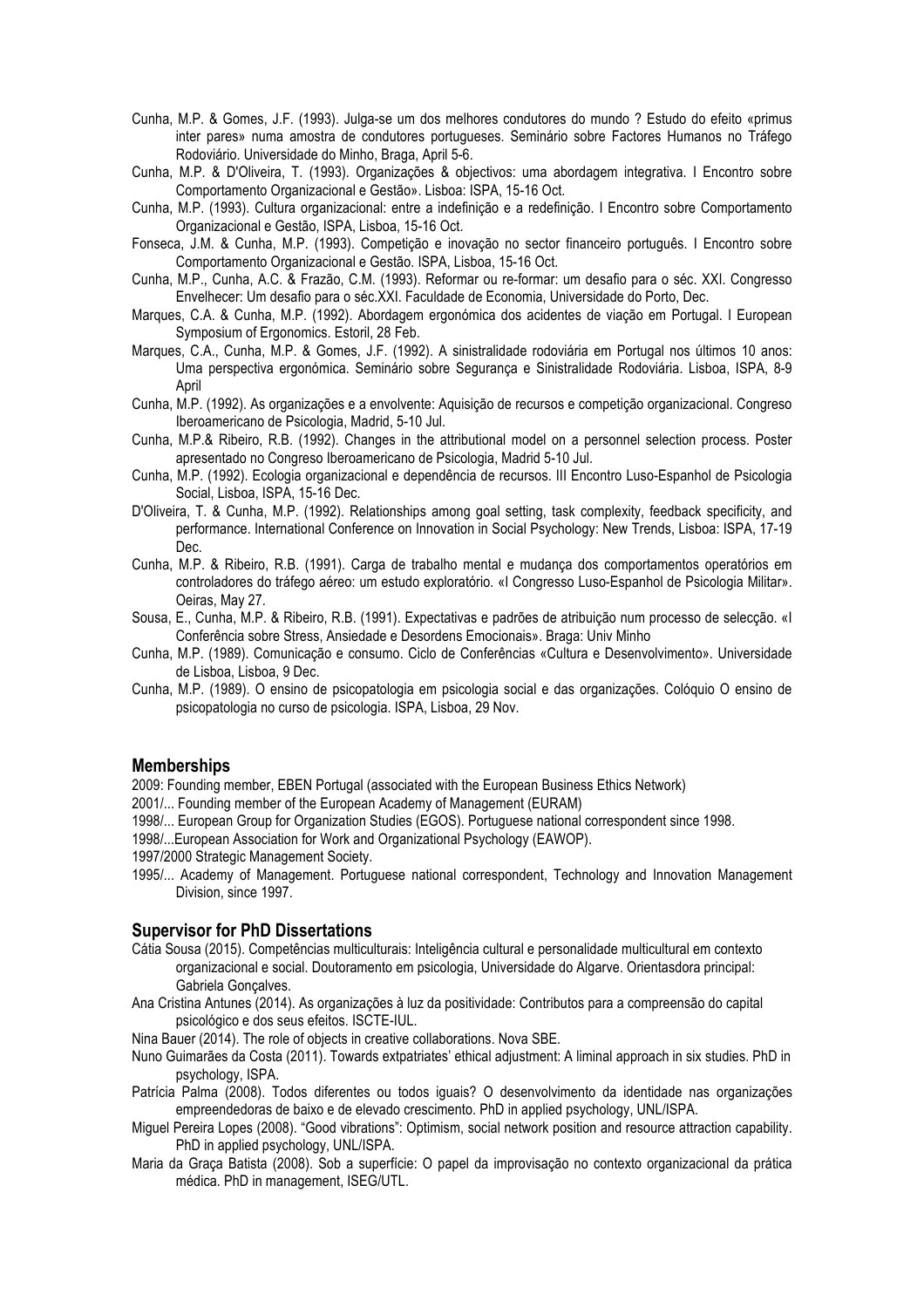### **Supervisor for masters workprojects**

Chiara Marotta (2017). Master in management, Nova SBE & LUISS. Ana Sofia Murtinheira (2017). Master in management, Nova SBE. Angélica Huffstot (2017). Master in management, Nova SBE. Omran Bednar (2017). Master in management, Nova SBE/Maastricht University. Ana Miranda (2017). Master in management, Nova SBE. Linn Siri Overaae (2017). Master in management, Nova SBE. Catarina Santos (2017). Master in management, Nova SBE. Alexandre Correia (2016) Master in management, Nova SBE. Steffen Merk (2016). Master in management, Nova SBE & Insper. Jascha Klenk (2016). Master in management, Nova SBE & Insper. Catarina Águas (2016). Master in management, Nova SBE. Francisco Coutinho (2016). Master in management, Nova SBE. Vasco Ribeiro (2016). Master in management, Nova SBE. Elizabeth Shipeio (2016). Master in management, Nova SBE. Catarina Campos (2016). Master in management, Nova SBE. João Duarte (2016). Master in management, Nova SBE. Alexy Miguel (2016). Master in management, Nova SBE. Paula Costa (2016). Master in management for human resource professionals. Inês Alves (2016). Master in management for human resource professionals. José Mata (2016). Master in management for human resource professionals. Sandra Figueiras (2016). Master in management for human resource professionals. Maria João Leitão (2015). Master in management, Nova SBE. Julia Thaller (2015). Master in management, Nova SBE. Hannah Werner (2015). Master in management, Nova SBE/Maastricht University. Thobias Lemmens (2015). Master in management, Nova SBE/Maastricht University. Nora Burre (2015). Master in management, Nova SBE/Maastricht University. Tomás Monteiro (2015). Master in management, Nova SBE. Catarina Roque (2015). Master in management, Nova SBE. Lisa Eckhardt (2015). Master in management, Nova SBE. Cristina Duarte (2015). Master in management, Nova SBE. Diogo David (2015). Master in management, Nova SBE. Tiago Ramos (2015). Master in management, Nova SBE. Danielle Ferrie (2014). Master in management, Nova SBE. João Cardoso (2014). Master in management, Nova SBE. Hana Bihar (2014). Master in management, Nova SBE. Eva-Maria Steger(2014). Master in management, Nova SBE. Francisca Alvim (2014). Master in management, Nova SBE. Lisa Wambach (2013). Master in management, Nova SBE. Marta Oom (2012) Mestrado em gestão, Nova SBE. Mafalda Pacheco (2012) Mestrado em gestão, Nova SBE. Francisco Araújo(2012) Mestrado em gestão, Nova SBE. João Regra (2012). Master in management, Nova SBE and Insper Tânia Silva (2012) Mestrado em gestão, FEUNL Wendy van Leeuwen (2011) Mestrado em gestão, FEUNL Catarina Moreira (2011) Mestrado em gestão, FEUNL Mário Coelho (2011) Mestrado em gestão, FEUNL André Correia (2009) Mestrado em gestão, FEUNL Sérgio Antunes (2009) Mestrado em gestão, FEUNL Isabel Lopes (2009) Mestrado em gestão, FEUNL Pedro Goulão (2009) Mestrado em gestão, FEUNL Diana Gomes (2008). Mestrado em gestão, FEUNL Isabel Ramalhete (2008). Mestrado em gestão, FEUNL Daniel Amaral (2008). Mestrado em gestão, FEUNL Pedro Santos (2008). Mestrado em gestão, FEUNL Ana Carreira (2008). Mestrado em gestão, FEUNL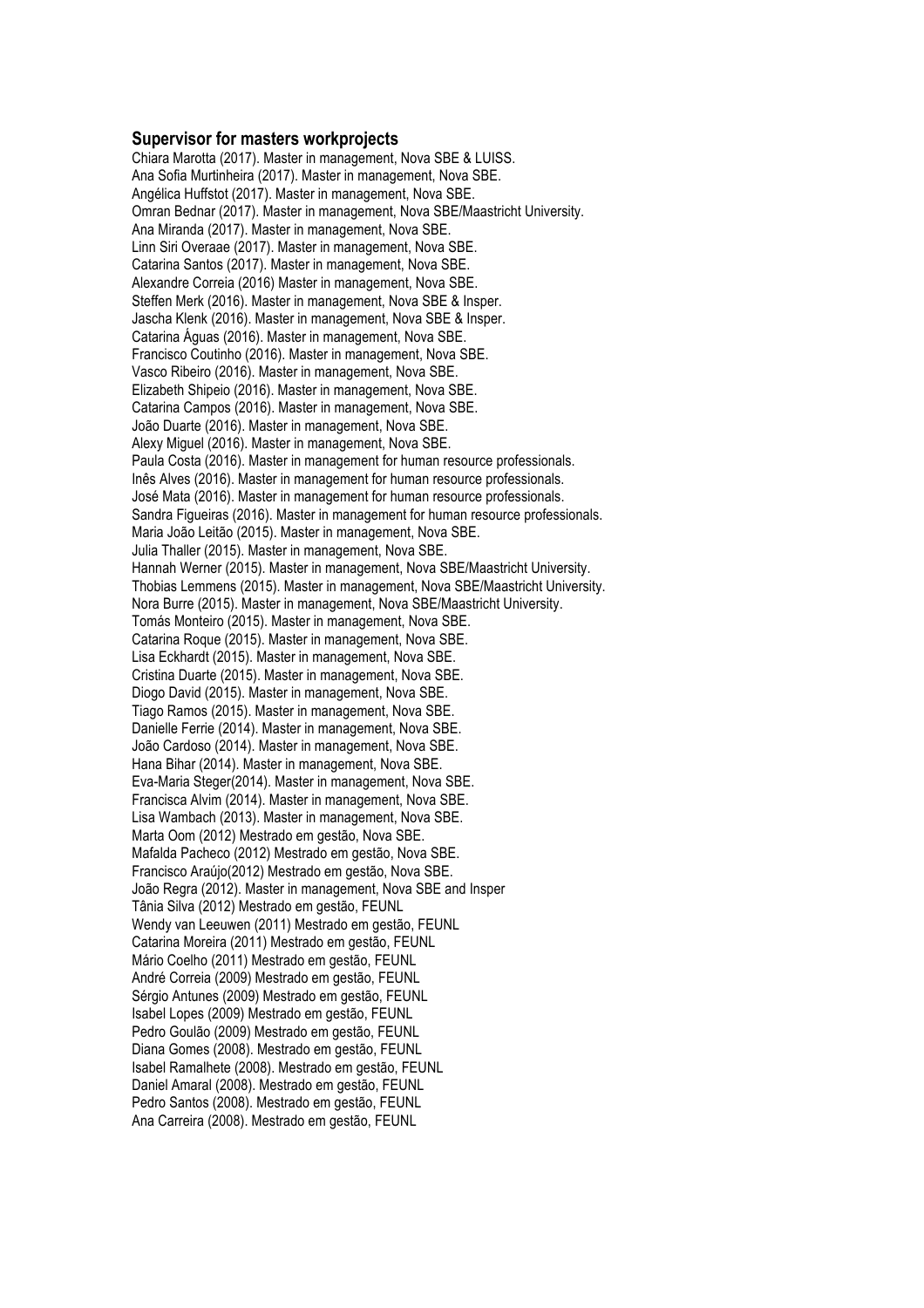### **Supervisor for Masters Theses**

Rodrigo Esguerra (2017). Jerónimo Martins international strategic expansion into the Colombian market. The Lisbon MBA.

Paulo Serra (2016). Uncorking the future. The Lisbon MBA.

Altino Álvares (2016). How can entrepreneurship education influence cofounders nepotism and cronyism definition? The Lisbon MBA.

Cláudio Cibruscola (2015). How stakeholders interact to promote the emergence of a nascent field: The case of impact investing in Brazil. Master of Science in management, Double degree Nova SBE/Insper.

Pedro Sena Dias (2014). Portuguese footwear: The sexiest industry in Europe. The Lisbon MBA.

Daniel Vieira (2014). Performance management practices in Portugal. The Lisbon MBA.

Maria Lima (2013). Asking why: Building a culture for growth at Outsystems. The Lisbon MBA.

Muriel Faden (2013). How do global born companies ignite their internationalization and survive in intermational markets? The Lisbon MBA.

Bruno S. Correia (2012). Contribuição para o desenvolvimento de um organizational change management scorecard. The Lisbon MBA.

Maria Santos (2012). Move microcrédito: Case study. The Lisbon MBA.

- Patrícia Marcelino (2010). Gestão de crises OTAN: Uma estratégia de comunicação de crise. Mestrado em comunicação integrada, INP (co-supervisor, Prof. Nuno Brandão).
- Luís Monteiro (2010). O impacto das best practices de gestão de capital humano no desempenho das 500 maiores e melhores empresas em Portugal. Mestrado em gestão de recursos humanos, Escola de Economia e Gestão, Universidade do Minho.

Rute Costa (2010). Sapo Webportal. MBA, Faculdade de Economia, Universidade Nova de Lisboa.

Mariana Neto (2009). Motivação para o trabalho e cultura organizacional. Master in Organizational Behavior. Instituto Superior de Psicologia Aplicada.

Filipa Oliveira (2009). Produções Fictícias. MBA, Faculdade de Economia, Universidade Nova de Lisboa.

Sandra Lopes (2007). pmelink.pt. Master in management. Universidade Católica Portuguesa.

- Ana Lúcia Soares (2007). A idade e a motivação no trabalho. Master in Organizational Behavior. Instituto Superior de Psicologia Aplicada.
- Maria José Mendes (2007). Compromisso organizacional: Implicações para os comportamentos de cidadania organizacional e intenções de saída dos profissionais de enfermagem de um hospital público. Master in Organizational Behavior. Instituto Superior de Psicologia Aplicada.
- Rute Almeida (2007). Quatro em linha: O jogo entre clima, confiança, satisfação e criatividade no trabalho. Master in Organizational Behavior. Instituto Superior de Psicologia Aplicada.

José Bom (2006). TAP Portugal. MBA, Faculdade de Economia, Universidade Nova de Lisboa.

- Rubia Moreira (2006). A responsabilidade social, o envolvimento de colaboradores em actividades de voluntariado empresarial e os comportamentos de cidadania organizacional. Masters in OB. Instituto Superior de Psicologia Aplicada.
- Catarina Traguelho (2005). Locus de controlo, conscienciosidade e criatividade na resolução de problemas em grupos de trabalho. Masters in OB. Instituto Superior de Psicologia Aplicada.
- Marina Ventura (2005). A expressão das emoções em contexto organizacional: Catarse, contágio emocional e trabalho emocional. Masters in Human Resource Management, Universidade do Minho.
- Nuno Guimarães da Costa (2005). A transformação de valores em valor: A internet como "atrium" para a comunicação da responsabilidade social. MBA, Faculdade de Economia, Universidade Nova de Lisboa.
- Rui Cardoso (2005). A distribuição alimentar em Portugal e o processo de reestruturação do Grupo Jerónimo Martins. MBA, Faculdade de Economia, Universidade Nova de Lisboa.
- Maria Manuela Prates Machado Caetano (2004). More than erosion: A grounded theory analysis of the Entre-os-Rios disaster. Masters in O.B., ISPA.
- Ana Leonor Esteves (2004). Preditores do empenhamento organizacional: Liderança, sistema de controlo, estrutura mecânico-orgânica e fontes de pressão. Masters in O.B., ISPA.
- Alexandre J.C. Henriques (2004). Comportamentos de cidadania organizacional: O papel da confiança na chefia. Masters in O.B., ISPA.

Pedro M.M. Esperto (2003). Continental Seguros. MBA, Faculdade de Economia, Universidade Nova de Lisboa.

- Vanda Gonçalves (2003). Respondendo à incerteza: Uma análise longitudinal da improvisação organizacional. Masters in O.B., ISPA.
- Maria Margarida C. Piteira (2003). A essência da liderança em organizações inovadoras: Análise de cinco estudos de caso exemplares. Masters in O.B., ISPA.
- Ana Maria S.S.L. Sampaio (2003). Optimus. MBA, Faculdade de Economia, Universidade Nova de Lisboa.
- Filipa Martins (2003). GalpEnergia: Estratégia de mudança de imagem. MBA, Faculdade de Economia, Universidade Nova de Lisboa.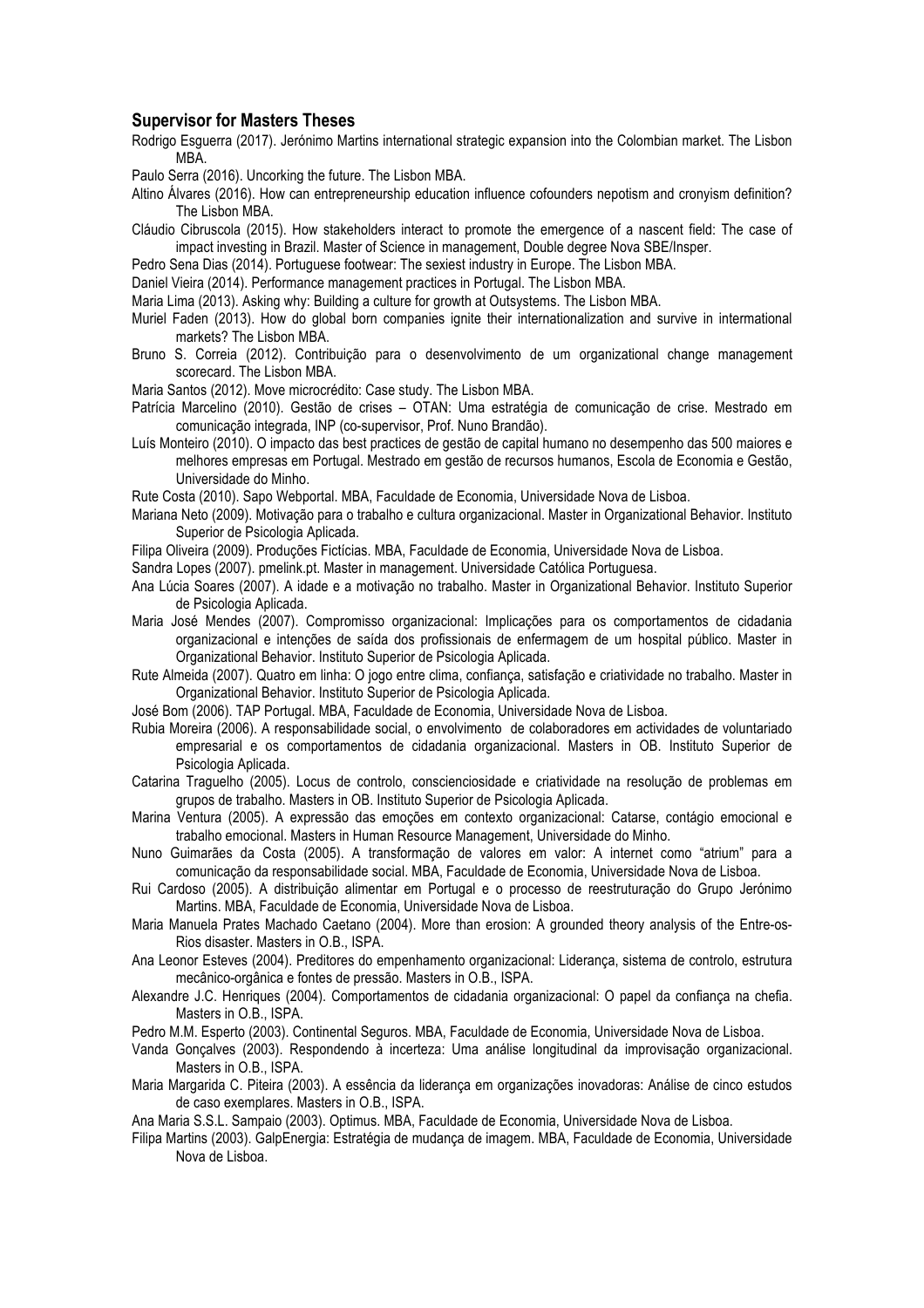- Nuno G. Santos (2003). A indústria do futebol e a estratégia de marketing do Sporting Clube de Portugal. MBA, Faculdade de Economia, Universidade Nova de Lisboa.
- Maria de Fátima M.C.N. Antunes (2002). O Clube Rik & Rok. MBA, Faculdade de Economia, Universidade Nova de Lisboa.
- Liliana M.P. Guerreiro (2002). Dan Cake: Criação e implementação de uma estratégia de marketing. MBA, Faculdade de Economia, Universidade Nova de Lisboa.
- Hugo A.S. Santos (2002). O turismo da saúde: O marketing como instrumento para o desenvolvimento do sector termal em Portugal. MBA. Faculdade de Economia, Universidade Nova de Lisboa.
- Rosa Eugénia Clemente (2002). "Mais uma vez, como motiva os seus empregados?": Uma reanálise de incidentes críticos de satisfação e insatisfação. Masters in HRM, Escola de Economia e Gestão, Universidade do Minho.
- Carlos Filipe S. Lemos (2002). Bases de poder, confiança na chefia e compromisso da equipa em diferentes funções organizacionais: Um estudo empírico. Masters in OB. ISPA.
- Nuno Noronha de Bragança (2002). Impacto do contrato formal sobre o contrato psicológico: O caso da Marinha Portuguesa. Masters in OB. ISPA.
- Ana Gonçalves Pereira (2002). Tipos culturais e qualidade de serviço: Um estudo empírico. MBA, Faculdade de Economia, Universidade Nova de Lisboa.
- Ricardo Arinto Rodrigues (2002). A mão-de-obra invisível: Estratégias profissionais dos trabalhadores temporários. Masters in OB, ISPA.
- Custódio F. Lopes (2002). Utilização do correio electrónico em contexto organizacional: Influências sobre a atitude, adequabilidade e utilização. Masters in OB, ISPA.
- Filomena M.N.S. Almeida (2001). Identidade profissional e aquisição de competências: Um estudo com pilotos de aeronaves da aviação comercial. Masters in OB. ISPA.
- Rita Coelho do Vale (2001). Estudos de caso Grupo Empresarial Reditus. MBA, Faculdade de Economia, Universidade Nova de Lisboa.
- Duarte Xara Brasil (2001). A marca invisível: Marca de cluster e o caso do vinho do Porto. MBA, Faculdade de Economia, Universidade Nova de Lisboa.
- Maria João Diniz Dias (2001). Espaços de trabalho e percepção do clima organizacional: Da psicologia ambiental ao comportamento organizacional. Masters in O.B., ISPA.
- Maria da Graça Batista (2001). A qualidade de serviço na óptica do atendedor: Variação da percepção da qualidade de serviço de acordo com diferentes níveis de estruturação do serviço. MBA, Faculdade de Economia, Universidade Nova de Lisboa.

Graciete Honrado (2001). Sistemas de recompensas: Antecedentes e consequências. Masters in O.B., ISPA.

- Pedro Moreira (2000). Aprendizagem organizacional: Programas de gestão da qualidade e resultados empresariais. Masters in O.B., ISPA.
- Ângela Nobre (2000). The strategic role of the information system in the management of a health sub-system. An interdisciplinary approach. Masters in Economics, FE-UNL.
- Eduardo Melo (2000). A orientação para o mercado como processo: O caso do Banco Comercial dos Açores. MBA, FE-UNL.
- João Vieira da Cunha (1999). A contribution for a grounded theory of organizational improvisation. Masters in OB, ISPA.

### **Agregação committees**

Prof. Patrícia Sá (2017). Agregação in management, UCoimbra, June.

- Prof. Filipe Santos (2016). Agregação in management, UCP, September.
- Prof. Antonieta Cunha e Sá (2016). Agregação in economica, Nova SBE, September.
- Prof. Carla Marques(2016). Agregação in management, UBI, Septembr.
- Prof. Maria José Chambel (2015). Agregação in psychology, FP-UL, March.
- Prof. Jorge Gomes (2014). Agregação in management, ISEG/UL, December.
- Prof. Susana Azevedo (2013). Agregação in management, UBI, March
- Prof. Paulo Lopes Henriques (2012). Agregação in management, ISEG/UTL, June
- Prof. Carla Curado (2011). Agregação in management, ISEG/UTL, March.
- Prof. Rui Sousa (2010). Agregação in management, UCP-Porto, April.
- Prof. Marc Scholten (2008). Agregação in marketing, FEUNL, April.
- Prof. Luis Lages (2006). Agregação in marketing, FEUNL, November.

Prof. João Mota (2006). Agregação in management, ISEG/UTL, February.

### **Doctoral committees**

Sandra Costa (2016). Psychological contract breach. PhD in management. Nova SBE. Maria João Velez (2016). Leadership as a process. PhD in management. Nova SBE.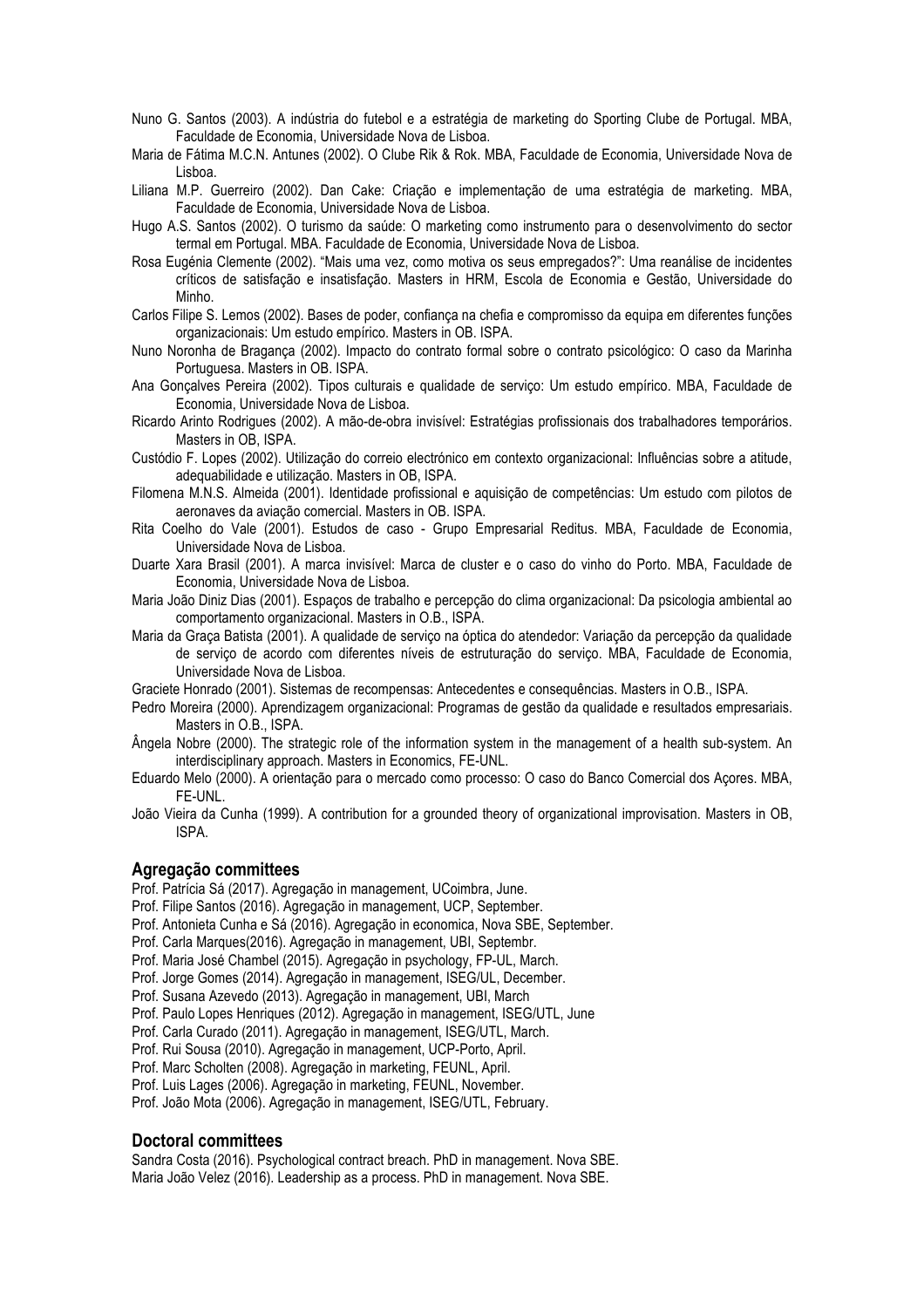Hakushi Hamaoka (2015). Appreciating the power of words and imaginative organizing. PhD in management. Nova SBE.

Maria de Lurdes Pedro (2015). A GRH em contexto de crise. PhD in management, ISCTE-IUL.

Vítor Silva (2015). Sociocognitive processes in ethical decision making. PhD in psycology, ISCTE-IUL.

Helena Gonçalves (2015). Mudança cultural como alinhamento e transformação: O caso do código de ética da EDP. Doutoramento em gestão, Faculdade de Economia, Universidade do Porto.

Teresa Lacerda (2015). Understanding leadership effectiveness in organizational settings. PhD in management, ISEG-UL.

João Paulo Samartinho (2014). E-liderança: Um modelo de competências e de boas práticas para os líderes de projetos em ambientes de learning management system. PhD in management, Universidade de Évora.

Marisa Ferreira (2012). Motivações e gestão do voluntariado no setor hospitalar em Portugal. Universidade do Porto. José Dias Rouco (2012). Modelo de gestão de desenvolvimento de competências de liderança em contexto militar. Universidade Lusíada.

Paula Pinto Ferreira (2012). Gestão de conhecimento e o comprometimento afectivo organizacional dos enfermeiros. Doutoramento em gestão, Universidade da Beira Interior.

Joana Santos (2011). Cultura e dinâmicas em instituições de ensino superior públicas. Universidade do Algarve.

Daniel Gomes (2011). Contexts and processes for explaining applicants' attraction to organizations. ISCTE-IUL.

Catarina Brandão (2010). O desempenho individual dos dirigentes de topo da adminostração pública portuguesa: Um contributo para o desenvolvimento de uma taxionomia comportamental e motivacional. Faculdade de Psicologia e de Ciências da Educação, Universidade do Porto.

Maria Eduarda Soares (2010) Managerial decision making: Construction and validation of an assessment instrument. Tilburg University.

Luis Martinez (2010). Emotion and decision-making in interdependent settings: Behavioral effects of regret and disappointment. Tilburg University.

Filomena Almeida (2010). A formação dos gestores e o mercado de trabalho das PME's para jovens gestores. Lisbon: INDEG/ISCTE.

Íris Barbosa (2010). Entre a disseminação global e o ajustamento local: Discursos e práticas de gestão da diferença no contexto organizacional português. Doutoramento em ciências empresariais. Braga: Universidade do Minho.

Filipa Sousa (2010). A liderança autêntica e a criatividade dos colaboradores. Universidade de Trás-os-Montes e Alto Douro.

António Rosinha (2009). Conhecimento tácito em contexto militar. Faculty of Psychology, University of Lisbon.

Maria Sousa Lima (2009). Processos de troca social na gestão de recursos humanos: O papel da confiança organizacional. ISCTE.

Gizelda Gonçalves (2009). Gestão estratégica de recursos humanos, o sistema das suas práticas e implicações nos resultados individuais. Doutoramento em gestão, ISEG-UTL.

Fátima Rodrigues (2009). *A reprodução do poder nas organizações: Uma perspectiva de género*. Lisboa: ISCTE.

Maria Teresa Esteves (2009). *Práticas de gestão de recursos humanos e atitudes e comportamentos de trabalho: Estudo de caso no sector bancário português*. Lisboa: INDEG/ISCTE.

Elisabete Carvalho (2008). *Agendas e reforma administrativa em Portugal*. Lisboa: ISCSP/UTL.

Sandra Miranda (2008). *Liderazgo politica en las organizaciones: En busca de la teoria*. Madrid: Universidad Complutense de Madrid.

Sandra Marnoto (2008). *Sistemas de franchising: Uma perspectiva de competências e redes de relacionamento*. Porto: Faculdade de Economia, Universidade do Porto.

Pedro Neves (2007). Can I trust when we change? Lisboa: ISCTE.

Pedro Parreira (2007). Eficácia organizacional em contexto hospitalar: O impacto da complexidade da liderança. Lisboa: INDEG/ISCTE.

Henrique Duarte (2007). Os efeitos da confiança e da distância ao poder na cooperação e oportunismo: Modelo dos antecedentes normativos da cooperação. Lisboa: ISCTE.

Regina Leite (2006). O empenhamento dos indivíduos nas organizações e nas profissões: Uma avaliação dos efeitos das actividades extra-laborais. Doutoramento em ciências empresariais. Braga: Universidade do Minho.

Vítor Costa (2006). A gestão dos recursos humanos e a performance económico-financeira das empresas. Lisboa: Universidade Lusíada.

Nelson Ramalho (2005). Contribuições de um modelo metamórfico de eficácia organizacional. Lisboa: ISCTE.

Pedro Moreira (2005). Constituição e funcionamento de redes inter-organizacionais: Uma perspectiva diacrónica. Lisboa: ISCTE.

Ana Passos (2005). Contributos para a explicação do funcionamento das equipas de trabalho. Lisboa: ISCTE.

Maria Manuela Ferreira (2005). Empenhamento organizacional de profissionais de saúde em hospitais com diferentes modelos de gestão. Braga: Universidade do Minho.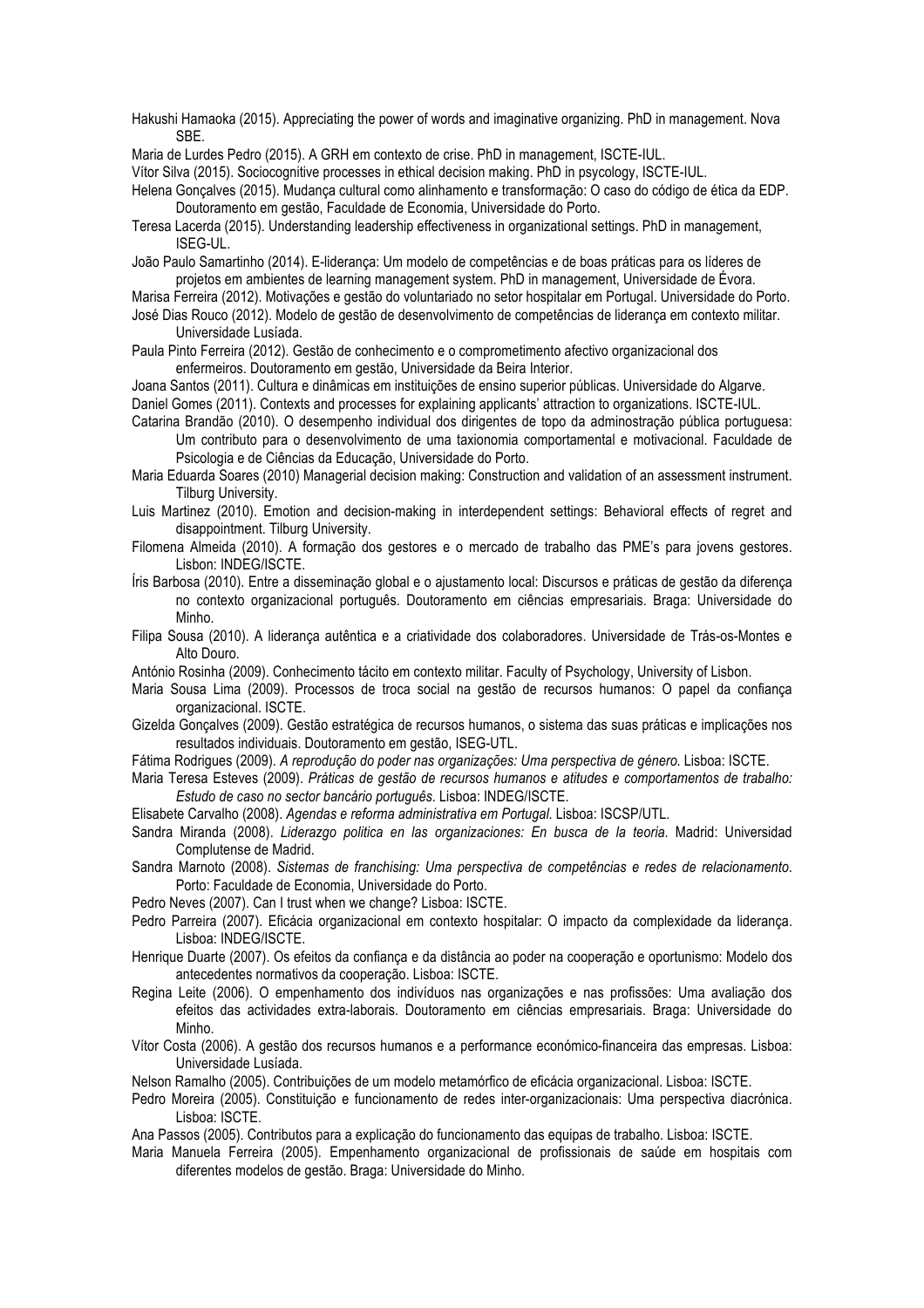- Sílvia Silva (2004). Culturas de segurança e prevenção de acidentes de trabalho numa abordagem psicossocial. Valores organizacionais declarados e em uso. Lisboa: ISCTE.
- Alexandra Fernandes (2004). Tipologia da aprendizagem organizacional: Teorizações e estudos. Lisboa: ISCTE.
- Leonor M.G. Cardoso (2004). Gerir conhecimento e gerar competitividade: Estudo empírico sobre a gestão do conhecimento e seu impacto no desempenho organizacional. Coimbra: Faculdade de Psicologia e Ciências da Educação, Universidade de Coimbra.
- Maria Teresa V.C. Proença (2003). Entre a cooperação no trabalho e a individualização na gestão de recursos humanos. Um estudo comparativo de casos. Porto: Universidade Católica Portuguesa.
- Fátima Halbritter de Sousa (2001). A dinâmica psicológica da justiça em contexto organizacional: Validação e aprofundamento do modelo do valor do grupo. Lisboa: ISCTE.
- Arménio Rego (2000). Comportamentos de cidadania organizacional. Uma abordagem empírica a alguns dos seus antecedentes e consequências. Lisboa: ISCTE.

### **Masters committees**

- Maria Helena Lopes (2013). Motivação e incentivos dos trabalhadores das carreiras gerais da administração pública. Mestrado em economia e políticas públicas, ISEG.
- Mariana Lopes (2012). Innovation in the sales and after-sales model of the Brazilian automotive industry. The Lisbon MBA.
- Paulo Pereira (2012). The role of crowfunding in promoting entrepreneurship. The Lisbon MBA.
- Yoann Nesme (2012). Crowdfunding: an international comparison and analysis of the constraints and opportunities for implementing it in Portugal. The Lisbon MBA.
- João Flórido (2010). *Organizational communication: The influence of channel on message recipient perceptions of motivation*. Master in management, FCEE-UCP.
- Tânia Correia (2007). Para além das horas. Master in marketing, ISEG/UTL.
- Isabel Camões (2007). Como é que os gestores utilizam o e-mail para exercer influência nas práticas quotidianas dos seus subordinados. Mestrado em comportamento organizacional, ISPA.
- Maria de Lurdes Duarte (2007). Qualidade dos serviços na web: Uma aplicação ao ensino superior. Master in management, Universidade do Algarve.
- Virginia Trafandir (2007). Brand personality: A cross-case analysis of two Portuguese clothing brands. Master in management, Faculdade de Economia, Universidade do Porto.
- Elsa Mauthner (2007). Inteligência emocional, percepções de liderança e desempenho. Master in organizational behavior, ISPA.
- Nuno Vieira (2006). Conflict in cross-functional teams: A practical case analysis. MBA, FE-UNL.
- Teresa Pinto (2006). Visões de criatividade. Master in organizational behavior, ISPA.
- Maria Isabel Gonçalves (2006). Mudar ou não mudar de hospital? Contributos da identidade profissional e organizacional dos enfermeiros. Master in organizational behavior, ISPA.
- Magda Gonçalves (2006). Estratégias empresariais no âmbito da segurança: Um olhar sobre o universo rodoviário. Master in organizational behavior, ISPA.
- Maria Manuel Mendes (2006). Percepções e realidades: O gestor intermédio na dinâmica da estratégia empresarial. Master in organizational behavior, ISPA.
- Elisabete Nunes (2006). Avaliação do impacto da formação profissional em instituições de saúde. Master in organizational behavior, ISPA.
- Sofia Pereira (2006). Gestão emocional da marca: O caso Salsa. Master in management, Faculdade de Economia, Universidade do Porto.
- Cristina Marques (2005). Mudança organizacional em contexto hospitalar: Um projecto de planeamento de altas. Master in organizational behavior, ISPA.
- Pedro Neves (2005). Social exchange processes and organizational change: The role of trust in the supervisor. Master in social and organizational psychology, ISCTE.
- Carlos Braga (2005). Os sistemas de informação para a gestão de recursos humanos. Master in management, Universidade Lusíada.
- Paulo Peneda Saraiva (2005). Socially responsible investments in the Portuguese investment market. Master in economics. Universidade da Beira Interior.
- Ana Sofia Moura (2005). Licenciamento de marcas e personagens. Master in marketing, ISEG/UTL.
- Bruno Nunes (2005). A percepção de justiça na gestão de reclamações. Master in OB, ISPA.
- Luís Matias (2005). O efeito mediador da justiça e do empenhamento organizacional na relação entre o contrato psicológico e a cidadania organizacional. Master in OB, ISPA.
- Fernanda Barata (2005). Medir a inteligência da emoção: Uma operacionalização empírica da inteligência emocional. Master in OB, ISPA.
- António Amaral (2004). Understanding the implementation of mobile technologies within the firm. Master in engineering and technology management. Instituto Superior Técnico.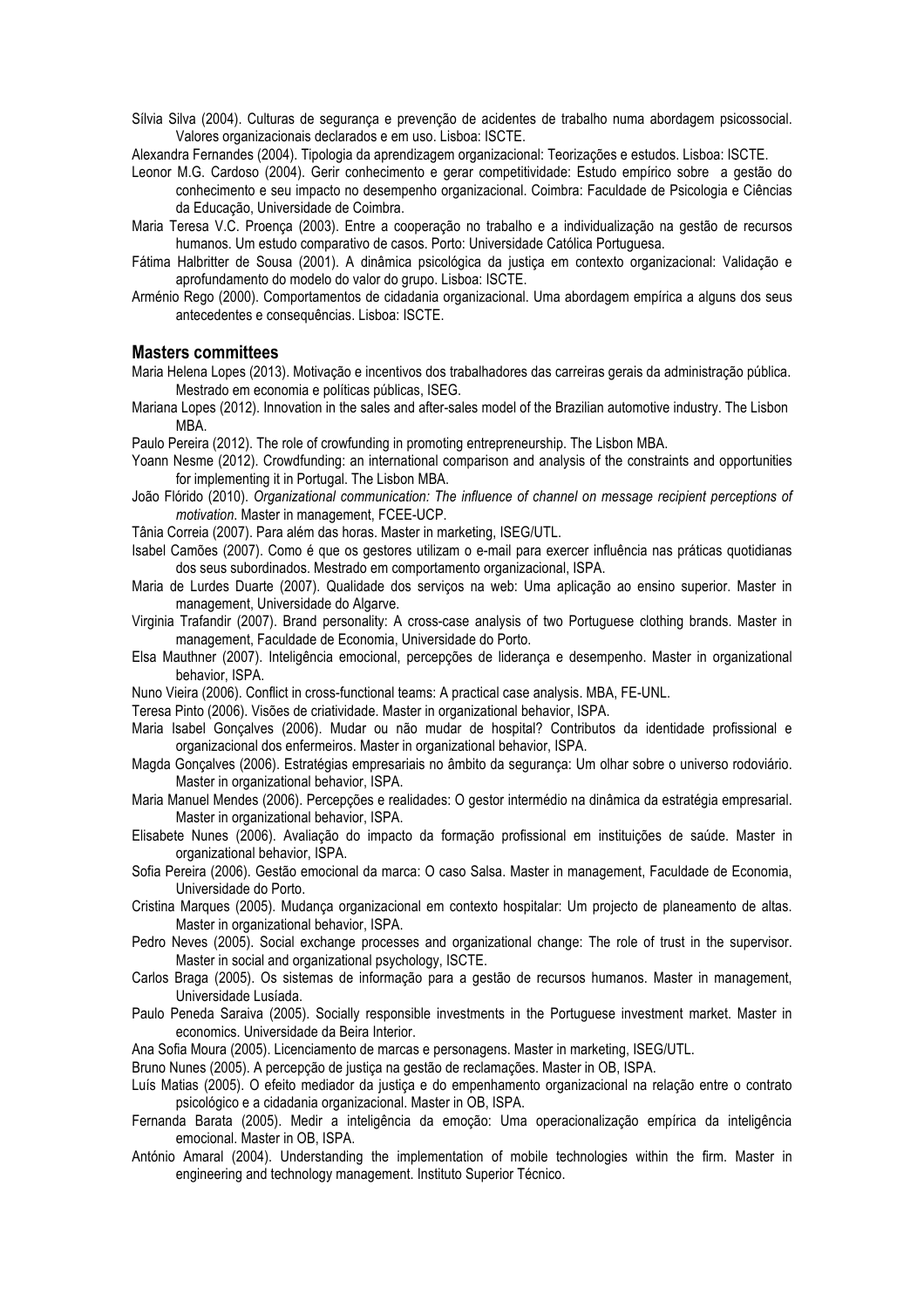Pedro Carvalho (2004). O marketing relacional e o estudo do caso Chip 7. Master in marketing, Universidade Portucalense.

Joaquim Miguel Almeida (2004). Is productivity culturally within Europe? MBA, FE-UNL.

Alcina Ferreira (2004). Determinantes da adopção das marcas de distribuidor pelos consumidores: Um estudo exploratório. Master in economics and industrial strategy, Faculdade de Economia, Universidade de Coimbra.

- Manuel Macedo (2004). A marca na criação de valor em contexto internacional. Master in management and industrial strategy, ISEG/UTL.
- Miguel O. Ornelas (2004). O acolhimento e integração de trabalhadores na indústria hoteleira algarvia: Estudo de caso. Master in management, Universidade do Algarve.
- Luís M.S. Barroso (2004). Levantamento das necessidades de formação em prevenção e segurança dos trabalhadores da construção civil e obras públicas: Estudo de caso. Master in management, Universidade do Algarve.

Dina M.B. Gaspar (2004). Human resources transformation in comprehensive outsourcing. MBA, FEUNL.

- Ana Cristina C. Antunes (2004). A representação social de um processo de mudança institucional. Master in Human resource development policies, ISCTE.
- Vitor E.N.F. Basto (2003). A gestão do conhecimento como vantagem competitiva das organizações. Master in information management, Faculdade de Engenharia, Universidade do Porto.
- Susana T. Garrido (2003). Swedish and Portuguese interacting in Swedish MNC's in Portugal: Cultural issues and perspectives. Master in Organizational Behavior, ISPA.
- Sérgio M.T.D. Ferreira (2003). Vectores chave para a actuação comercial segundo uma filosofia de marketing no mercado de habitação de Lisboa. Master in Management and Industrial Strategy, ISEG/UTL.
- Pedro Jorge M.B. Almeida (2003). A relevância da valiação da capacidade empreendedora para a valorização dos activos intangíveis e a estimativa do potencial de negócio em empresas do conhecimento emergentes. Master in engineering and technology management, Instituto Superior Técnico/Universidade Técnica de Lisboa.

Sofia Paulo (2003). Em busca da segurança e a vã glória da burocracia. MBA, FE-UNL

- Maria Helena S. Martins (2003). Satisfação profissional em instituições de saúde: Da organização burocrática à organização centrada no cliente. Master in management, Universidade Lusíada.
- Cunha, Teresa Maria R.C.P. (2002). O impacto da internet nos serviços financeiros. MBA, FE-UNL
- Can, C. (2002). Preditores da confiança organizacional: Percepção de justiça, suporte organizacional e informação interna. Masters in Social and Organizational Psychology, ISCTE, Lisboa.
- Ana Cláudia Rodrigues (2002). Valores de trabalho e contrato psicológico. Master in Human Resource Management, Universidade do Minho.
- Cristina F. Crespo (2002). Estratégias de internacionalização na indústria portuguesa dos moldes. Master in Management and Industrial Strategy, ISEG/UTL.
- Sandra M.G. Pereira (2001). Capital humano: Impacto da formação a nível salarial em dois sectores distintos a hotelaria e a banca. MBA. FE-UNL
- Isabel H.G. Hora Marques (2001). A motivação e a satisfação dos recursos humanos em projectos temporários. MBA, FE-UNL.
- Ana Luisa P.F. Rodrigues (2001). O impacte do marketing nas estratégias de crescimento: Estudo de caso na indústria metalomecânica ligeira. Master in Management and Industrial Strategy, ISEG/UTL.
- Tiago J.G.V. Neto (2001). As tecnologias da informação na função comercial. A aplicação de modelos data warehouse. Master in Management and Industrial Strategy, ISEG/UTL.
- Cristiana M.M.T. Umbelino (2001). A motivação para o desempenho e a importância do sistema de gestão das recompensas. Estudo de caso. Master in Human Resources Management. Escola de Economia e Gestão, Universidade do Minho.
- António Sacavém (2001). O carácter contextual, dinâmico e relacional do processo de liderança. Master in organizational behavior, Instituto Superior de Psicologia Aplicada.
- Rui M.R. Gonçalves (2000). Marketing de base de dados em empresas de distribuição retalhista. Master in Statistics and Information Management, ISEGI/UNL.
- João Pedro Teixeira de Lucena (2000). Inovação pelo posicionamento e identidade visual. Master in Management and Industrial Strategy, ISEG/UTL.
- Ana Maria Marecos Candeias (2000). A relação entre a satisfação do colaborador e do cliente: Uma abordagem hierárquica. Master in OB, ISPA.
- Luís Frutuoso Martins (2000). Escolha intertemporal e incerteza: Comportamentos individuais face a ocorrências monetárias puras, mistas e arriscadas. Master in OB, ISPA.
- Manuel Martins Lourenço (1999). Dimensão estratégica da tecnologia em nichos do mercado. Master in Management of science and technology, ISEG.
- Ana Margarida Passos (1999). Determinantes do comportamento de cidadania organizacional. Master in social and organizational psychology, ISCTE.